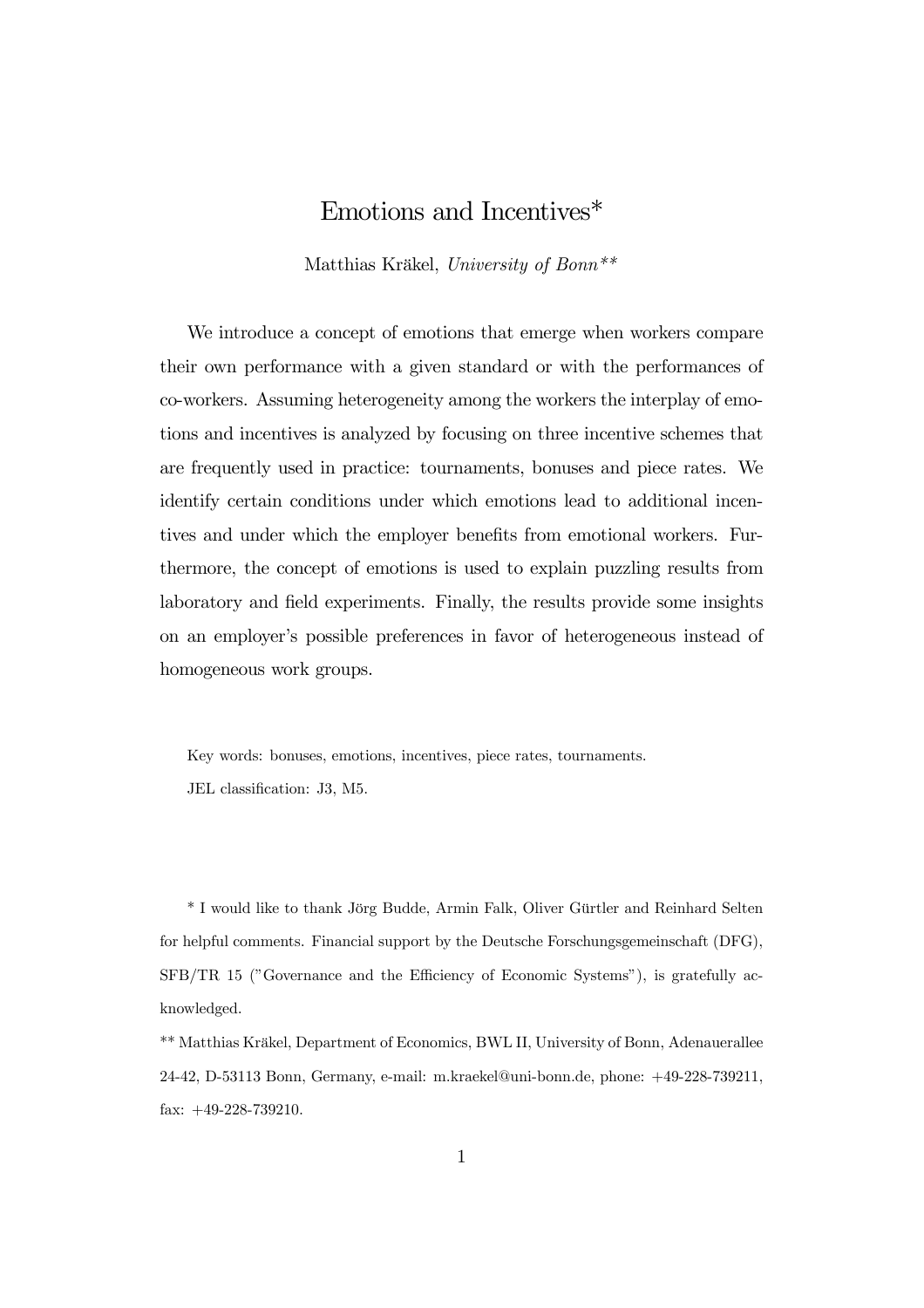## 1 Introduction

Emotions are a natural ingredient of human beings. In particular, when evaluating possible consequences of their decisions people take emotions like anger, frustration, joy or pride into account. Hence, an economic decision maker should also incorporate possible emotions into his objective function. Moreover, the experimental findings of Bosman and van Winden (2002) and van Winden (2001) on emotional hazard point out that emotions play an important role in real decision making. However, as Elster (1996, 1998) and Loewenstein  $(2000)$  complain, economists – with some exceptions<sup>1</sup> – do not pay attention to emotions when modelling economic behavior although introducing emotions may "help us explain behavior for which good explanations seem to be lacking" (Elster 1998, p. 489).

In this paper, emotions are introduced into incentive theory while focusing on three incentive schemes that are frequently used in practice — tournaments, bonus schemes and piece-rate systems. The aim of the paper is threefold: First, it will be emphasized that emotions are not always detrimental as pointed out by the experiments on emotional hazard and the model by Mui (1995) on envy. We can show under which conditions emotions are beneficial for a profit maximizing employer and enhance overall welfare. In particular, the employer may even benefit from "negative emotions" of his workers like frustration or anger. As one example, tournament incentive schemes will be considered. It seems somewhat natural that contestants compare themselves with their co-workers who compete in the same tournament, and that a worker feels anger (pride) when losing (winning) against a weaker (predominant) opponent. Standard tournament results show that asymmetric

<sup>&</sup>lt;sup>1</sup>See, e.g., Hirshleifer (1987) on emotions as guarantors of threats and promises, Kandel and Lazear (1992) on shame and guilt in the context of peer pressure, Mui (1995) on envy.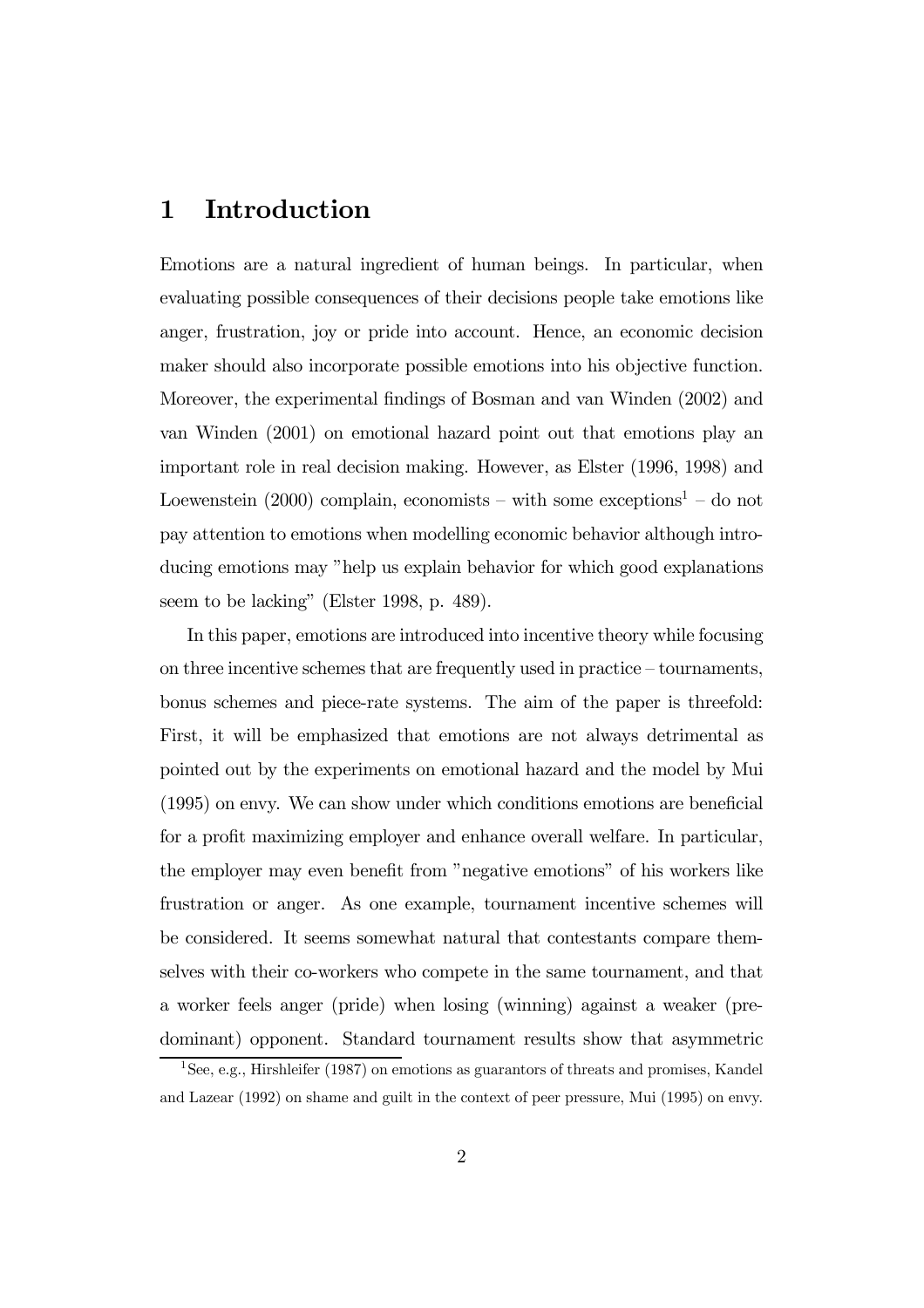tournaments between heterogeneous agents are never optimal (e.g., Lazear and Rosen 1981). However, when introducing emotions into tournaments this general result no longer holds. On the contrary, equilibrium efforts may even increase in the ability difference of the competitors.

Second, the paper seizes the suggestion made by Elster and utilizes emotions to explain empirical findings that contradict standard economic theory. For example, there exist diverse experimental findings on asymmetric tournaments which are puzzling as they show that players significantly oversupply effort compared to equilibrium effort levels (Bull et al. 1987, Weigelt et al. 1989, Schotter and Weigelt 1992). By using the concept of emotions these results can be easily explained. Furthermore, the field experiments by Falk and Ichino (2003) document the existence of peer effects within work groups. They show that the pure existence of co-workers enhances incentives. These findings can be explained if we assume that workers compare their performances with those of their co-workers and that workers feel emotions like pride or frustration in case of relative success or failure, respectively.

Third, we assume that emotions that emerge when comparing one's own performance with the performance of co-workers will be stronger if the workers are heterogeneous, since it will be more difficult to beat a more able co-worker than an equally or less talented one. By combining emotions with heterogeneity among workers, we can derive conditions under which an employer prefers heterogeneous departments to homogeneous ones and vice versa.

The paper is organized as follows. In the next section, the basic model is introduced without considering specific incentive schemes. Section 3 deals with emotions in so-called "unfair" tournaments in which a less able worker – the underdog  $-$  competes against a more able one  $-$  the favorite. Depending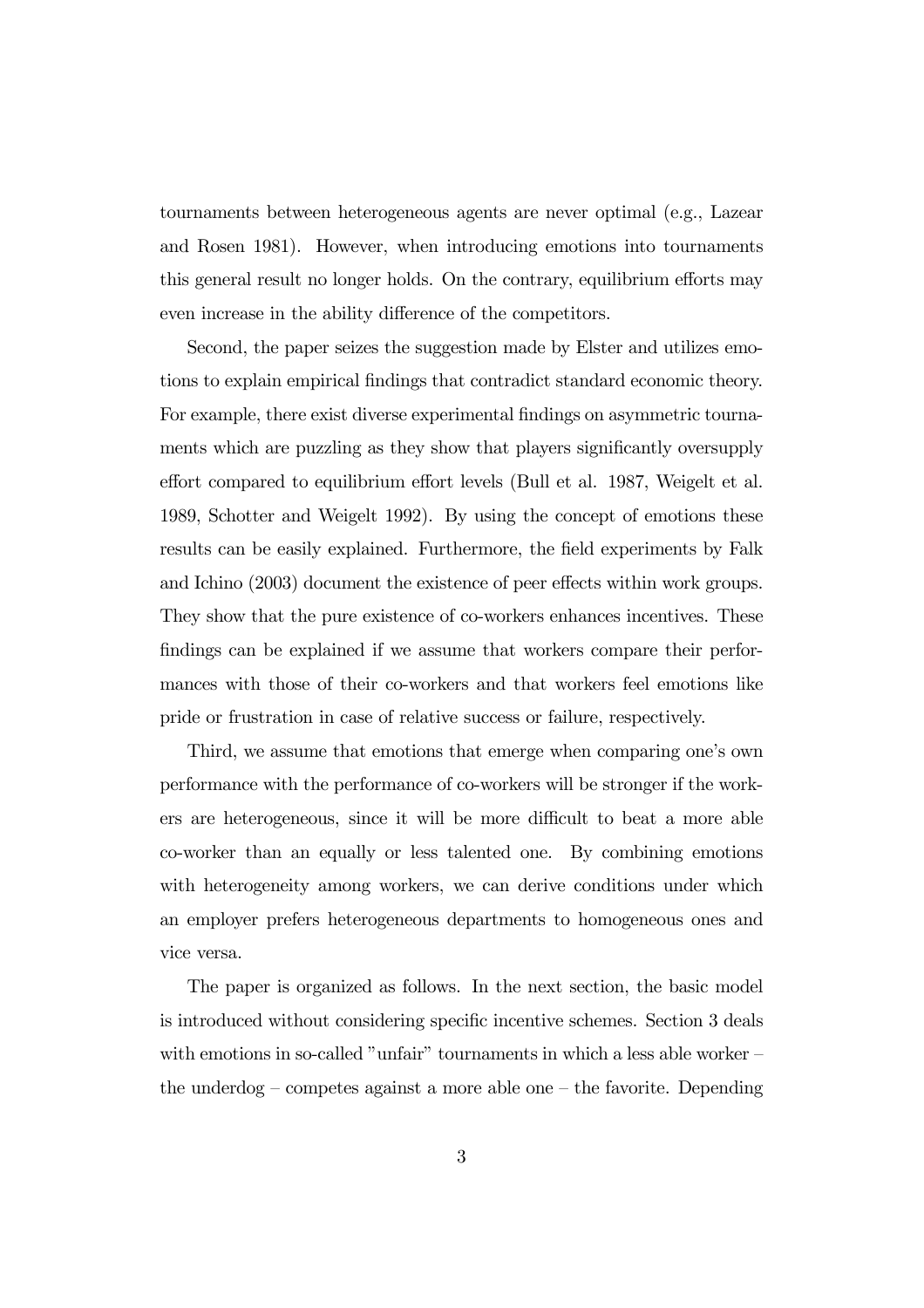on whether tournament prizes are exogenously given or endogenously chosen by the employer under unlimited or limited liability of the workers, emotions as anger and pride may lead to extra incentives and are beneficial from the employer's viewpoint. Section 4 then focuses on individualistic incentive schemes like bonus systems and piece-rate schemes. Again, the incentive effects under exogenous incentive parameters and optimally chosen incentive schemes under unlimited and limited liability are considered. Section 5 concludes.

## 2 The Basic Model

We consider a firm which consists of one risk neutral employer and four risk neutral workers.2 Each worker's verifiable performance or output can be described by the production function  $q_i = e_i + a_i + \varepsilon_i$   $(i = 1, 2, 3, 4)$ .  $e_i$ denotes endogenous effort which is chosen by worker  $i$ ,  $a_i$  worker  $i$ 's exogenous ability and  $\varepsilon_i$  individual noise which is also assumed to be exogenous. The noise variables  $\varepsilon_1, \varepsilon_2, \varepsilon_3, \varepsilon_4$  are identically and independently distributed with density  $g(\cdot)$  and cumulative distribution function  $G(\cdot)$ . Let  $f(\cdot)$  denote the density and  $F(\cdot)$  the cumulative distribution function of the composed random variable  $\varepsilon_j - \varepsilon_i$  of each pair of two workers. It is assumed that  $f(\cdot)$ has a unique mode at zero.<sup>3</sup> The employer can only observe realized output  $q_i$  but none of its components. Hence, a standard moral hazard problem is considered. Exerting effort entails costs on a worker which are described by

<sup>&</sup>lt;sup>2</sup>Most of the assumptions follow the standard tournament model by Lazear and Rosen (1981).

<sup>&</sup>lt;sup>3</sup>For example, if  $\varepsilon_i$  and  $\varepsilon_j$  are uniformly distributed over  $[-\overline{\varepsilon}, \overline{\varepsilon}]$  (normally distributed), the convolution  $f(\cdot)$  will be a triangular distribution over  $[-2\bar{\varepsilon}, 2\bar{\varepsilon}]$  (normal distribution) with mean zero.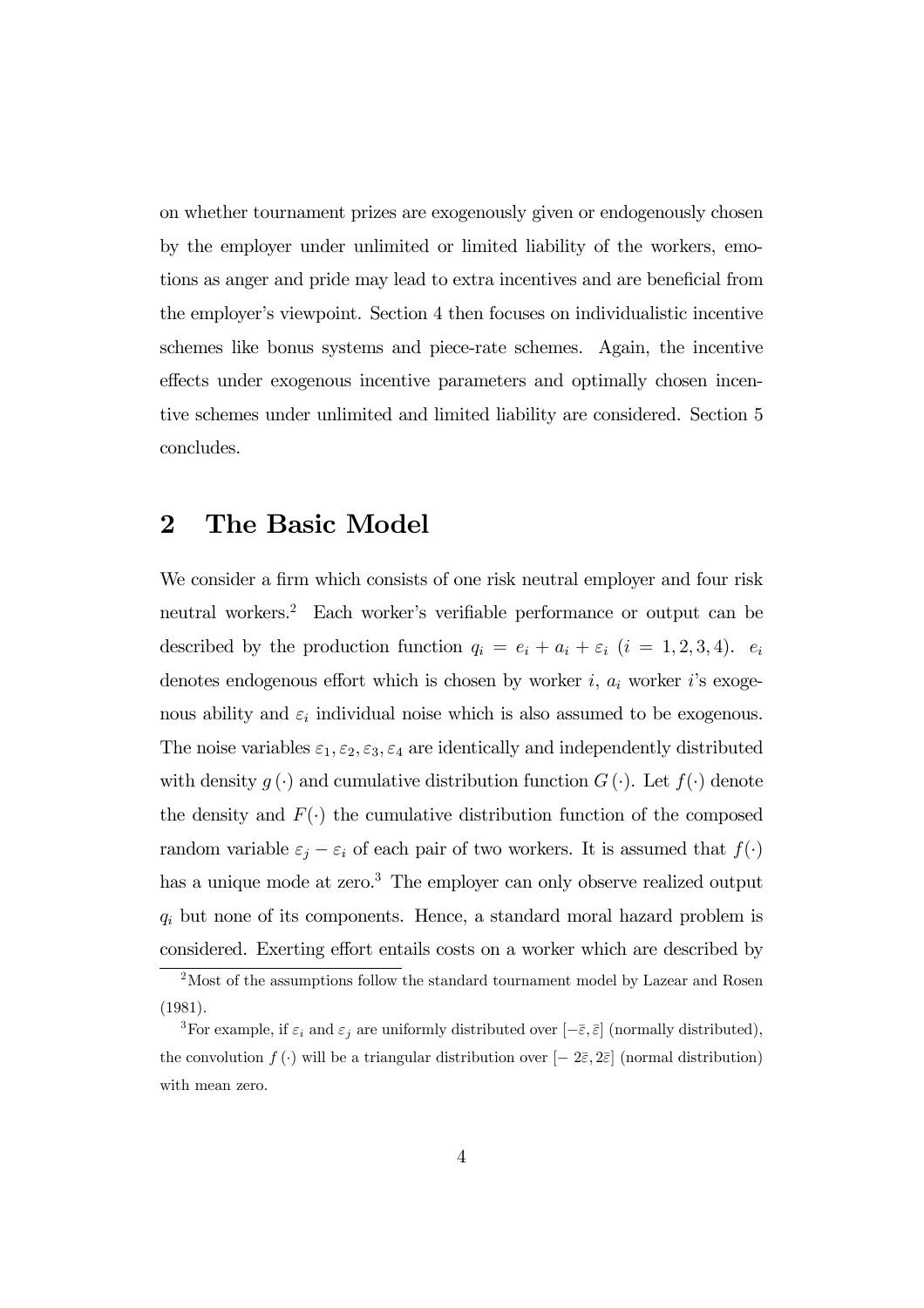the function  $c(e_i)$  with  $c(0) = 0$ ,  $c'(e_i) > 0$  and  $c''(e_i) > 0$ . The reservation value of each worker is  $\bar{u} \geq 0$ .

Two of the workers — the so-called "underdogs" — are characterized by low ability  $a_U$ , whereas the two other workers – the "favorites" – have a high ability  $a_F$  with  $a_F > a_U$ .<sup>4</sup> Let  $\Delta a := a_F - a_U > 0$  denote the ability difference between favorites and underdogs. The respective type  $U$  or  $F$  of each worker is common knowledge.

It is assumed that the firm consists of two departments and that the employer has to choose the composition of the departments. He can either choose a homogeneous design  $(D = HOM)$  under which one department contains the two underdogs and the other one the two favorites, or a heterogeneous design  $(D = HET)$  which is characterized by two heterogeneous departments each consisting of one underdog and one favorite.

In the following, different incentive schemes are considered which are frequently used in practice. For simplicity, the type of incentive scheme is assumed to be the same for each department.<sup>5</sup> Under any scheme, each

<sup>4</sup>Of course, heterogeneity between workers can be modelled in different ways. Here we take the additive model of Meyer and Vickers (1997), Holmström (1999), Höffler and Sliwka (2003), Kräkel (2004), for example. Alternatively, heterogeneity can be introduced via the workers' cost functions (or, very similar, by a multiplicative connection of effort and ability). Concerning the tournament literature, the former modelling used in this paper refers to "unfair" contests, whereas the latter one leads to "uneven" contests in the terminology of O'Keefe, Viscusi and Zeckhauser (1984). This distinction and its implications will be discussed in Section 3 in more details.

<sup>&</sup>lt;sup>5</sup>This restriction is not very important. For  $D = HET$ , the two departments are identical. For  $D = HOM$ , the same type of incentive scheme (e.g., tournament, piece rates) leads to similar results in both departments because of the additive production function. The assumption only rules out centralized incentive schemes which include all four workers. However, the peer effects analyzed in this paper become clearer when making use of the assumption.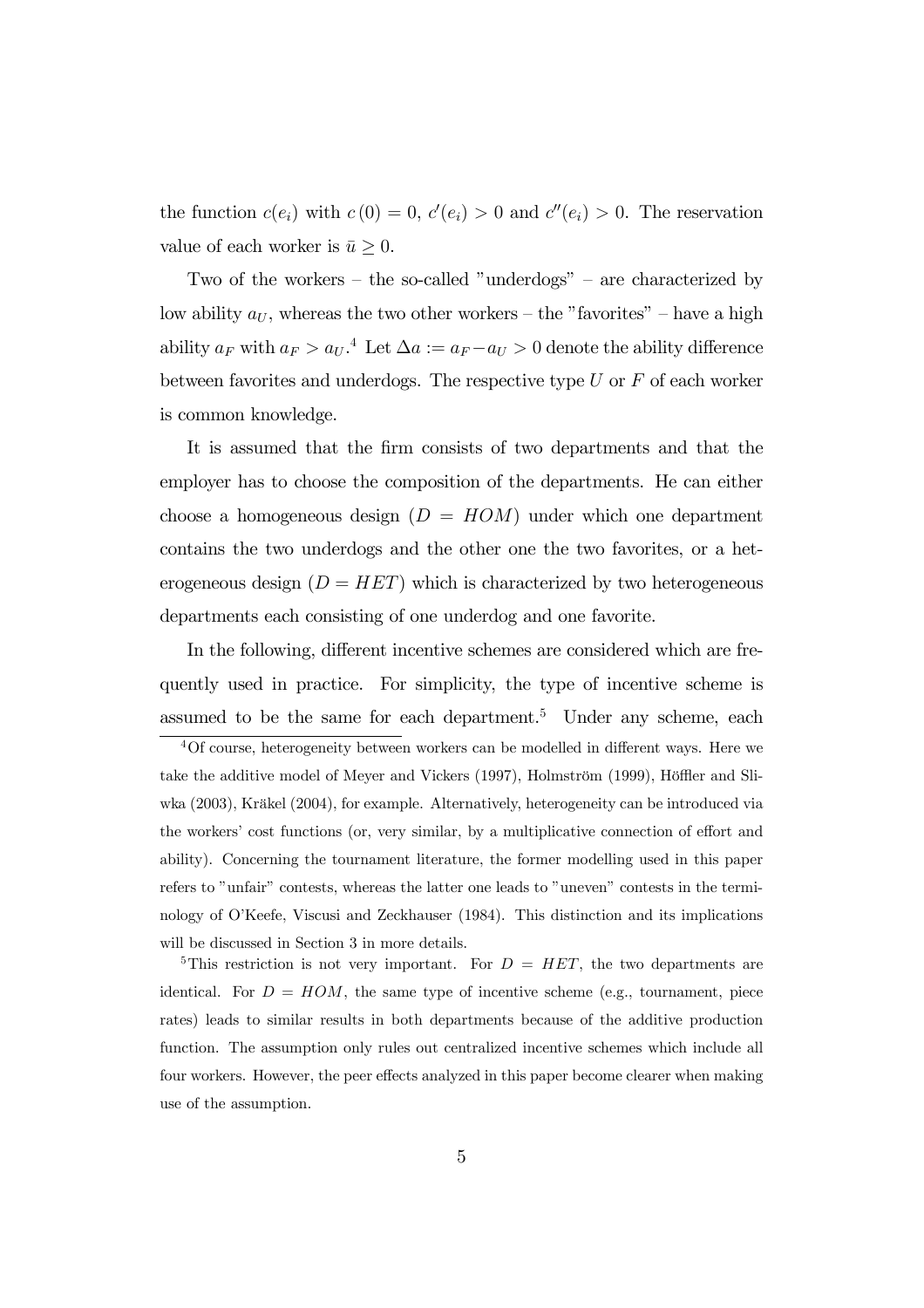worker wants to maximize expected wages minus effort costs. However, the employer's objective function depends on the given situation. We differentiate between a situation in which the parameters of the incentive scheme are exogenously given (e.g., as the outcome of a bargaining process between the union and the employer which is not modelled here) and a situation where the employer endogenously chooses the optimal incentive parameters. In the former case, the employer wants to maximize the sum of the four efforts for a given incentive scheme and, therefore, for given labor costs. In the latter case, he maximizes expected net profits, i.e. expected outputs minus wages.

For any incentive scheme that will be considered in the following the timing of the game is the same: In the situation with exogenously given incentive parameters, we have to solve a two-stage game where, at the first stage, the employer decides on the design of the firm, D, and thereafter the four workers choose their efforts  $e_i$  at the second stage. However, there is a three-stage game in the situation with endogenously chosen incentive parameters: Again, at the first stage, the employer chooses D. At the second stage he chooses the optimal incentive parameters. At the third stage, for a given design D and given incentive parameters the four workers decide on their efforts.

In the following sections two types of incentive schemes are considered that can be frequently observed in real firms. Section 3 deals with a collective incentive scheme that is based on relative performance evaluation — a tournament or contest scheme. Section 4 focuses on individualistic incentive schemes — piece rates and a bonus scheme.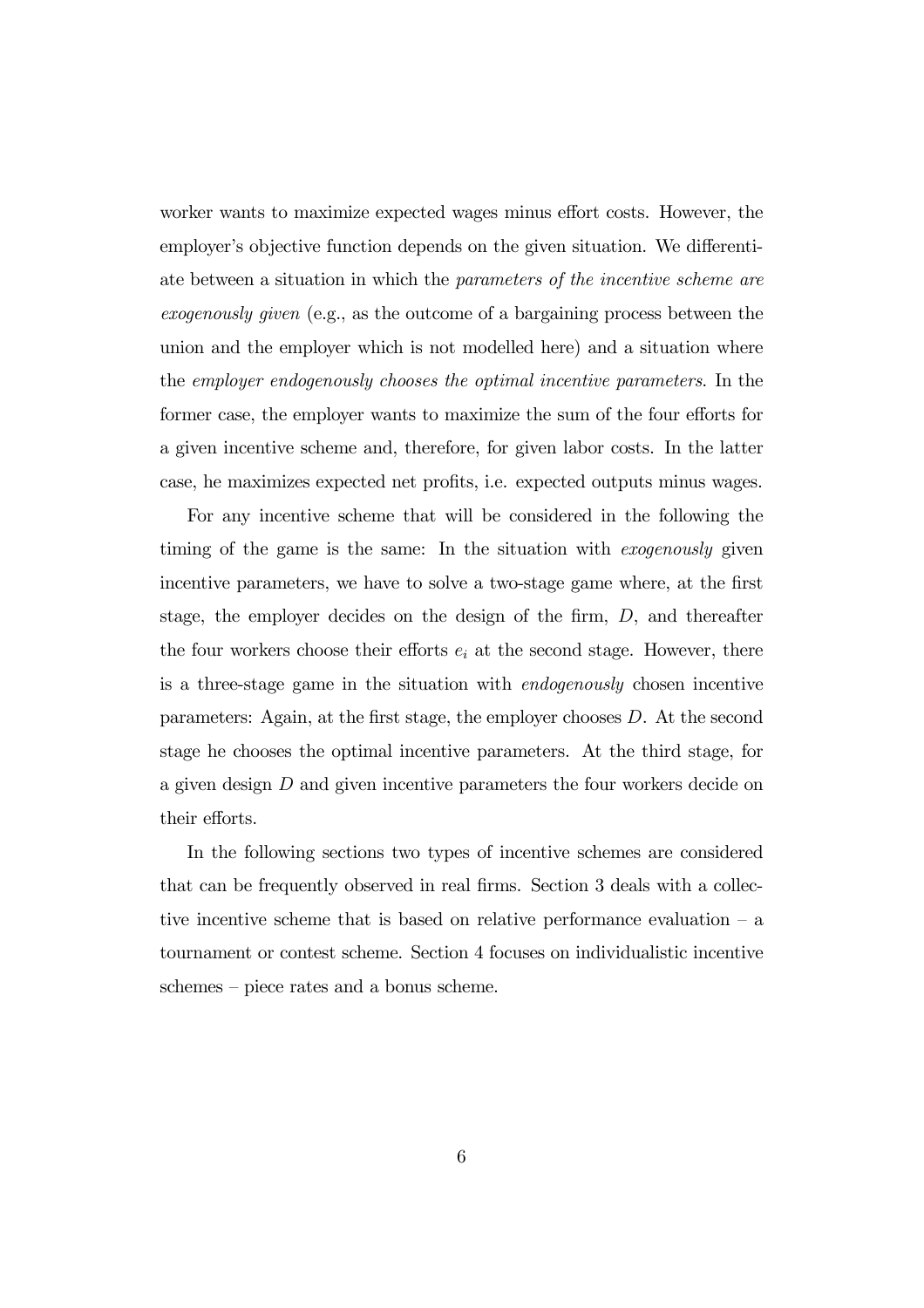## 3 On the Optimality of Unfair Tournaments

In a (rank-order) tournament, at least two workers compete against each other for given prizes. The worker with the best performance receives the winner prize, the second best worker gets the second highest prize and so on. There exist many examples for tournaments in economics.6 They can be observed between salesmen (e.g., Mantrala et al. 2000), in broiler production (Knoeber and Thurman 1994) and also in hierarchical firms when people compete for job promotion (e.g., Baker et al. 1994, Eriksson 1999, Bognanno 2001). Basically, corporate tournaments will always be created if relative performance evaluation is linked to monetary consequences for the employees. Hence, forced-ranking or forced-distribution systems, in which supervisors have to rate their subordinates according to a given number of different grades, also belong to the class of tournament incentive schemes (see, for example, Murphy 1992 on forced ranking at Merck). Boyle (2001) reports that about 25 per cent of the so-called Fortune 500 companies utilize forcedranking systems to tie pay to performance (e.g., Cisco Systems, Intel, General Electric).

In the given context of departmental tournaments, two workers  $i$  and  $j$ compete for the monetary prizes  $w_H$  and  $w_L$  with  $w_H > w_L$  in each tournament. If  $q_i > q_j$ , worker i will receive the high winner prize  $w_H$ , whereas worker j will get the loser prize  $w<sub>L</sub>$ . This paper departs from the standard tournament literature by assuming that workers have perceived prizes which may differ from the monetary tournament prizes  $w_H$  and  $w_L$ . In particular, we can imagine that on the one hand a favorite feels anger or shame when losing against an underdog. This would mean that a favorite's subjectively

<sup>6</sup>For a theoretical analysis of tournaments see Lazear and Rosen (1981), Green and Stokey (1983), Nalebuff and Stiglitz (1983), Rosen (1986).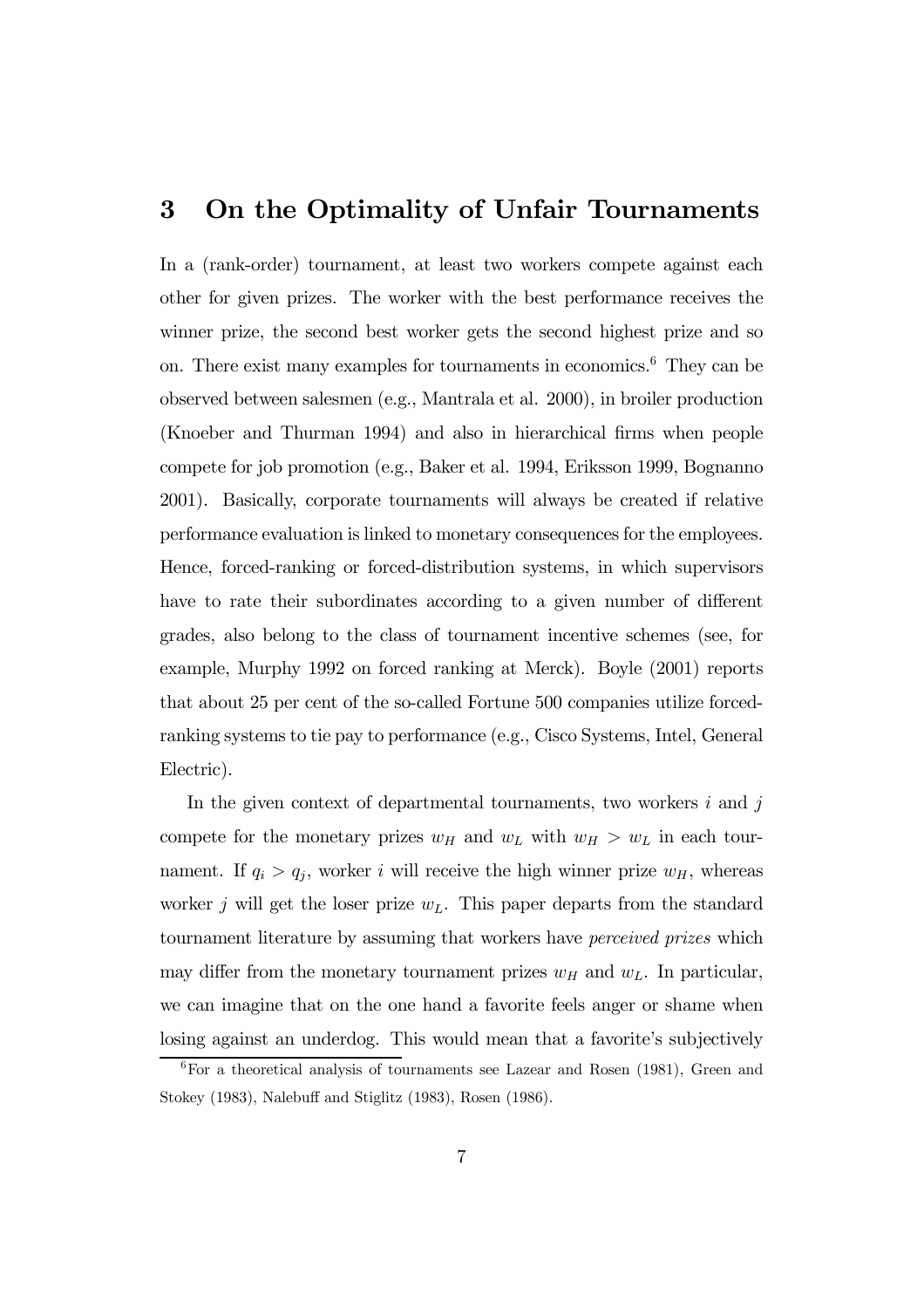perceived loser prize under  $D = HET$  is lower than his monetary one, i.e. he gets  $w_L - \delta$  in case of losing with  $\delta > 0$ , whereas the underdog's perceived loser prize is identical with his monetary one. On the other hand, an underdog might feel joy or pride when winning against a favorite. This would imply that under  $D = HET$  an underdog has a higher perceived winner prize  $w_H + \gamma$  with  $\gamma > 0$  compared to his monetary one whereas the favorite's perceived and monetary winner prizes are the same. These two scenarios catch the typical notion that often the subjective prize of a workers also depends on the strength of his opponent.<sup>7</sup> When winning (losing) against a mighty (weak) opponent a worker realizes an extra utility (disutility) compared to a situation in which he wins or loses against an equally able player. Hence, under  $D = HOM$  all subjectively perceived prizes are identical to the monetary prizes.8

Recall that at the first stage of the game the employer decides on D. He can either choose two *fair* tournaments  $(D = HOM)$  in which two underdogs and two favorites compete against each other, respectively, or two unfair tournaments  $(D = HET)$  each consisting of an underdog and a favorite.<sup>9</sup> We begin the analysis by considering the case of fair tournaments.

 $7\,\text{For example, there are parallels to the status motive in competition; see, e.g., Frank}$ and Cook (1996), pp. 112-114.

<sup>&</sup>lt;sup>8</sup>Note that the pure event of winning (losing) may lead to an extra utility (disutility) for a worker even in the case of  $D = HOM$ . However, then all prizes are subjectively perceived prizes which exceed the monetary ones. In this case,  $w_H$  and  $w_L$  must be redefined.

<sup>9</sup>O'Keefe, Viscusi and Zeckhauser (1984) introduced the notion of an "unfair tournament" in which the favorite has a lead  $\Delta a$ . For optimal seeding in a dynamic context see Rosen (1986) and Groh et al. (2003).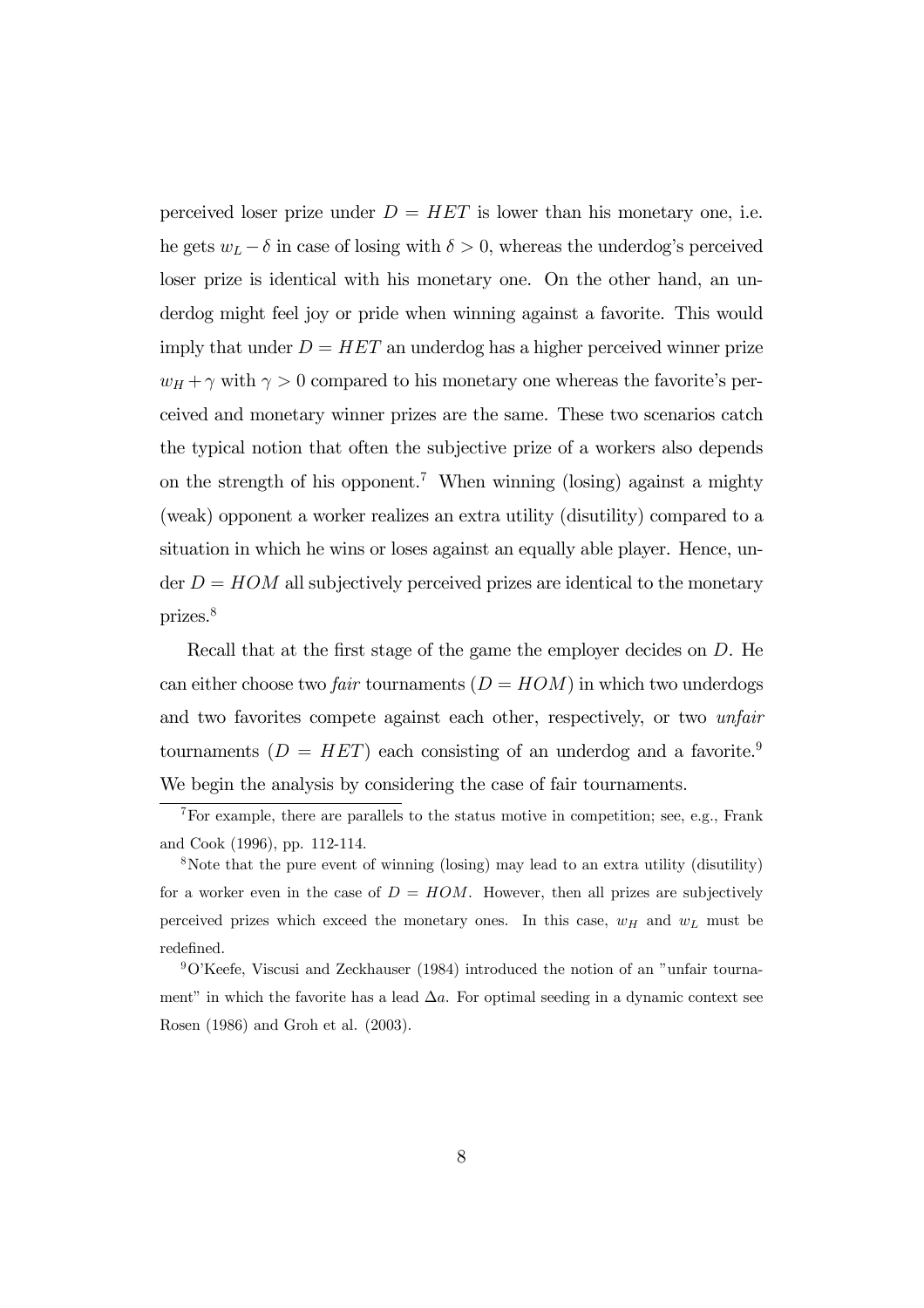### 3.1 Fair Tournaments

If the employer chooses  $D = HOM$ , we will have two fair tournaments in the meaning of O'Keefe, Viscusi and Zeckhauser (1984) in which perceived and monetary prizes are identical. In each of these tournaments the agents  $i$ and  $j$   $(i, j = t; t = U, F)$  want to maximize

$$
EU_i(e_i) = w_L + \Delta w \cdot \text{prob}\{q_i > q_j\} - c(e_i)
$$

$$
= w_L + \Delta w \cdot F(e_i - e_j) - c(e_i)
$$

and

$$
EU_j(e_j) = w_L + \Delta w \cdot [1 - F(e_i - e_j)] - c(e_j),
$$

respectively, with  $\Delta w = w_H - w_L$ . If an equilibrium in pure strategies exists, it will be described by the following first-order conditions: $^{10}$ 

$$
\Delta wf(e_i - e_j) = c'(e_i) \quad \text{and} \quad \Delta wf(e_i - e_j) = c'(e_j). \tag{1}
$$

Hence, we have a unique symmetric equilibrium  $(e_i, e_j) = (e^*, e^*)$  with

$$
\Delta wf(0) = c'(e^*). \tag{2}
$$

### 3.2 Anger in Unfair Tournaments

In the case of two unfair tournaments  $(D = HET)$  in which the favorite feels anger when losing against an underdog whereas the underdog's perceived and monetary prizes are identical, the underdog's first-order condition for his optimal effort  $e^*$  is given by

$$
\Delta wf\left(e_U^* - e_F^* - \Delta a\right) - c'(e_U^*) = 0,\tag{3}
$$

<sup>&</sup>lt;sup>10</sup>To guarantee existence,  $f(\cdot)$  has to be sufficiently flat and  $c(\cdot)$  sufficiently steep; see Lazear and Rosen (1981), p. 845, Nalebuff and Stiglitz (1983), for example. In the special cases considered below, explicit conditions for existence will be given.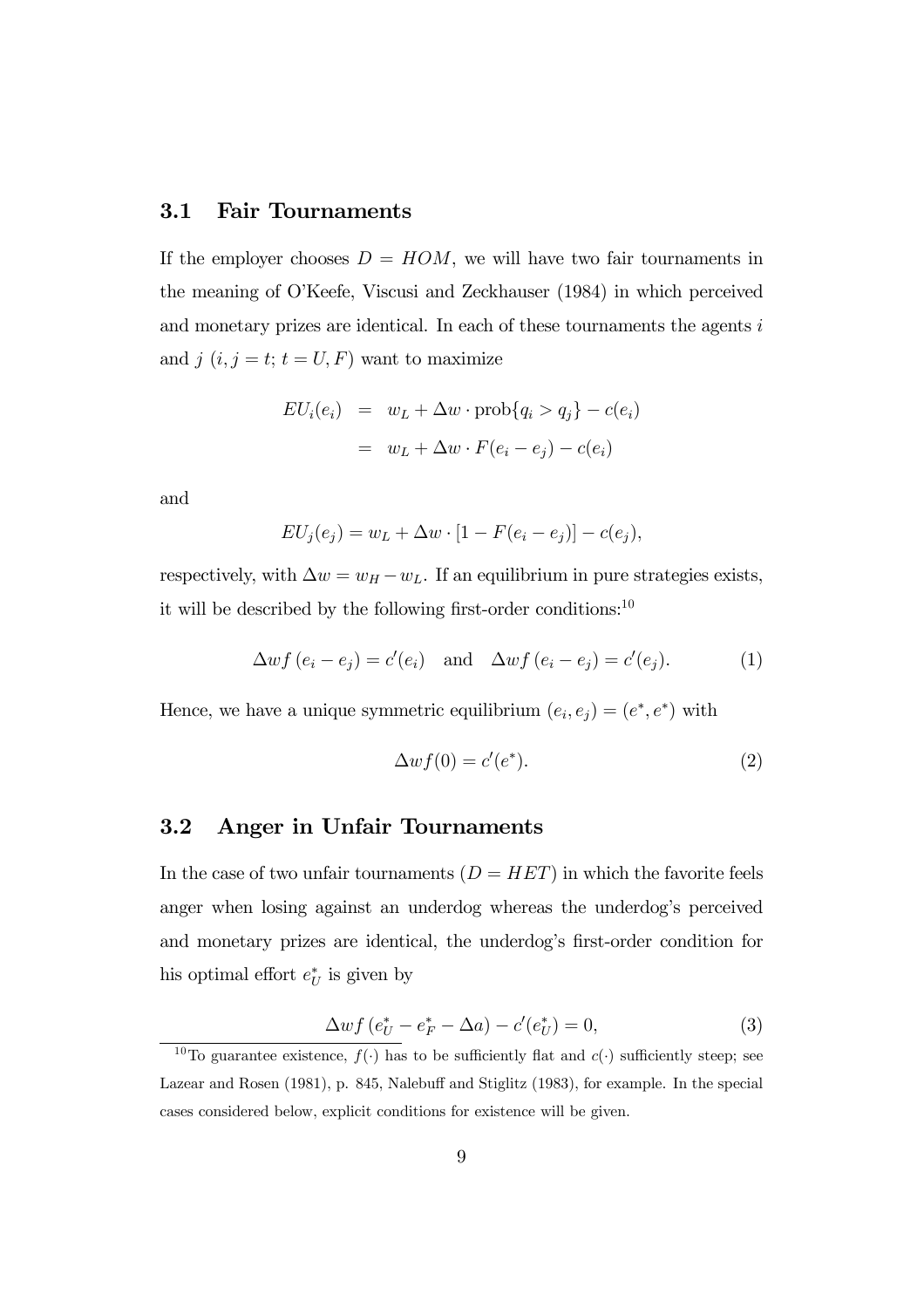and the favorite's one for  $e_F^*$  by

$$
\alpha \Delta wf \left(e_U^* - e_F^* - \Delta a\right) - c'(e_F^*) = 0. \tag{4}
$$

with  $\alpha \Delta w \equiv w_H - (w_L - \delta)$  and  $\alpha > 1$ . A comparison of (3) and (4) immediately shows that a symmetric equilibrium no longer exists. Because of  $\alpha > 1$ , the favorite always exerts more effort than the underdog in equilibrium:  $e_F^* > e_U^*$ . Note that standard preferences with  $\alpha = 1$  would again lead to a symmetric equilibrium now being described by

$$
\Delta wf(-\Delta a) = c'(\hat{e}^*). \tag{5}
$$

The resulting effort  $\hat{e}^*$  would be smaller than  $e^*$  characterized by (2), since  $f(\cdot)$  has a unique mode at zero. The more unfair the tournament (i.e., the higher  $\Delta a$ ), the smaller would be  $f(-\Delta a)$  and, therefore, the effort level  $\hat{e}^*$ .

However, according to (4) incentives will be (partly) restored for the favorite, if he feels anger from losing against his weaker opponent (i.e.,  $\alpha > 1$ ). Because of  $e_F^* > e_U^*$  we have  $e_U^* - e_F^* - \Delta a < 0$ . Hence, equilibrium efforts according to (3) and (4) are determined by using the left-hand tail of the density  $f(\cdot)$  with  $f'(\cdot) < 0$  because of its unique mode at zero. Considering the system of equations (3) and (4), the general implicit-function rule  $yields:$ <sup>11</sup>

$$
\frac{\partial e_U^*}{\partial \Delta a} = -\frac{\Delta w \bar{f}' c''(e_F)}{|J|} < 0 \tag{6}
$$

$$
\frac{\partial e_F^*}{\partial \Delta a} = -\frac{\alpha \Delta w \bar{f}' c''(e_U^*)}{|J|} < 0 \tag{7}
$$

$$
\frac{\partial e_U^*}{\partial \alpha} = -\frac{\Delta w^2 \bar{f}' \bar{f}}{|J|} < 0 \tag{8}
$$

$$
\frac{\partial e_F^*}{\partial \alpha} = -\frac{\Delta w \bar{f}}{|J|} \cdot \underbrace{(\Delta w \bar{f}' - c''(e_U^*))}_{\langle 0 \text{ due to } \text{SOC}_U} > 0 \tag{9}
$$

<sup>11</sup>"SOC<sub>t</sub>" denotes the second-order condition of the worker of type  $t \in \{U, F\}$ .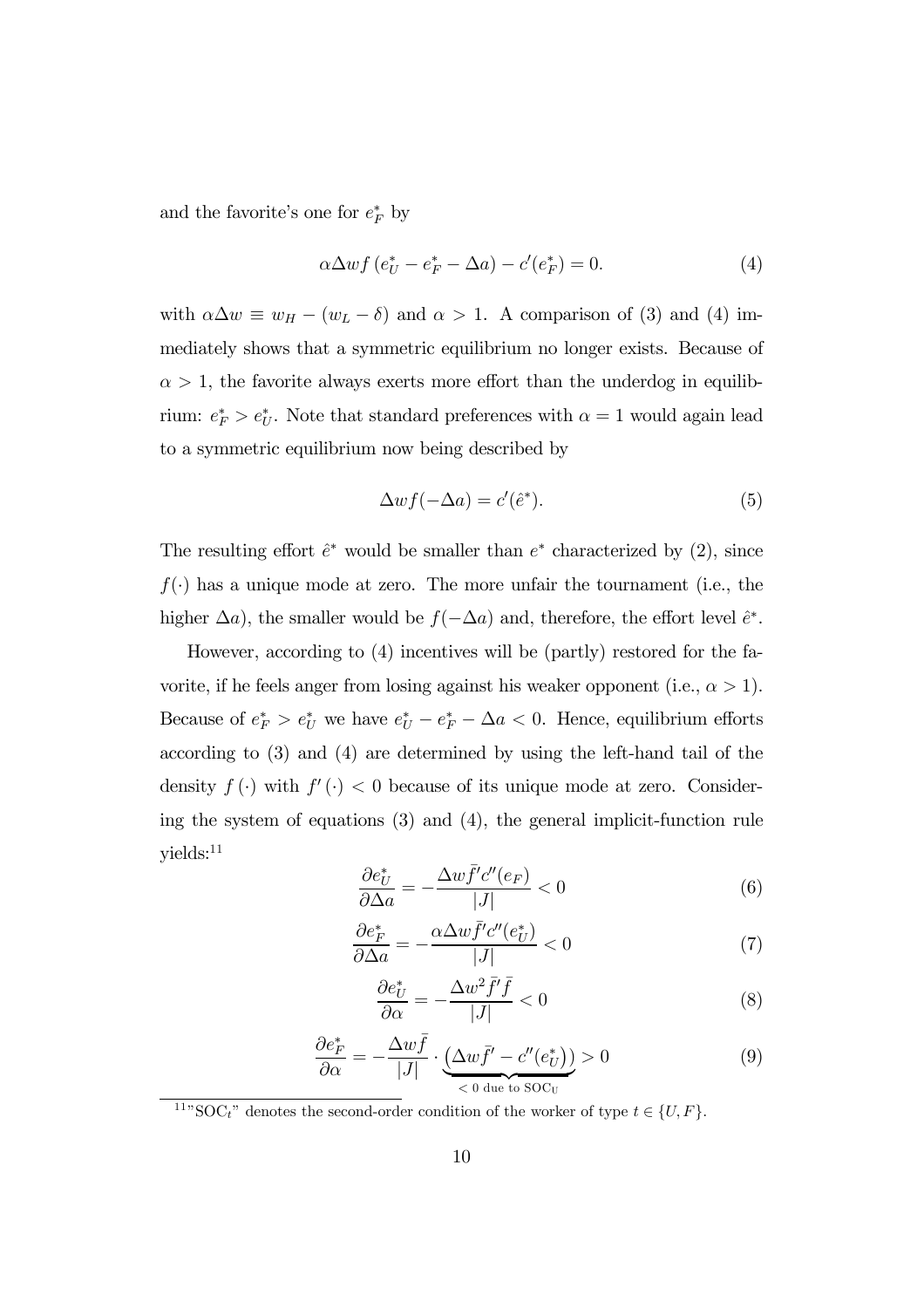with  $\bar{f} := f(e^*_{U} - e^*_{F} - \Delta a)$  and

$$
|J| = \underbrace{(\Delta w \bar{f}' - c''(e_U^*))}_{\text{< 0 due to SOC_U}} \underbrace{(-\alpha \Delta w \bar{f}' - c''(e_F^*))}_{\text{< 0 due to SOC_F}} + \alpha \Delta w^2 \left[\bar{f}'\right]^2 > 0
$$

as the Jacobian determinant. According to (6) and (7), increasing unfairness in form of  $\Delta a$  leads to decreasing incentives – as under standard preferences. However, the comparison of (8) and (9) shows that  $\frac{\partial e_F^*}{\partial \alpha} >$  $\frac{\partial e_U^*}{\partial \alpha}$  $\Big\vert$ , i.e. we have a net positive incentive effect from the favorite feeling anger when losing against an underdog. In other words, the employer strictly gains from the favorite's disutility due to anger. Altogether, for given tournament prizes the employer will prefer unfair  $(D = HET)$  to fair tournaments  $(D = HOM)$ , if  $e^*_{U} + e^*_{F} > 2e^*$  where  $e^*$  is described by (2). Note that  $e^*$  is rather large – it is always larger than  $e^*_{U}$  – since the density  $f(\cdot)$  has its peak at zero. However, the effort  $e_F^*$  may be larger than  $e^*$ , if anger is strong enough. The findings can be summarized as follows:

**Proposition 1** Let tournament prizes be exogenously given. If  $\alpha$  is sufficiently large and  $\Delta a$  sufficiently small, the employer will prefer  $D = HET$ to  $D = HOM$ .

The results have shown that the employer benefits from emotions in form of anger when organizing an unfair tournament. If these emotions are strong enough, they will even dominate the incentive loss due to heterogeneity among the workers, and the employer will strictly prefer the design  $D = HET$ .

In order to check, whether there exist feasible values for  $\alpha$  and  $\Delta a$  so that unfair tournaments indeed dominate fair ones from the employer's viewpoint, consider the special case of quadratic costs  $c(e_i) = \frac{c}{2}e_i^2$  (with  $c > 0$ ) and noise  $\varepsilon_i$  being uniformly distributed over  $[-\overline{\varepsilon}, \overline{\varepsilon}]$ . The resulting convolution  $f(x)$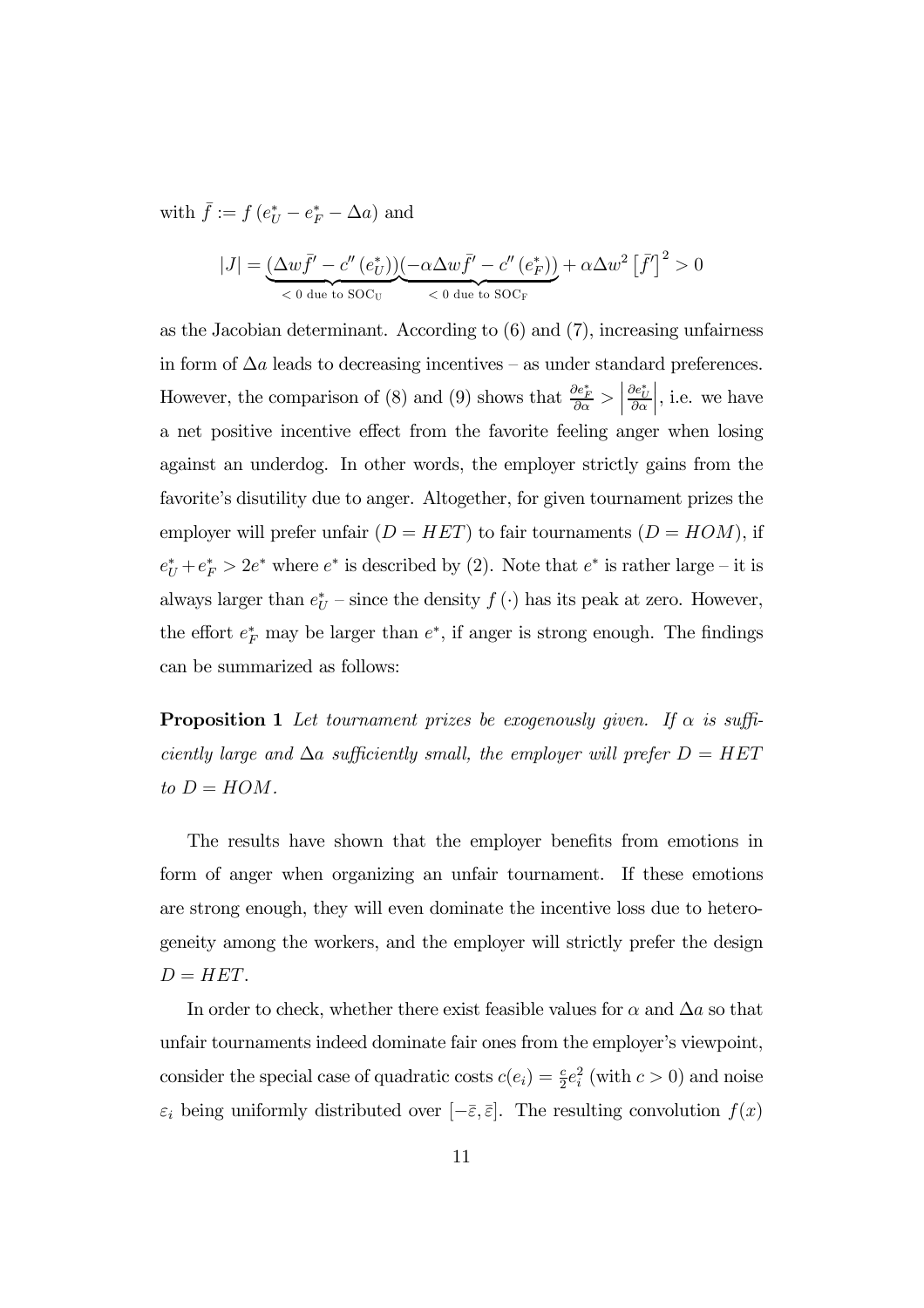for  $\varepsilon_j - \varepsilon_i$  is triangular with<sup>12</sup>

$$
f(x) = \begin{cases} \frac{1}{2\bar{\varepsilon}} + \frac{x}{4\bar{\varepsilon}^2} & \text{if } -2\bar{\varepsilon} \le x \le 0\\ \frac{1}{2\bar{\varepsilon}} - \frac{x}{4\bar{\varepsilon}^2} & \text{if } 0 < x \le 2\bar{\varepsilon}\\ 0 & \text{otherwise.} \end{cases}
$$

as density function and

$$
F(x) = \begin{cases} 0 & \text{if } x < -2\overline{\varepsilon} \\ \frac{x}{2\overline{\varepsilon}} + \frac{x^2}{8\overline{\varepsilon}^2} + \frac{1}{2} & \text{if } -2\overline{\varepsilon} \le x \le 0 \\ \frac{x}{2\overline{\varepsilon}} - \frac{x^2}{8\overline{\varepsilon}^2} + \frac{1}{2} & \text{if } 0 < x \le 2\overline{\varepsilon} \\ 1 & \text{if } x > 2\overline{\varepsilon} \end{cases}
$$

as corresponding distribution function. As additional assumptions let

$$
\Delta w < 4c\overline{\varepsilon}^2 \quad \text{and} \quad \Delta a < 2\overline{\varepsilon}.
$$

The first assumption makes the agents' objective functions strictly concave. Without the second assumption, interior pure-strategy solutions cannot exist, because exogenous noise is completely offset by the ability difference. In this case, either the favorite would choose a preemptive effort or there would be an equilibrium in mixed strategies analogously to the case of an all-pay auction with full information. Simple calculations show that

$$
e^* = \frac{\Delta w}{2c\bar{\varepsilon}}, \quad \text{and} \tag{10}
$$

$$
e_U^* = \frac{\Delta w \left(2\bar{z} - \Delta a\right)}{(\alpha - 1)\Delta w + 4c\bar{z}^2} \quad \text{and} \quad e_F^* = \frac{\alpha \Delta w \left(2\bar{z} - \Delta a\right)}{(\alpha - 1)\Delta w + 4c\bar{z}^2}.
$$
 (11)

For given tournament prizes, the employer will prefer unfair to fair tournaments, if  $2e^* < e^*_{U} + e^*_{F}$ . By inserting for the three equilibrium efforts according to (10) and (11) we obtain the following result:

 $12$ For construction of this convolution see analogously Kräkel (2000).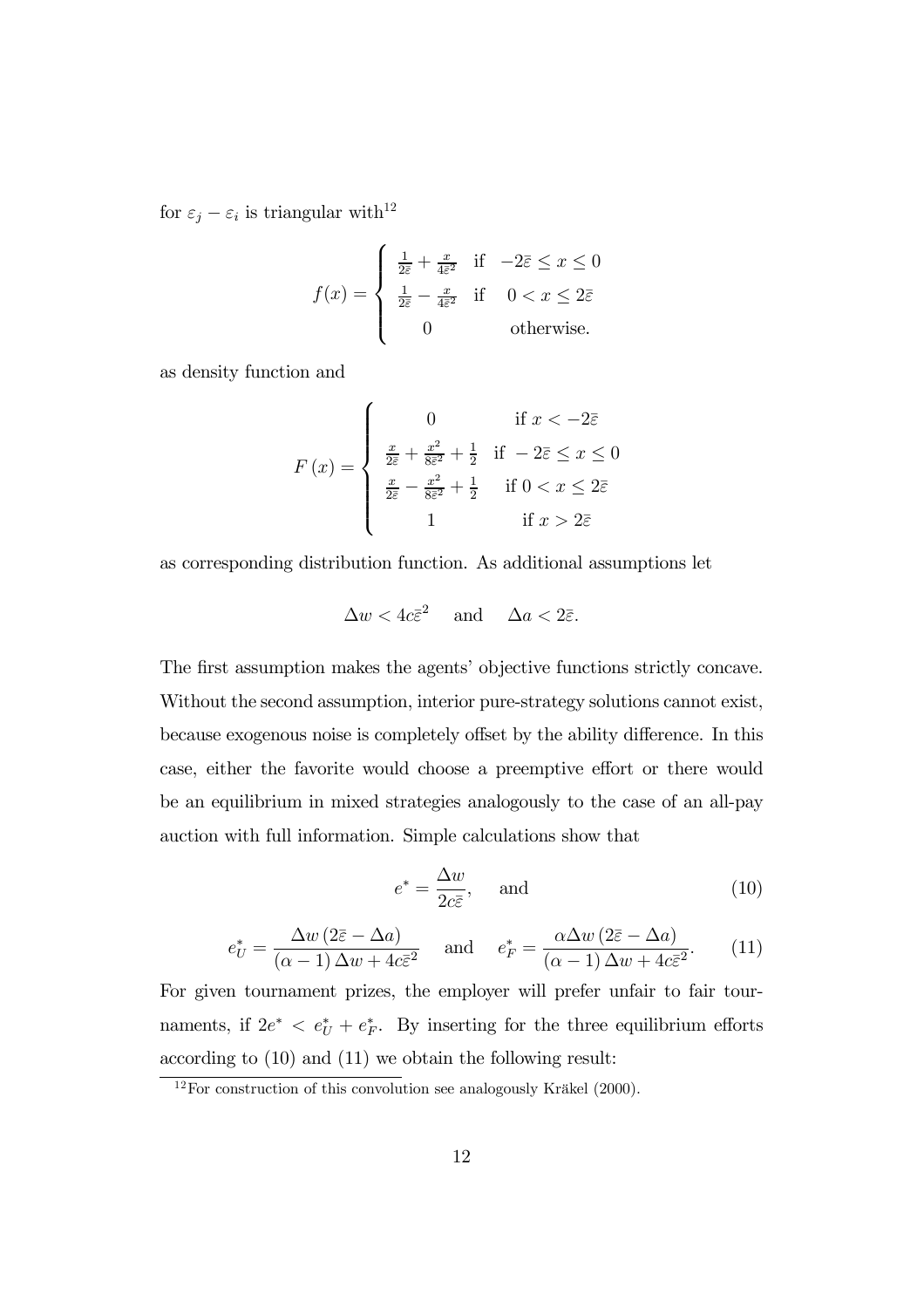Corollary 1 Let tournament prizes be exogenously given. For quadratic costs and uniformly distributed noise, the employer will prefer  $D = HET$  to  $D = HOM$ , iff

$$
\Delta w < 2c\bar{\varepsilon}^2 - \frac{1+\alpha}{\alpha - 1} \Delta ac \bar{\varepsilon}.\tag{12}
$$

The corollary shows that there are feasible parameter constellations, for which the employer strictly benefits from designing heterogeneous departments. In particular, according to condition (12) this preference is more likely the larger the impact of anger (i.e., the higher  $\alpha$ ) and the smaller the ability difference  $\Delta a$ .

Now we can analyze the three-stage game in which the employer optimally chooses  $w_H$  and  $w_L$  at the second stage. Here we can differentiate between two subcases. On the one hand, tournament prizes may be chosen by the employer without restriction. In particular, the employer can choose arbitrarily negative loser prizes to extract rents from the workers — in other words, he demands an entrance fee of the workers. On the other hand, workers may be characterized by limited liability so that the loser prize is restricted to nonnegative values  $(w_L \geq 0)$ . The following results can be obtained:

**Proposition 2** Let tournament prizes be endogenously chosen by the employer. (i) Without restriction on  $w_L$ , the employer strictly prefers  $D =$ HOM to  $D = HET$ . (ii) If the loser prize is restricted to  $w_L \geq 0$  (limited liability) and the workers receive positive rents under  $D = HOM$  in equilibrium, there will exist parameter values for  $\delta$  and  $\Delta a$  so that the employer prefers  $D = HET$  to  $D = HOM$ .

**Proof.** See the appendix. ■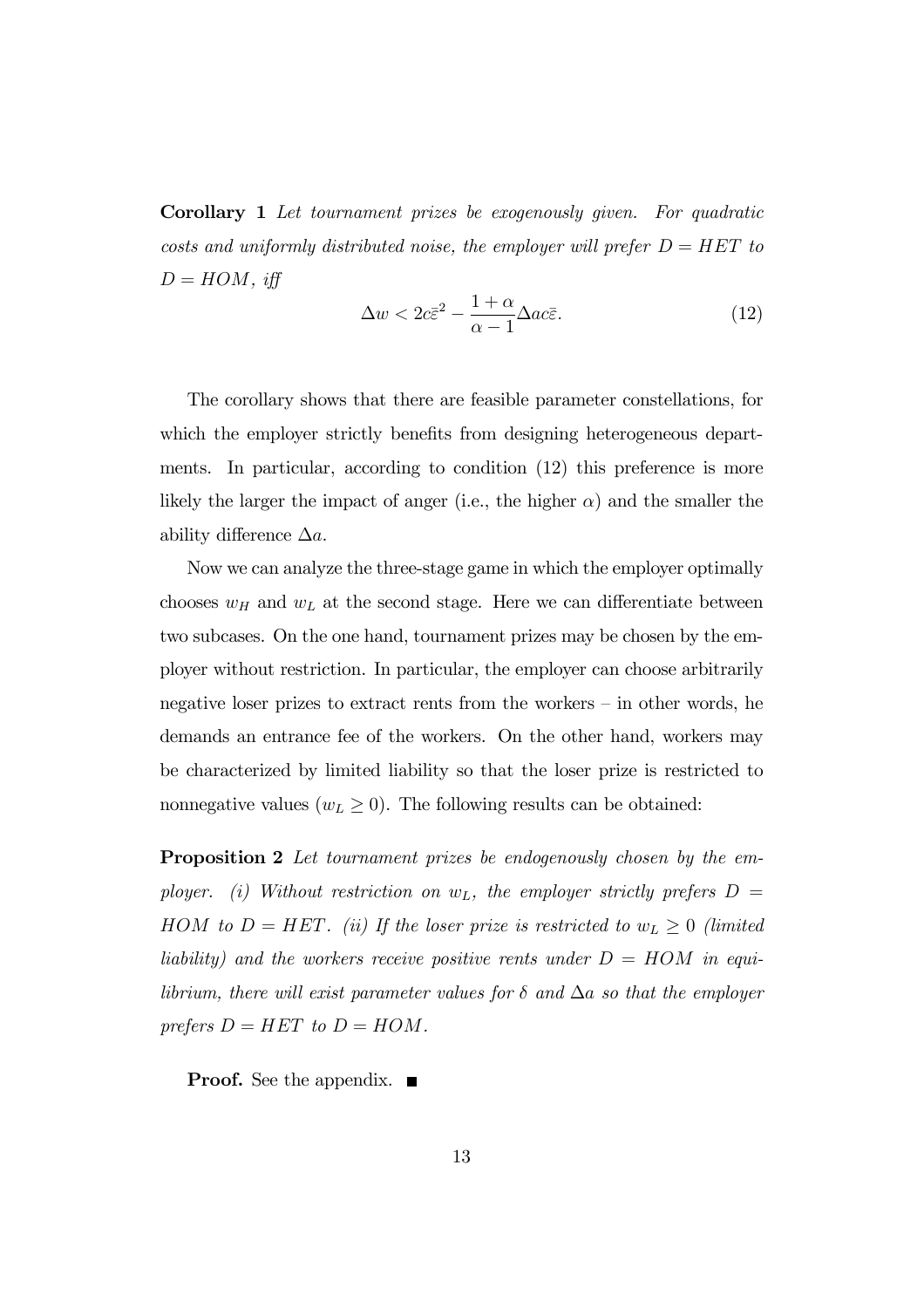If no restrictions are imposed on the loser prize (i.e., we have unlimited liability), the employer is always better off by choosing two fair tournaments  $(D = HOM)$  (result (i)). Under this design, equilibrium efforts are identical functions of the prize spread so that the employer can implement first-best efforts for both workers by using an appropriate value for  $\Delta w$ . Unlimited liability then ensures that the employer indeed wants to implement this solution, because he can choose an – arbitrarily negative – loser prize  $w<sub>L</sub>$  in order to extract all rents from the workers. However, under  $D = HET$  symmetric equilibria no longer exist at the tournament stage, and the employer is only able to implement first-best effort for at most one worker. Moreover, the worker with the higher expected utility receives a positive rent in equilibrium i.e. full rent extraction is not possible for the employer under  $D = HET$ . Finally, organizing two unfair tournaments unambiguously leads to a welfare loss amounting to  $-\delta$  in each department due to the favorite's anger when losing the tournament. Note that we assumed that the workers' types are common knowledge because otherwise the employer would not be able to choose between  $D = HOM$  and  $D = HET$ . Theoretically the employer could then choose two different pairs of prizes  $(w_L^t, w_H^t)$   $(t = U, F)$  in the unfair tournament that depend on the type  $t$  of the winner and loser. Now the employer would be able to implement first-best efforts for both workers even under  $D = HET$ . However, the employer would still prefer  $D = HOM$ because of the overall welfare loss  $-2\delta$  under  $D = HET$ <sup>13</sup>

If the loser prize  $w<sub>L</sub>$  has to be non-negative (limited liability), the compar-<sup>13</sup>Moreover, the sum of winner and loser prize that are paid after the tournament are typically different depending on whether the underdog or the favorite wins. However, then the employer would always choose the lower sum of prizes ex post which could distort ex ante incentives. In other words, unfair tournaments would lose their important selfcommitment properties that have been highlighted by Malcomson (1984).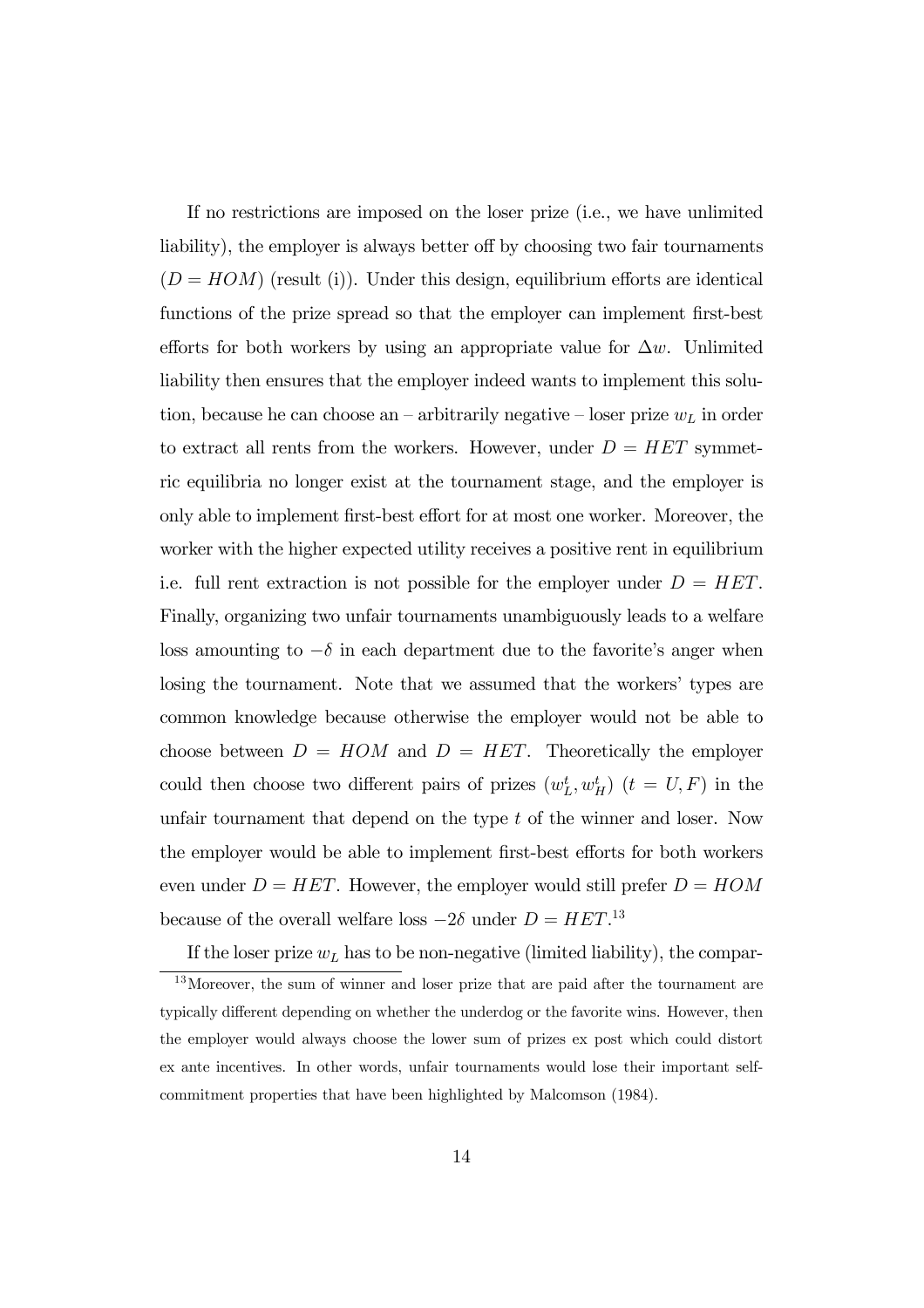ison between the two tournament designs may end differently (result (ii)). Given that workers earn positive rents that are sufficiently high and that anger yields an incentive-enhancing effect as in Proposition 1, the employer will prefer unfair tournaments to fair ones. The rents have to be high enough to fully cover both the disutility  $-\delta$  of feeling anger and the higher effort costs imposed on the favorite. In this case, more effort is elicited from the workers by the employer but the latter one does not pay for the extra incentives because they only reduce the workers' rents. Note that the lower the workers' reservation utilities the more likely workers will earn positive rents under limited liability and — given positive rents — the higher are these rents. In other words, low reservation utilities support the possible superiority of unfair tournaments with emotional contestants.

To summarize, the results have shown that emotions in form of anger may be beneficial for the employer although they directly lead to a welfare loss. We found out two kinds of situations in which the employer benefits form anger in unfair tournaments. The first situation assumes exogenously given tournament prizes, the second one limited liability and sufficiently high rents for workers. In both situations, the extra incentives induced by anger do not lead to additional costs for the employer.

## 3.3 Pride in Unfair Tournaments

When considering an unfair tournament with an underdog who feels pride after winning against a favorite, we have to modify the workers' objective functions under  $D = HET$ . Now the favorite's perceived and monetary prizes are identical, whereas the underdog has a higher perceived winner prize  $w_H + \gamma$  with  $\gamma > 0$  which leads to a higher perceived prize spread  $\beta \Delta w$ with  $\beta > 1$  for the underdog. The two workers' first-order conditions for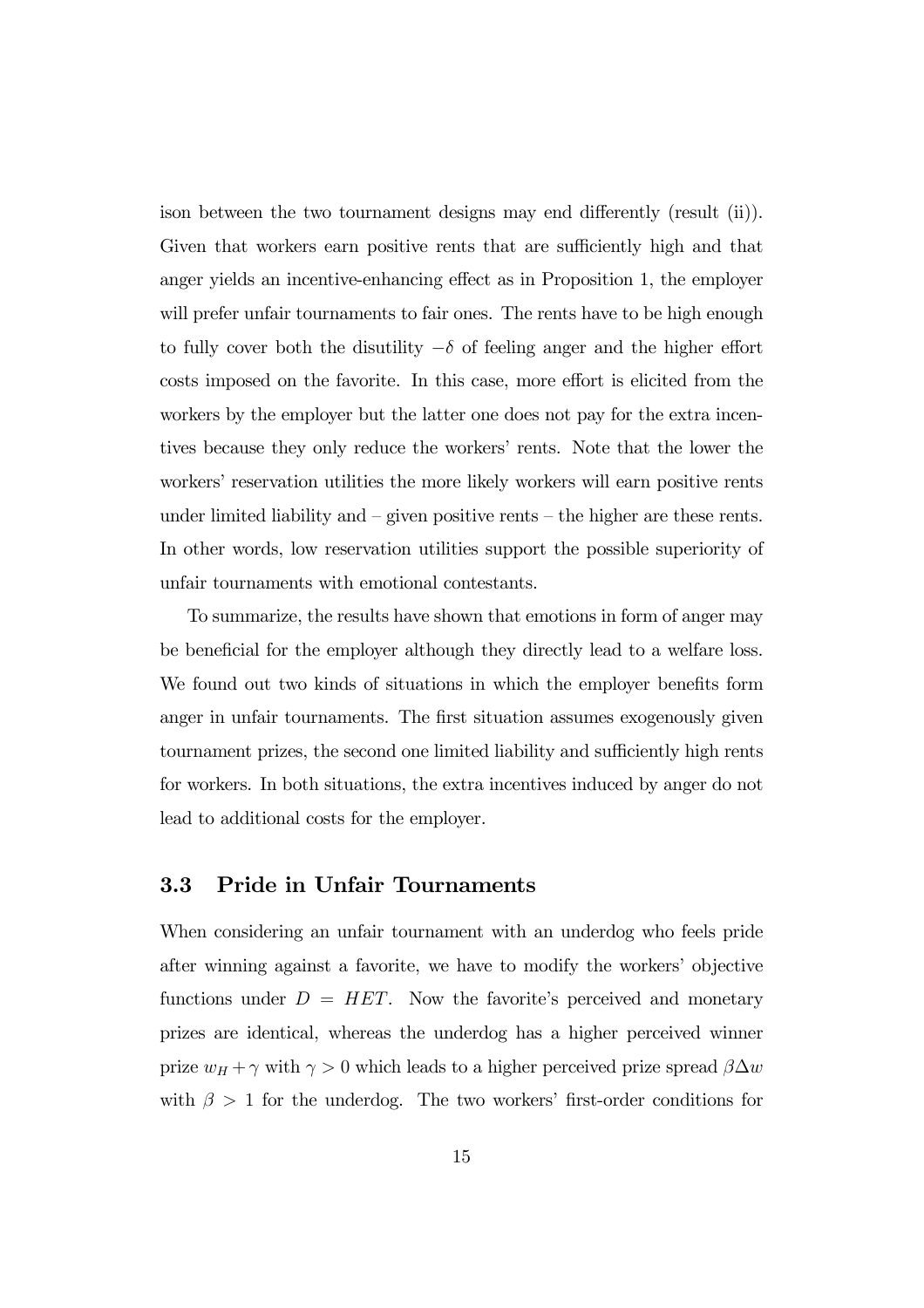their optimal effort choices are now given by

$$
\beta \Delta wf \left(e_U^* - e_F^* - \Delta a\right) - c'(e_U^*) = 0\tag{13}
$$

for the underdog, and

$$
\Delta wf\left(e_U^* - e_F^* - \Delta a\right) - c'(e_F^*) = 0\tag{14}
$$

for the favorite. Comparing (13) and (14) shows that again a symmetric equilibrium does not exist. Because of  $\beta > 1$ , now the underdog always exerts more effort than the favorite in equilibrium. However, now it is no longer clear whether the left-hand side  $(e^*_{U} - e^*_{F} - \Delta a < 0)$  or the righthand side  $(e^*_{U} - e^*_{F} - \Delta a > 0)$  of the convolution  $f(\cdot)$  becomes relevant in equilibrium and, therefore, which type of worker has a higher probability of winning. If the incentive effect outweighs the ability deficit  $\Delta a$  of the underdog (i.e., if  $e_U^* > e_F^* + \Delta a$ ), the underdog will have a higher winning probability than the favorite, otherwise the opposite holds. By applying the implicit-function rule to  $(13)$  and  $(14)$  we obtain – because of the shape of  $f(\cdot):^{14}$ 

$$
\frac{\partial e_U^*}{\partial \Delta a} = -\frac{\beta \Delta w \bar{f}' c''(e_F)}{|J|} \begin{cases} > 0, \text{ if } e_U^* > e_F^* + \Delta a \\ < 0, \text{ if } e_U^* < e_F^* + \Delta a \end{cases} \tag{15}
$$

$$
\frac{\partial e_F^*}{\partial \Delta a} = -\frac{\Delta w \bar{f}' c''(e_U^*)}{|J|} \begin{cases} > 0, \text{ if } e_U^* > e_F^* + \Delta a \\ < 0, \text{ if } e_U^* < e_F^* + \Delta a \end{cases} \tag{16}
$$

$$
\frac{\partial e_U^*}{\partial \beta} = -\frac{\Delta w \bar{f}}{|J|} \underbrace{(-\Delta w \bar{f}' - c''(e_F^*))}_{\langle 0 \text{ due to } \text{SOC}_{\text{F}}}\rangle > 0
$$
\n(17)

$$
\frac{\partial e_F^*}{\partial \beta} = \frac{\Delta w^2 \bar{f}' \bar{f}}{|J|} \begin{cases} < 0, \text{ if } e_U^* > e_F^* + \Delta a \\ > 0, \text{ if } e_U^* < e_F^* + \Delta a \end{cases} \tag{18}
$$

<sup>14</sup>Again "SOC<sub>t</sub>" denotes the second-order condition of the worker of type  $t \in \{U, F\}$ .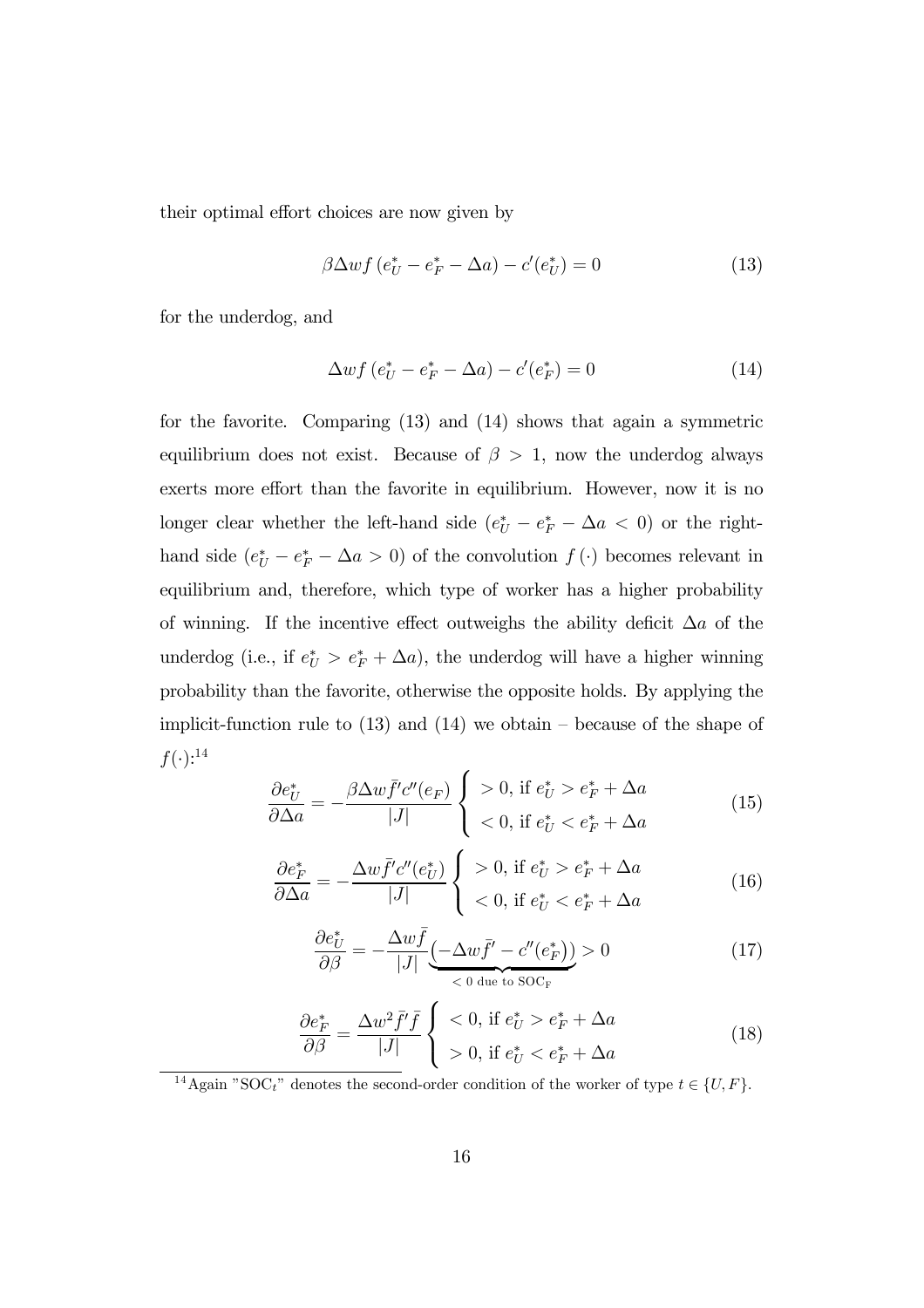with  $\bar{f} := f(e^*_{U} - e^*_{F} - \Delta a)$  and

$$
|J| = \underbrace{(\beta \Delta w \bar{f}' - c''(e_U^*))}(-\Delta w \bar{f}' - c''(e_F^*))}_{\text{< 0 due to SOC_F}} + \beta \Delta w^2 \left[\bar{f}'\right]^2 > 0
$$

as the Jacobian determinant. Hence, for both workers a higher ability difference  $\Delta a$  has a motivating effect at the positive tail and a discouraging effect at the negative tail of  $f(\cdot)$ . The motivating effect seems to be curious at first sight, because incentives increase in the unfairness of the tournament which is impossible under standard preferences. However, here a large value of  $\beta$ implies an uneven situation  $e^*_{U} > e^*_{F} + \Delta a$  in favor of the underdog – we are at the positive tail of  $f(\cdot)$  – and in this situation an increase of  $\Delta a$  leads back to the mode of  $f(\cdot)$  (i.e., it makes the tournament less uneven) where incentives are maximal. Intuitively, here the additional incentives due to  $\beta$ make the underdog exert a very high effort, but by an increase in the ability difference the favorite would get back into the race.  $\partial e^*_{U}/\partial \beta > 0$  shows that the underdog's incentives always increase in the motivating effect of beating a predominant opponent. However, for the favorite the positive incentive effect only holds at the negative tail of  $f(.)$ . Note that the net effect is always positive since  $\frac{\partial e^*_{U}}{\partial \beta} >$  $\frac{\partial e^*_F}{\partial \beta}$  $\Bigg|.$ 

These comparative statics are interesting for at least two reasons. First, they give an explanation for the puzzling experimental findings of Weigelt et al. (1989) and Schotter and Weigelt (1992). They conducted several experiments on unfair tournaments and, according to their data, both types of players significantly oversupply effort. Note that their theoretical benchmark is given by  $\hat{e}^*$  (see equation (5)), but by the impact of pride as modelled in this paper we obtain  $e^*_{U} > \hat{e}^*$  and  $e^*_{F} > \hat{e}^*$  in the relevant range (i.e., at the negative tail of  $f(\cdot)$  due to the stimulating effect of  $\beta$ . Second, we can derive the principal's optimal tournament design at the first stage: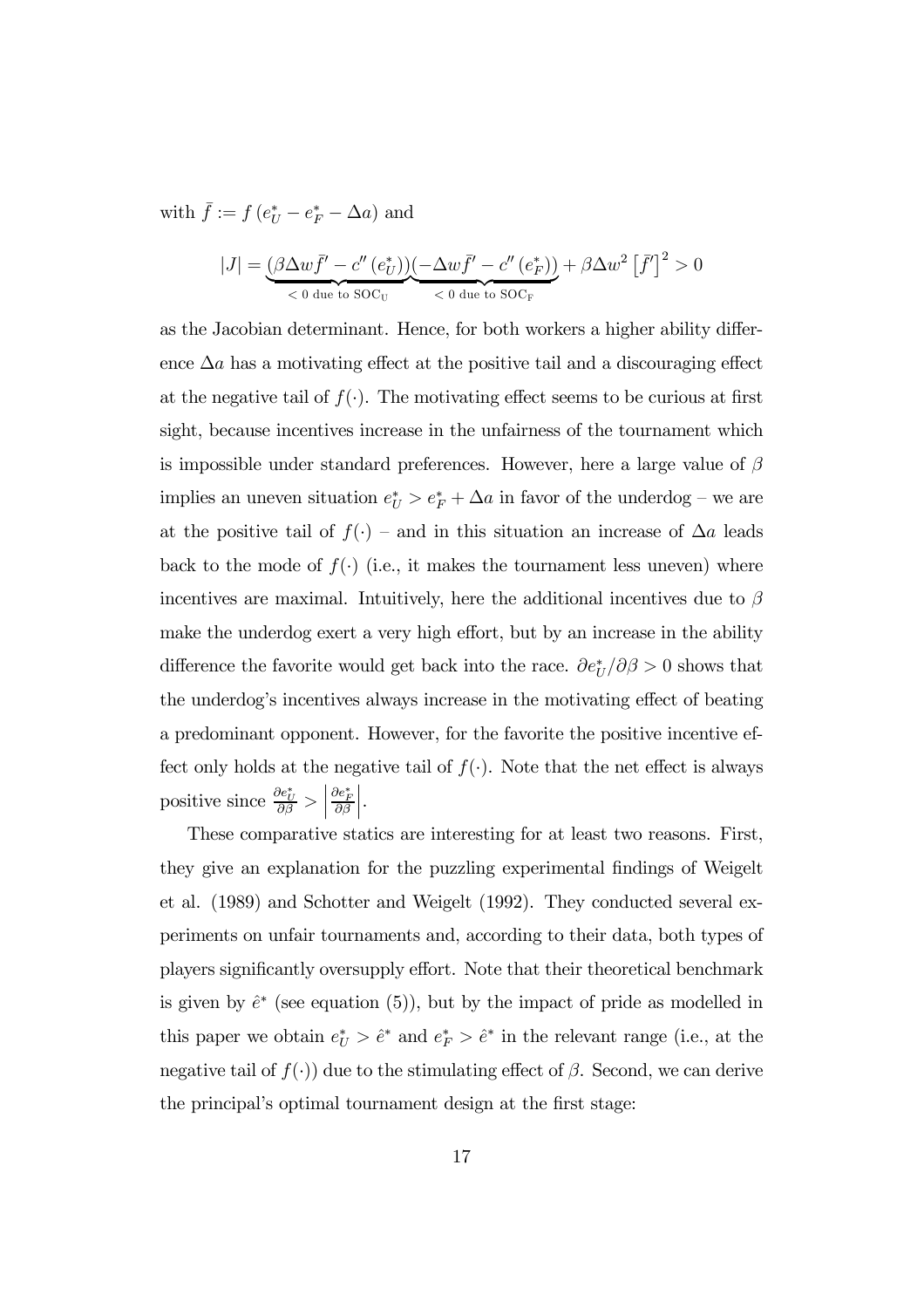**Proposition 3** Let tournament prizes be exogenously given. If  $\beta$  is sufficiently large and  $\Delta a \in [e^*_U - e^*_F - \eta, e^*_U - e^*_F + \eta]$  with  $\eta > 0$  being sufficiently small, the employer will prefer  $D = HET$  to  $D = HOM$ . Otherwise, he prefers  $D = HOM$  to  $D = HET$ .

**Proof.** The employer will prefer unfair to fair tournaments, if  $2e^*_U + 2e^*_F > 0$  $4e^*$  where  $e^*$  is given by equation (2), whereas the efforts  $e^*_{U}$  and  $e^*_{F}$  are described by (13) and (14), respectively. The comparative statics have shown that  $\frac{\partial e_t^*}{\partial \Delta a} > 0$   $(t = U, F)$  for  $\Delta a < e_U^* - e_F^*$ , and  $\frac{\partial e_t^*}{\partial \Delta a} < 0$  for  $\Delta a > e_U^* - e_F^*$ . In both cases, in the limit  $\Delta a \rightarrow (e^*_{U} - e^*_{F})$  implies  $\bar{f} \rightarrow f(0)$  and, hence,  $e_F^* \to e^*$  but – because of  $\beta > 1 - e_U^* > e^*$  (compare (2), (13) and (14)).

The proof of the proposition shows that if, in the unfair tournament, the ability difference comes arbitrarily close to the difference of the equilibrium efforts, all three effort levels  $e^*$ ,  $e^*$  and  $e^*$ <sub>F</sub> will be determined by  $f(0)$ . However, since we have an extra incentive effect in unfair tournaments, the underdogs will exert higher efforts than the competitors in the fair tournaments and, therefore, unfair tournaments dominate fair ones. If, on the other hand,  $\Delta a$  and  $e^*_{U} - e^*_{F}$  clearly differ,  $e^*_{U} - e^*_{F} - \Delta a$  will tend to the tails of  $f(\cdot)$  so that  $\bar{f}$  becomes very small and the employer strictly prefers fair to unfair tournaments.

Of course, the condition of subjectively perceived prizes (i.e.,  $\beta > 1$ ) is necessary for unfair tournaments dominating fair ones. However, we can use the framework of Weigelt et al. (1989) and Schotter and Weigelt (1992) quadratic costs, uniformly distributed noise — in order to show that there are cases in which further restrictions on  $\beta$  are not necessary for the dominance of unfair tournaments. Hence, as an example, consider again the case of quadratic costs  $c(e_i) = \frac{c}{2}e_i^2$  (with  $c > 0$ ) and noise  $\varepsilon_i$  being uniformly distributed over  $[-\bar{\varepsilon}, \bar{\varepsilon}]$ . The resulting convolution has been already described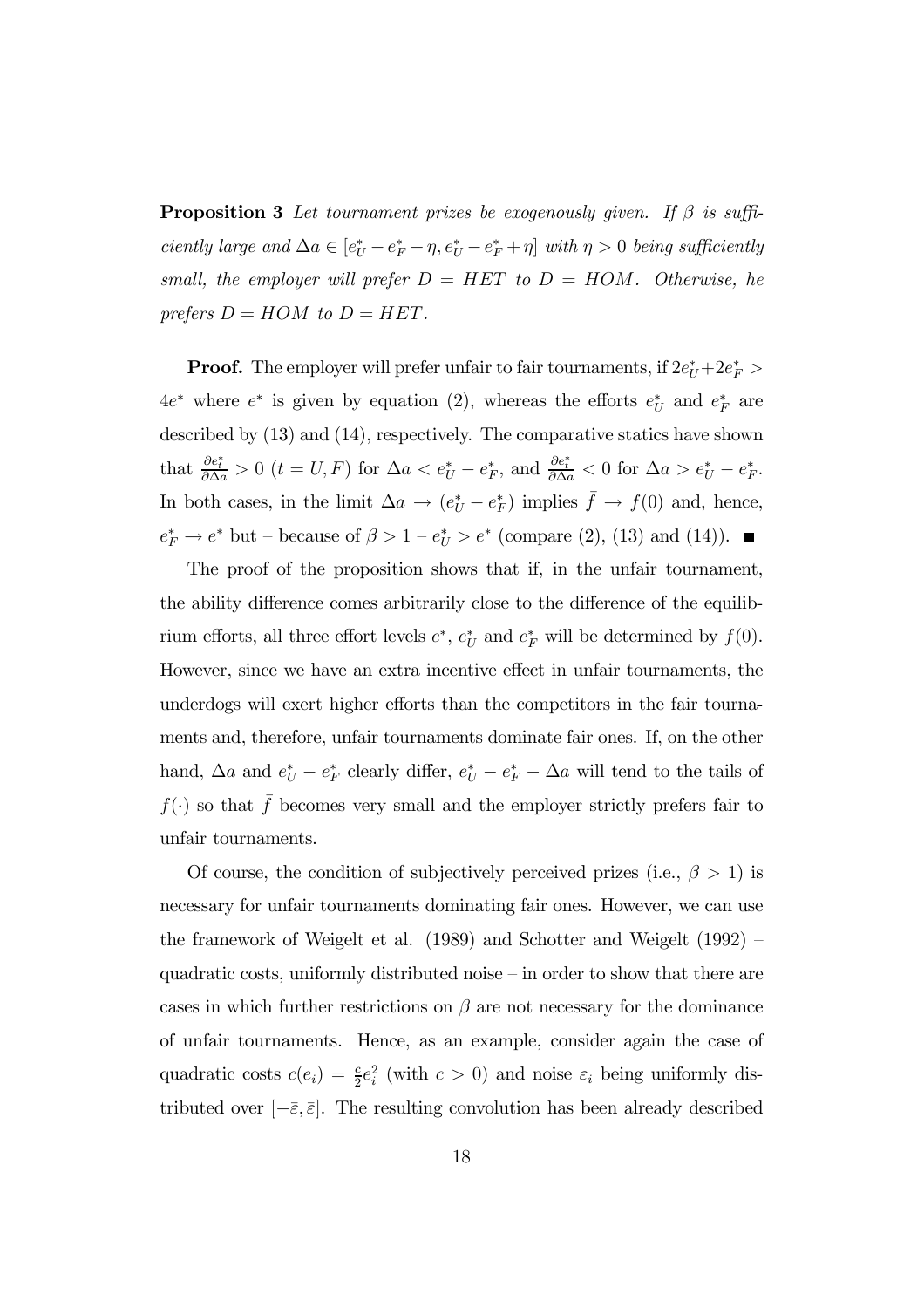in Subsection 3.2. To guarantee existence of pure-strategy equilibria I assume that  $(\beta - 1)\Delta w < 4c\bar{\varepsilon}^2$  (strict concavity) and  $\Delta a < 2\bar{\varepsilon}$ . The second assumption ensures that existing noise is not completely offset by the ability difference. Again, symmetric equilibrium efforts in the fair tournament,  $e^*$ , are described by equation  $(10)$  but, by using  $(13)$ ,  $(14)$  and the assumptions concerning the cost and the distribution function, equilibrium efforts in the unfair tournament are now given by

$$
e_U^* = \frac{\beta \Delta w \left(2\bar{\varepsilon} + \Delta a\right)}{(\beta - 1)\Delta w + 4c\bar{\varepsilon}^2} \quad \text{and} \quad e_F^* = \frac{\Delta w \left(2\bar{\varepsilon} + \Delta a\right)}{(\beta - 1)\Delta w + 4c\bar{\varepsilon}^2} \tag{19}
$$

if  $e_U^* - e_F^* > \Delta a$ , and

$$
e_U^* = \frac{\beta \Delta w \left(2\bar{\varepsilon} - \Delta a\right)}{4c\bar{\varepsilon}^2 - (\beta - 1)\Delta w} \quad \text{and} \quad e_F^* = \frac{\Delta w \left(2\bar{\varepsilon} - \Delta a\right)}{4c\bar{\varepsilon}^2 - (\beta - 1)\Delta w} \tag{20}
$$

if  $e^*_{U} - e^*_{F} < \Delta a$ . Note that  $e^*_{U} - e^*_{F} > \Delta a \Longleftrightarrow \Delta a < \frac{(\beta - 1)\Delta w}{2c\bar{\varepsilon}}$  and  $e^*_{U} - e^*_{F} < \Delta a$ .  $\Delta a \Leftrightarrow \Delta a > \frac{(\beta-1)\Delta w}{2c\bar{\varepsilon}}$ . Calculating  $2e_U^* + 2e_F^* > 4e^*$  for both cases yields  $\Delta a > \frac{(\Delta w - 2c\bar{\varepsilon}^2)(\beta - 1)}{(\beta + 1)c\bar{\varepsilon}} =: \Delta \hat{a}_L$  for  $e_U^* - e_F^* > \Delta a$ , and  $\Delta a < \frac{(\Delta w + 2c\bar{\varepsilon}^2)(\beta - 1)}{(\beta + 1)c\bar{\varepsilon}} =:$  $\Delta \hat{a}_H$  for  $e^*_U - e^*_F < \Delta a$ , which do not contradict the two preceding conditions for any  $\beta > 1$ <sup>15</sup> Hence, we obtain the following result:

Corollary 2 Let tournament prizes be exogenously given. For quadratic costs and uniformly distributed noise, the employer will prefer  $D = HET$  to  $D = HOM$ , iff  $\Delta a \in [\Delta \hat{a}_L, \Delta \hat{a}_H].$ 

The corollary shows that, the employer will choose two unfair tournaments as long as the ability difference lies inside a certain range. Solving  $e^*_{U} - e^*_{F} = \Delta a$  for the ability difference  $\Delta a$ , with  $e^*_{U}$  and  $e^*_{F}$  being either given by (19) or (20), leads to the middle of the interval  $[\Delta \hat{a}_L, \Delta \hat{a}_H]$ , which is given by  $(\beta - 1) \Delta w / (2c\bar{\varepsilon})$ . Here, the function  $e^*_{U} + e^*_{F}$  of  $\Delta a$  has its maximum, which confirms the findings of Proposition 3.

<sup>&</sup>lt;sup>15</sup>Note that in each case  $e^*_{U} - e^*_{F} - \Delta a \in [-2\bar{\varepsilon}, 2\bar{\varepsilon}]$ . In addition, note that  $\Delta \hat{a}_H < 2\bar{\varepsilon}$ .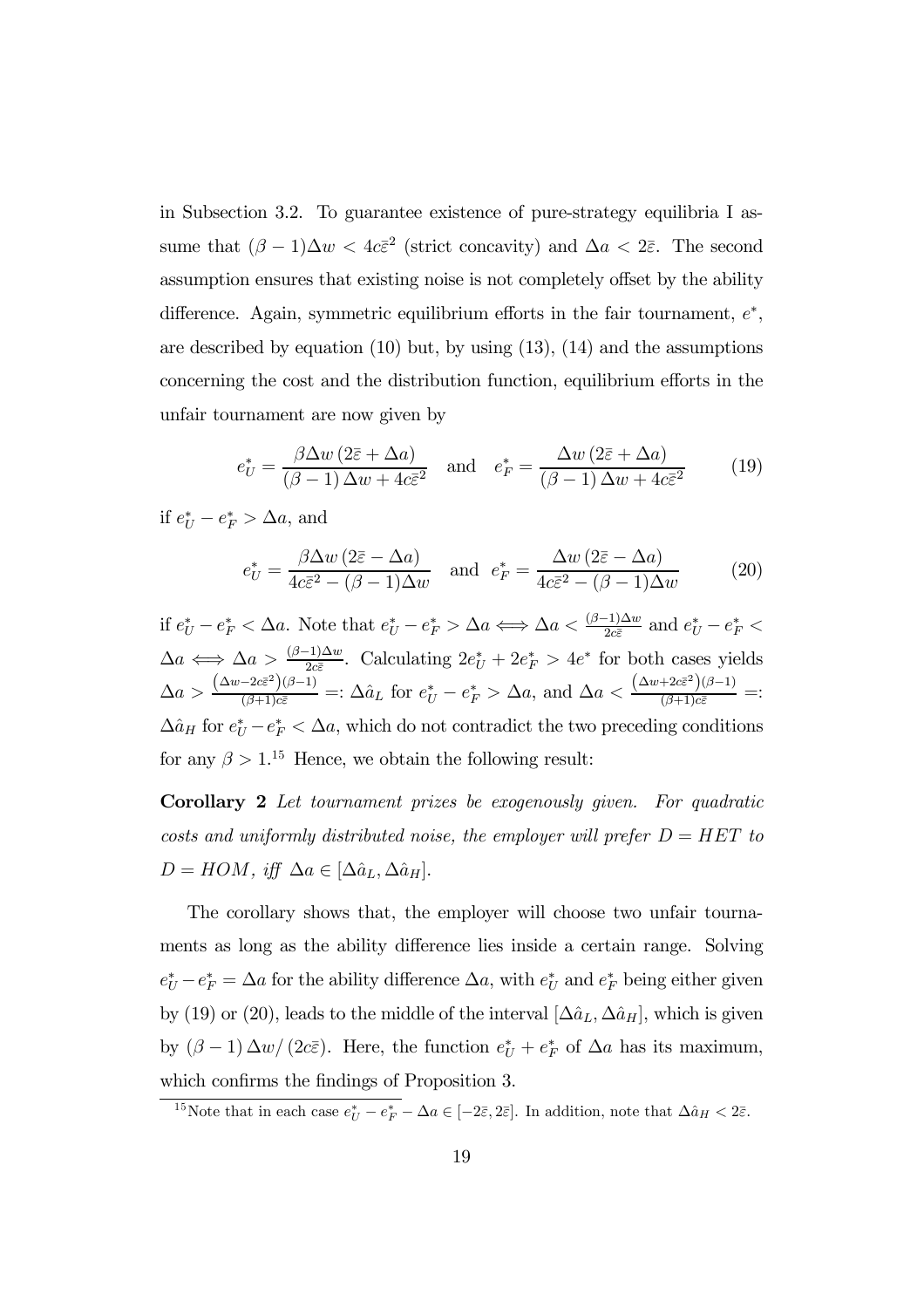In analogy to the case of anger, we can finally consider endogenous tournament prizes that are optimally chosen by the employer within the threestage game. Again we have to differentiate between unlimited liability (i.e.,  $w_L$  can be arbitrarily negative) and limited liability  $(w_L \ge 0)$  of the workers. Without restriction on the loser prize, under  $D = HOM$  again the employer implements first-best effort for both workers and extracts all rents.16 Under  $D = HET$ , as in the anger case, the employer is only able to induce firstbest incentives for at most one worker  $(e^*_U \neq e^*_F \text{ according to (13) and (14)}),$ and he has to leave a positive rent to the worker with the higher expected utility. However, there is a crucial difference to the anger case. Under the pride scenario, one of the workers — the underdog — receives an extra utility  $\gamma$  with a certain probability. This expected extra utility relaxes the underdog's participation constraint so that the employer is able to induce higher incentives compared to fair tournaments. We can imagine that there exist specifications for the cost function  $c(e_i)$  and the distribution  $G(\varepsilon_i)$  for which this incentive effect becomes dominant and the employer prefers  $D = HET$ to  $D = HOM$  (see the proof of Proposition 4 in the appendix).

If we restrict the loser prize to non-negative values (limited liability) and the workers earn sufficiently large rents, again  $D = HET$  may be beneficial for the employer. The reasoning is the same as for the anger scenario: Pride of the underdog leads to additional incentives for at least one of the workers, and the net incentive effect for both workers is always positive (see equations (17) and (18)). Hence, if the workers receive large rents under  $D = HOM$ , the employer can induce higher incentives to them under  $D = HET$  without paying for the additional effort costs, since they only reduce the workers' rents. Note that such situations are even more likely in the pride case than

<sup>16</sup>See the proof of Proposition 2.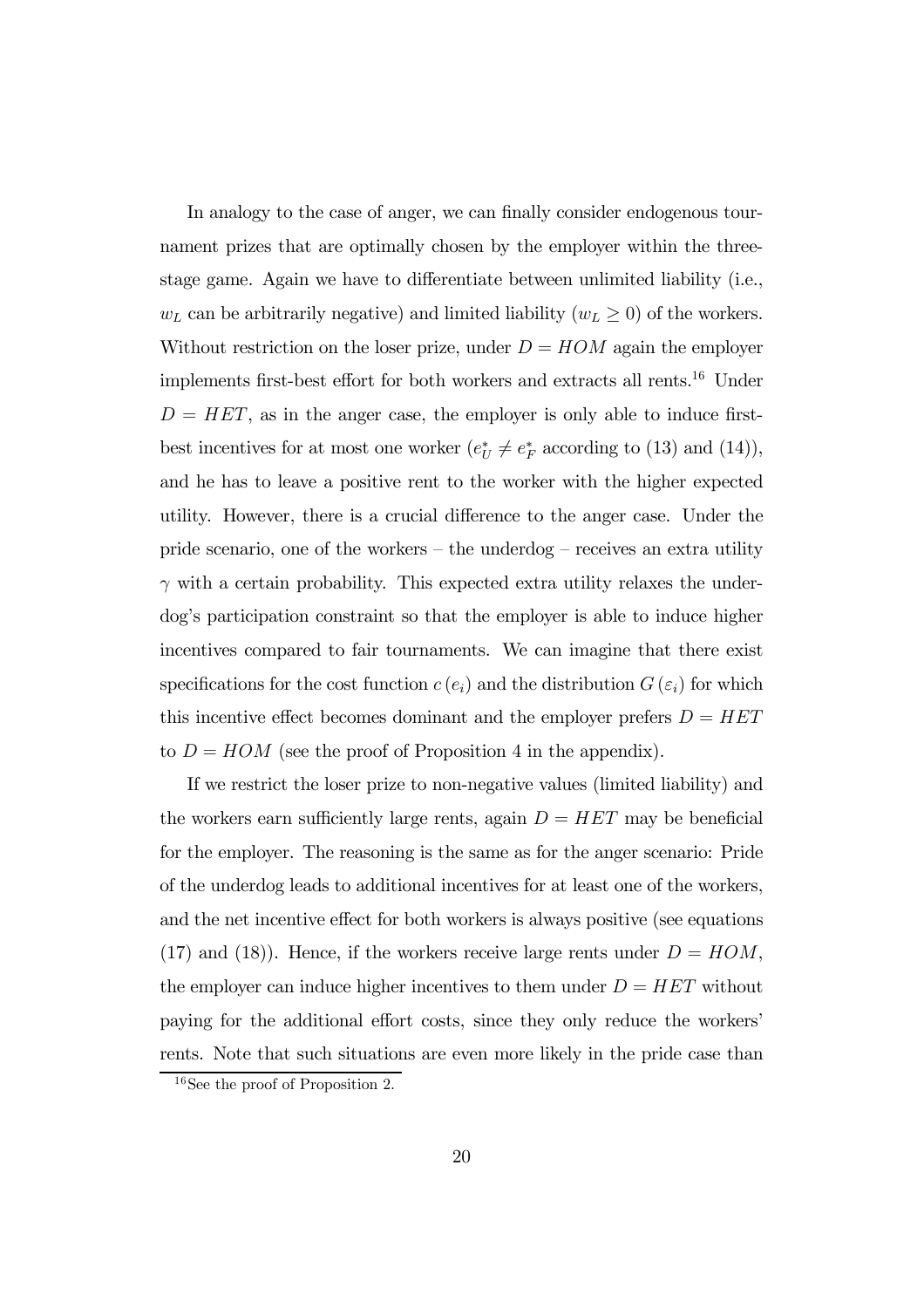in the anger case since, with pride, the underdog receives the extra utility  $\gamma$ whereas in the anger scenario the favorite suffers from an extra disutility  $\delta$ . Therefore, the positive rents have to cover  $\delta$  as well as the additional effort costs of the favorite who feels anger, but in the case in which the underdog feels pride the additional effort costs are partly covered by the expected extra utility  $\gamma F (e_U^* - e_F^* - \Delta a)$ . The findings can be summarized in the following proposition:

Proposition 4 Let tournament prizes be endogenously chosen by the employer. (i) Under unlimited liability of the workers, there exist cost functions  $c(e_i)$  and distributions  $G(\varepsilon_i)$  for which the employer prefers  $D = HET$  to  $D = HOM.$  (ii) If, under limited liability, the workers receive sufficiently large rents under  $D = HOM$  in equilibrium,  $D = HET$  may dominate  $D = HOM$  from the employer's viewpoint.

**Proof.** See the appendix. ■

### 3.4 Discussion

The results above have shown that, in unfair tournaments, emotions as anger and pride effect both overall welfare and the employer's expected profits. The effects on expected profits have been analyzed in detail: The comparative statics have shown that the net effect of emotions on both workers' efforts is always positive. If emotions create additional incentives compared to fair tournaments and if the employer need not pay for the enhanced incentives since (1) tournament prizes are exogenous or (2) the underdog's participation constraint is sufficiently relaxed by expected pride or (3) workers receive sufficiently high rents —, the employer will benefit from emotional incentives due to unfair tournaments. Consider, for example, an unfair tournament in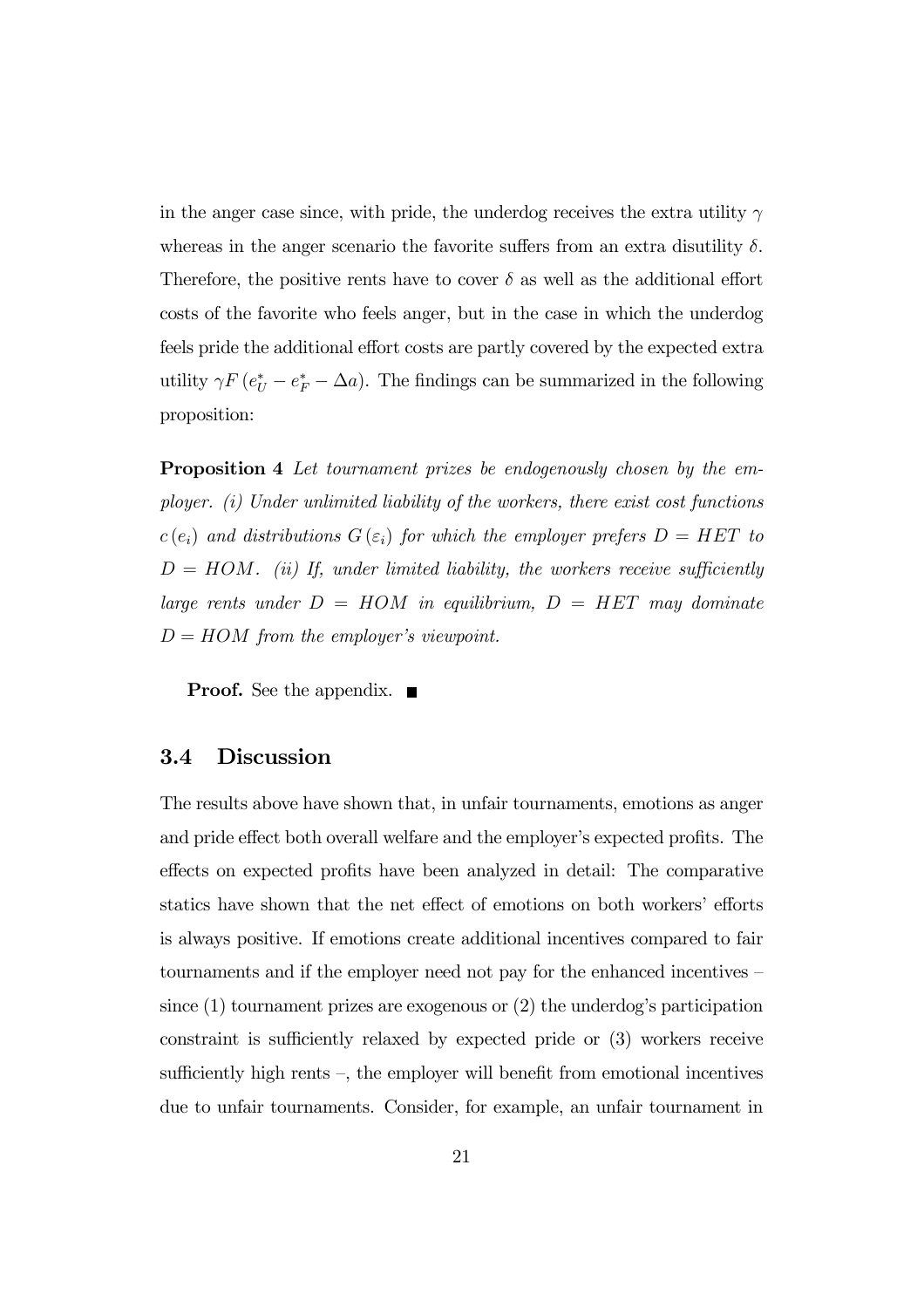which both the underdog and the favorite may feel emotions — the underdog pride and the favorite anger. Then according to equations (4) and (13) the workers' first-order conditions are given by

$$
(\Delta w + \gamma) f (e_U^* - e_F^* - \Delta a) - c'(e_U^*) = 0 \tag{21}
$$

and 
$$
(\Delta w + \delta) f (e_U^* - e_F^* - \Delta a) - c'(e_F^*) = 0
$$
 (22)

with  $\gamma, \delta > 0$ . If in this situation the employer need not pay for emotional incentives, he will have the following preferences (see Propositions 1 and 3): If  $\gamma > \delta$  (i.e.,  $e^*_{U} > e^*_{F}$ ), then  $\gamma$  and  $\delta$  should be large and  $\Delta a$  close to  $e^*_{U} - e^*_{F}$ . If  $\gamma < \delta$  (i.e.,  $e_U^* < e_F^*$ ), then  $\gamma$  and  $\delta$  should be large and close together, whereas  $\Delta a$  should be close to zero.

However, the welfare effects of emotions are not quite clear. For example, if pride (anger) is extremely important so that the underdog (favorite) realizes a very large extra utility (disutility)  $\gamma$  (−δ) in case of winning (losing) the unfair tournament, then it will be always (never) efficient to choose  $D = HET$  instead of  $D = HOM$ , since the workers' monetary incomes and the employer's expected profits will only play a marginal role in this situation. If we restrict the welfare analysis to monetary values and do not count emotional gains or losses, we will obtain a much clearer result. Recall from equation (A3) from the proof of Proposition 2 that first-best effort  $e^{FB}$  which equalizes marginal revenue and marginal costs is implicitly described by

$$
1 = c' \left( e^{FB} \right). \tag{23}
$$

Hence, monetary welfare is maximized when implementing effort  $e^{FB}$  for both workers. The proof of Proposition 2 has shown that under unlimited liability first-best effort is always induced by the employer to both workers in a fair tournament, whereas he cannot implement  $e^{FB}$  for both workers in an unfair one if workers feel either anger or pride. However, we can show that even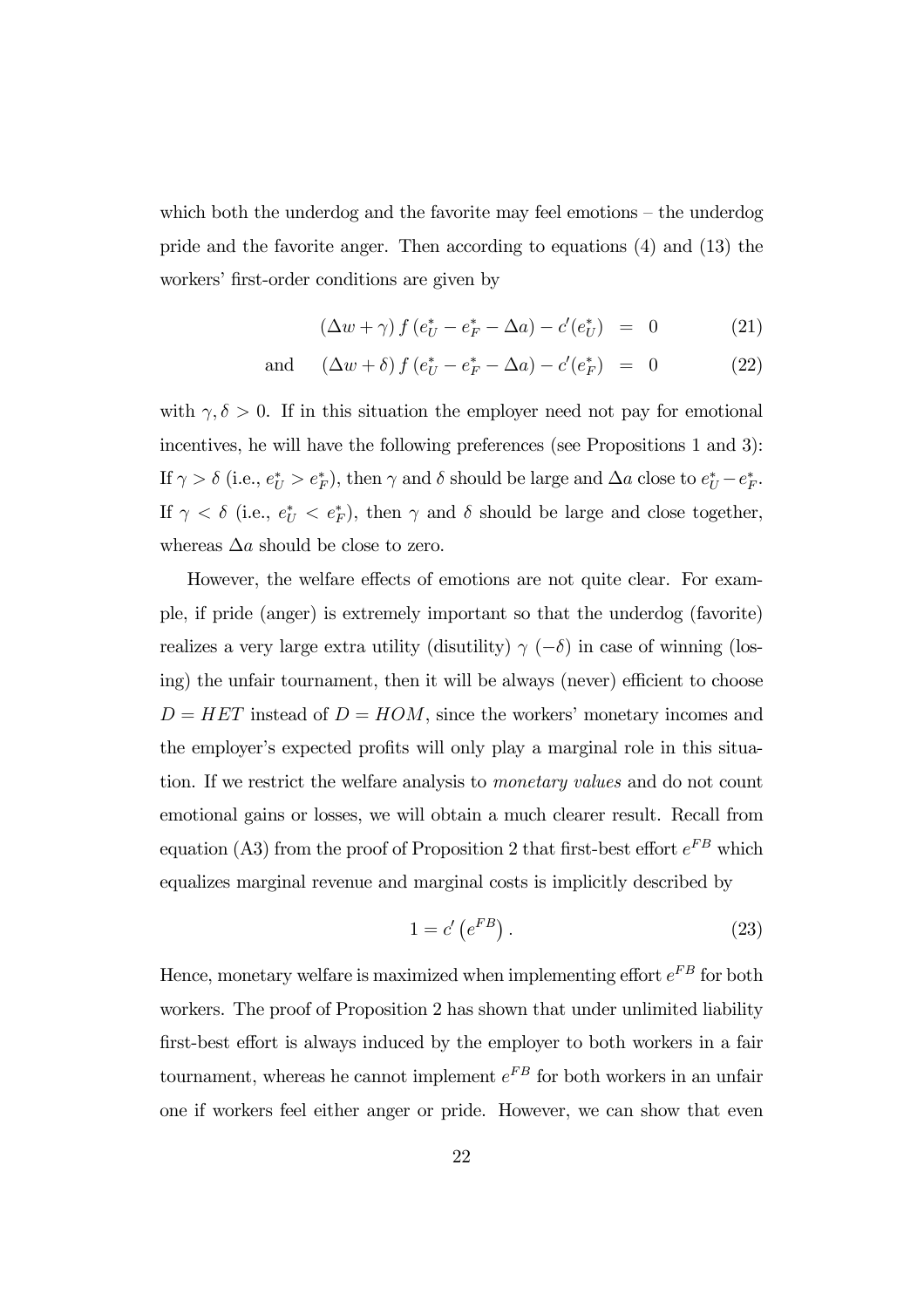under the most promising circumstances  $-$  (a) workers feel anger as well as pride with  $\gamma = \delta$  in equations (21) and (22), and (b) workers are characterized by unlimited liability — the employer does not want to implement first-best effort for both workers. Let  $EU_t(e_t^*)$  denote the expected utility of the worker of type  $t (= U, F)$  in equilibrium. Then we obtain the following result:

Proposition 5 Let the employer choose prizes endogenously under unlimited liability in an unfair tournament with both anger and pride. If both emotions have the same impact (i.e.,  $\gamma = \delta$  in (21) and (22)), then we will have a symmetric equilibrium  $e_U^* = e_F^* = \tilde{e}^*$  at the tournament stage with

$$
\tilde{e}^* \begin{cases}\n> e^{FB}, & \text{if } EU_F(\tilde{e}^*) = \bar{u} \\
< e^{FB}, & \text{if } EU_U(\tilde{e}^*) = \bar{u}.\n\end{cases}
$$

**Proof.** See the appendix. ■

Proposition 5 shows that "symmetric emotions" allow for a symmetric equilibrium at the tournament stage so that the employer is able to implement first-best efforts for both workers. However, the employer will never do so. He either induces excessively high efforts so that expected anger leads to a binding participation constraint for the favorite, or he chooses less than efficient effort so that expected pride makes the underdog's participation constraint bind. The intuition for this result is the following: Note that in equilibrium each worker exerts effort according to

$$
(\Delta w + \gamma) f(-\Delta a) = c'(\tilde{e}^*).
$$

Hence, the lower the ability difference,  $\Delta a$ , and the higher the impact of emotions,  $\gamma$ , the higher will be the effort level  $\tilde{e}^*$ <sup>17</sup>. In the case of  $\tilde{e}^*$  $e^{FB},$  the underdog's expected utility must exceed the expected utility of the

<sup>&</sup>lt;sup>17</sup>Recall that the convolution  $f(\cdot)$  has a unique mode at zero.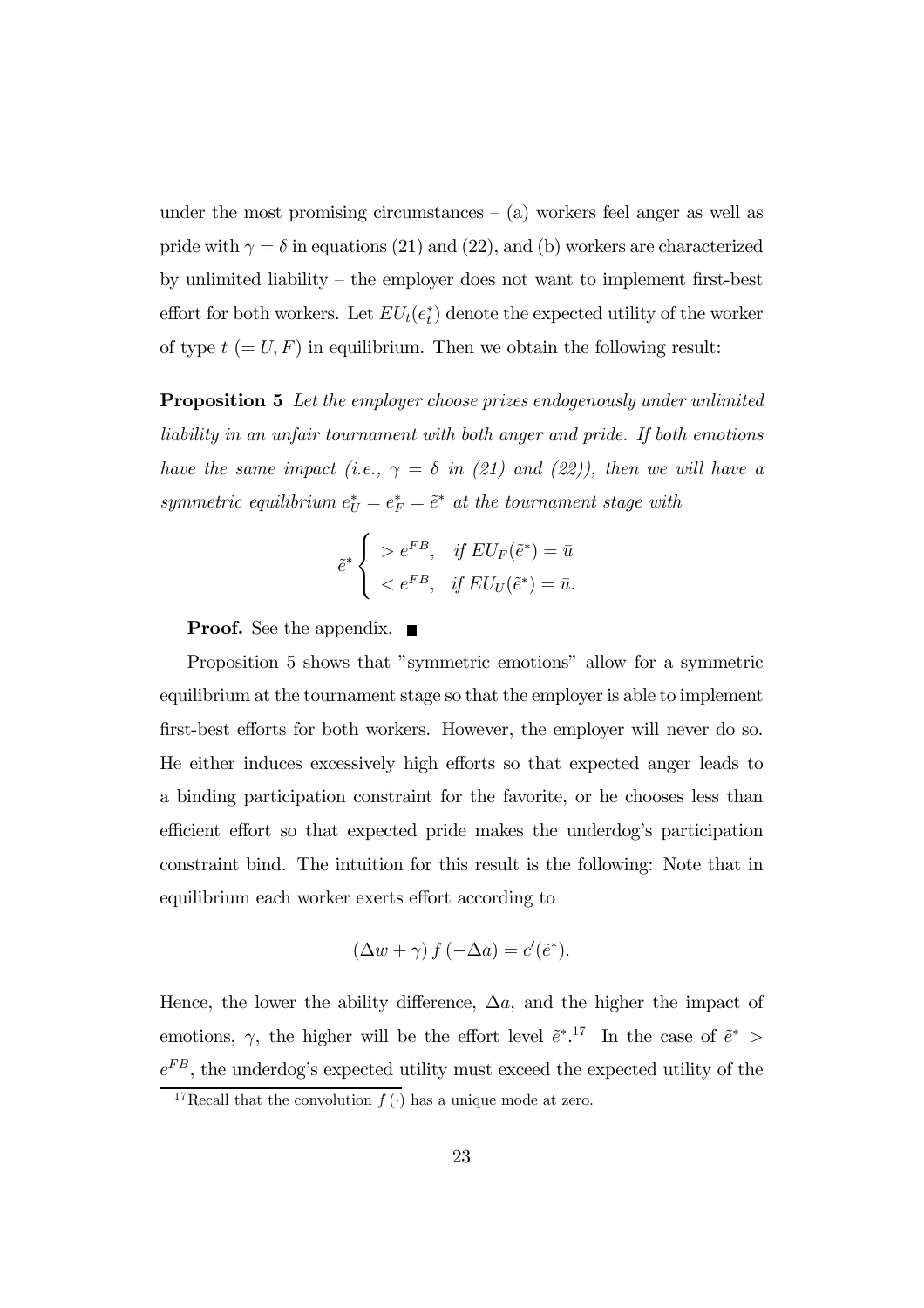favorite, i.e.

$$
(\Delta w + \gamma) F(-\Delta a) > -\gamma + (\Delta w + \gamma) [1 - F(-\Delta a)] \Leftrightarrow
$$

$$
\gamma > \left(\frac{1}{2F(-\Delta a)} - 1\right) \Delta w.
$$

In other words, for an excessively high effort level the emotional influences have to be sufficiently high and the ability difference sufficiently low.

The tournament considered here is modelled as a one-shot game. In a dynamic setting (e.g., in a career-concerns framework), perhaps alternative interpretations can be given for  $\gamma$  and  $\delta$ . From a dynamic perspective, both parameters may be interpreted as reputation effects if the labor market is uncertain about the true abilities of the workers. Then if a presumable favorite loses against a presumable underdog, the former one will realize an extra disutility because the labor market adjusts its ability expectations downward whereas the latter one receives an extra utility due to Bayesian updating. Of course, the model considered in this paper is static with abilities being common knowledge and ignores aspects of career concerns, but there are dynamic tournament models which particularly focus on these aspects (see Zabojnik and Bernhardt 2001, Koch and Peyrache 2003).

As mentioned above the distinction between fair and unfair tournaments was introduced in the literature by O'Keefe et al. (1984). We can also apply the concept of emotions and subjectively perceived prizes to "uneven tournaments" in the terminology of O'Keefe et al. In those tournaments, again a favorite competes against an underdog, but now the underdog is characterized by a steeper cost function compared to the favorite. The experimental findings of Bull et al. (1987) and Schotter and Weigelt (1992) on uneven tournaments show that only the underdogs exert significantly more effort than theoretically predicted. The concept introduced in this paper can explain these findings: If pride leads to additional incentives, the underdog will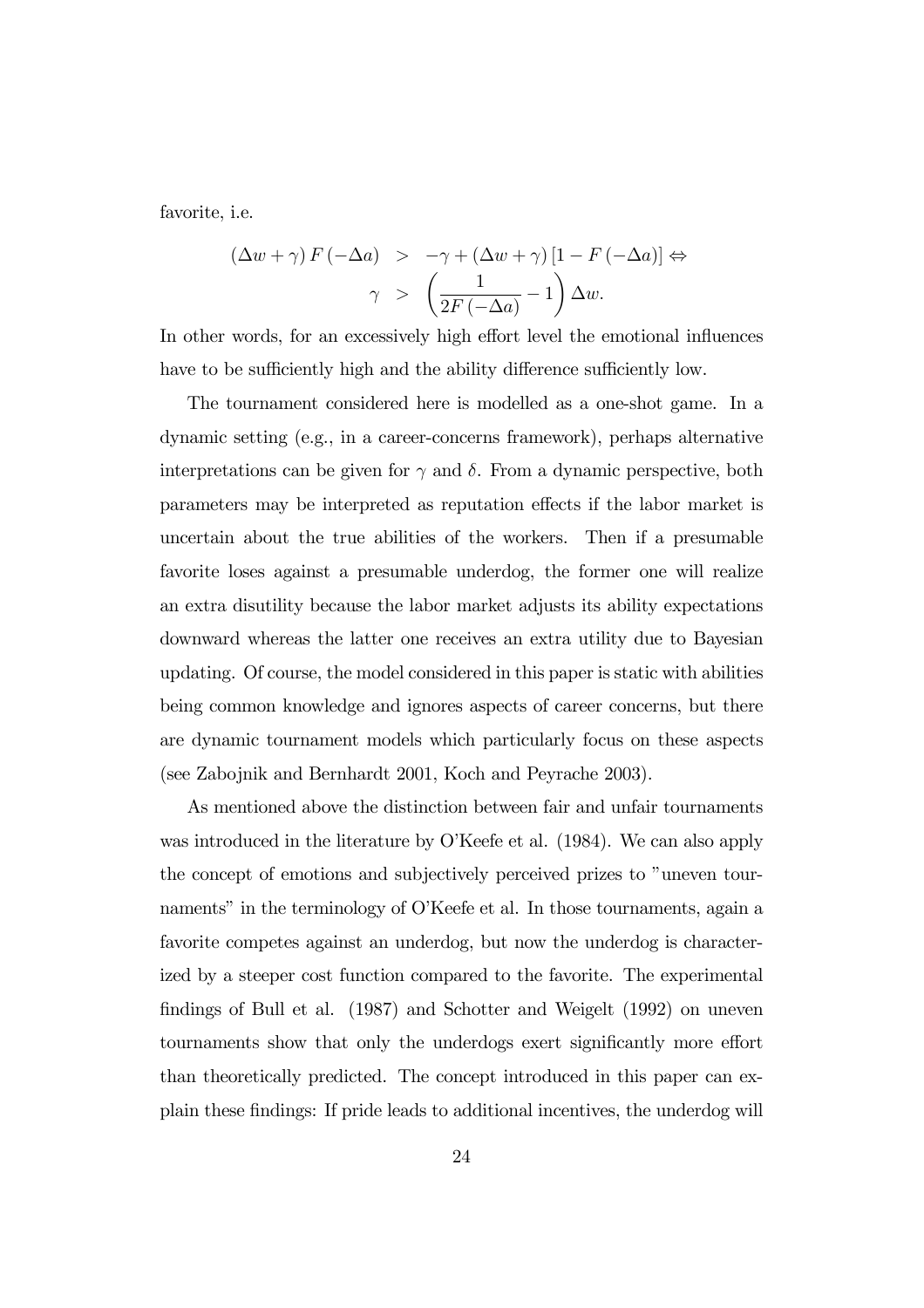always choose more than the equilibrium effort of a worker with standard preferences. If the impact of pride is (a) larger than that of anger and (b) sufficiently high to compensate for the steeper cost function, the underdog may even choose higher effort than the favorite.

Finally, note that there exist a few papers that also deal with nonstandard preferences in tournaments. Kräkel (2000) applies the concept of relative deprivation on workers' behavior in tournaments. Here a worker will feel relatively deprived if he (e.g., a tournament loser) earns less than the members of a certain reference group (e.g., the tournament winners). The results show that workers with relative deprivation exert more effort than workers with standard preferences when tournament prizes are exogenously given. However, if prizes are endogenously chosen and workers do not face limited liability, first-best efforts will be implemented even under relative deprivation. Demougin and Fluet (2003) and Grund and Sliwka (2004) apply inequity aversion — as defined by Fehr and Schmidt (1999) — to tournament competition. Similar to the concept of emotions considered in this paper, the employer will benefit from inequity aversion, if tournament prizes are exogenously given or if workers earn positive rents. However, contrary to the influence of emotions, under unlimited liability the employer always suffers from inequity aversion since he has to pay for the workers' inequity costs via their binding participation constraints. It will also be straightforward to apply prospect theory of Kahneman and Tversky (1979) to tournament competition. If workers are homogeneous we will have a symmetric outcome of the contest and the expected tournament prize  $(w_L + w_H)/2$  should be a natural reference point for the value function of both workers. Then the tournament loser suffers from loss aversion ex post, which should lead to higher incentives for both workers ex ante.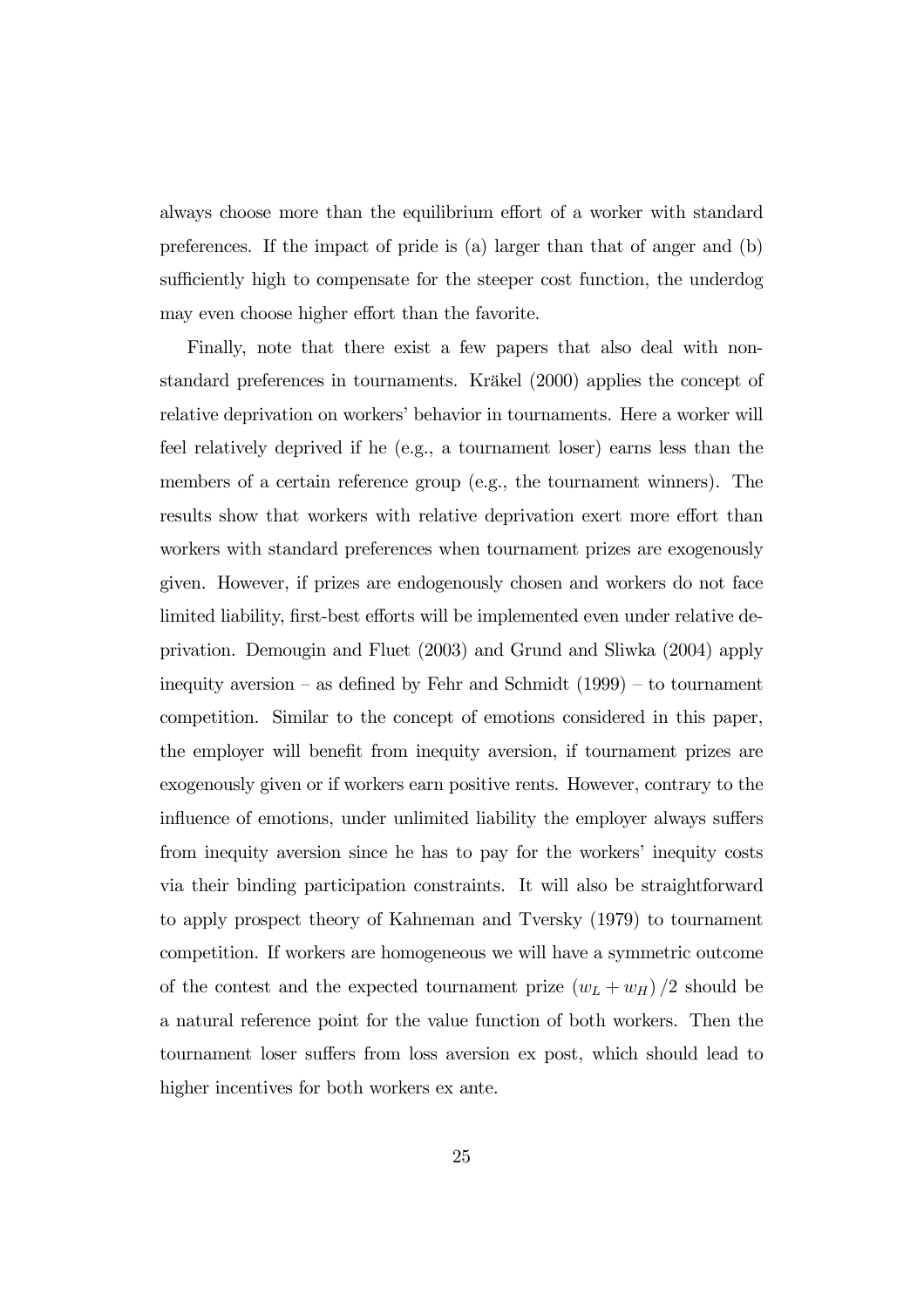# 4 Emotions in Individualistic Incentive Schemes

Emotions based on success or failure when comparing oneself with a more or less able colleague seem to be obvious for compensation systems that use relative performance evaluation like tournaments. However, such emotions may be relevant even for pay methods that only focus on individual output. In this case, workers are compensated independently  $-$  i.e. there is no compensation game between the workers  $-$ , but either a worker feels joy/frustration when meeting/non-meeting a certain target, or the pure existence of co-workers and their success may influence the behavior of other workers at the same workplace (peer effects).

The field experiments by Falk and Ichino (2003) empirically support the existence of such peer effects: In their experiments, subjects either have to work alone (single treatment) or as pairs consisting of two subjects (pair treatment). Each subject earns a fixed payment. The empirical findings show that the average output in the pair treatment significantly exceeds the output in the single treatment. Hence, observing the performance of coworkers leads to positive peer effects that raise overall productivity.

In this section, two individualistic pay methods should be discussed which are frequently used in practice. The first one is a so-called bonus system (Subsection 4.1). Here the employer sets a certain performance standard and the worker receives a high bonus when beating the standard, whereas he gets a low bonus if he does not meet the given target. There are a lot of examples for such bonus schemes — see, for example, Otley (1992) on bonus payments at United Bank, Merchant and Riccaboni (1992) on bonuses at the Fiat Group, and Engellandt and Riphahn (2004) on bonus systems at a large multina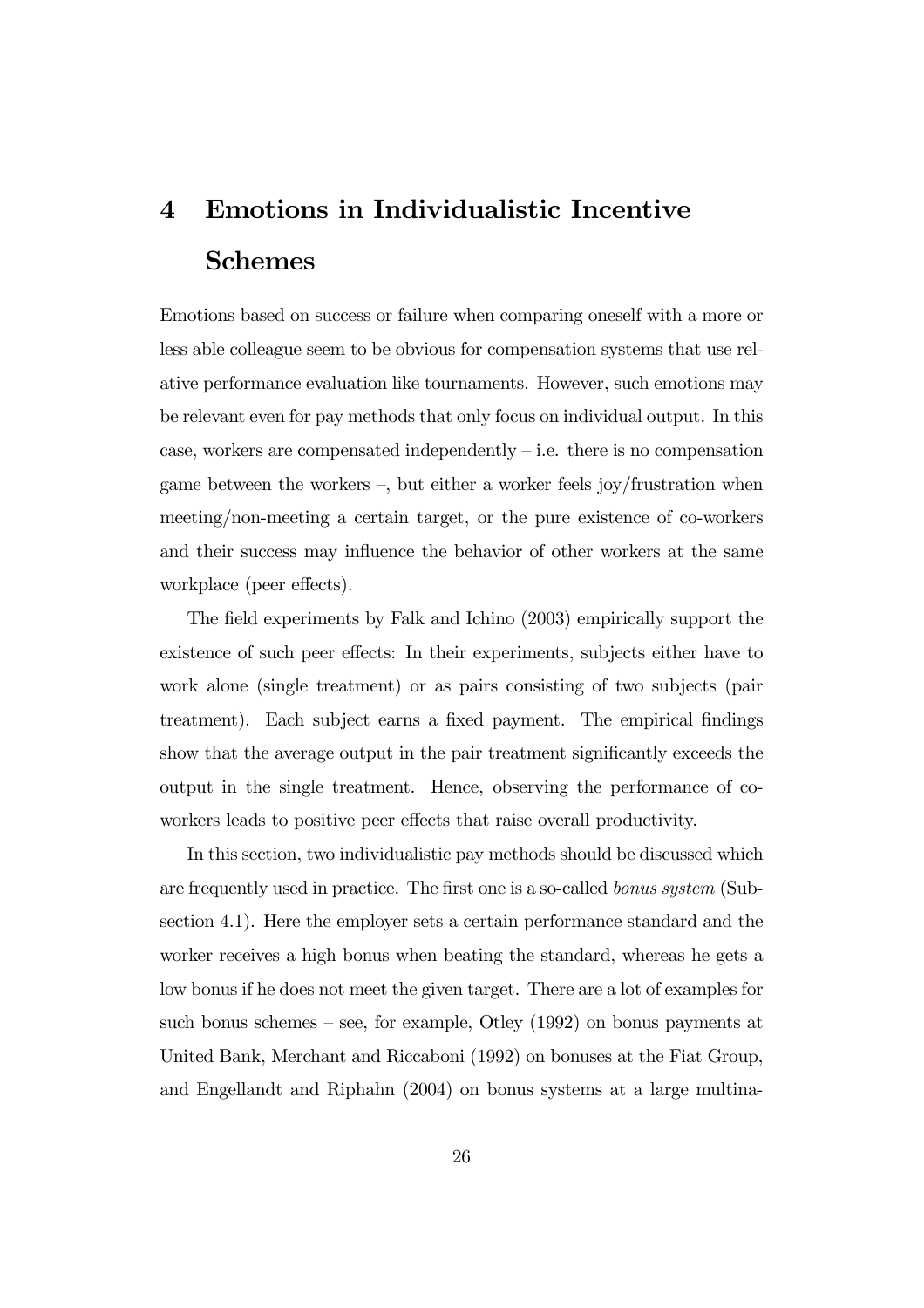tional company. The second compensation scheme is well-known as piecerate system in the literature (Subsection 4.2). Under a piece-rate scheme, a worker's remuneration consists of a fixed payment and a certain percentage — the piece rate — of the worker's realized output in monetary terms. There are also lots of examples for piece-rate schemes in practice: see, among many others, Lazear (2000) on the introduction of piece rates at the Safelite Glass Corporations, and Freeman and Kleiner (1998) on the use of piece-rate systems in the American shoe industry.

I will consider the bonus system in order to analyze the implications of emotions when workers try to beat a certain performance standard. Piece rates will be analyzed to get more insights into the consequences of peer effects (as observed by Falk and Ichino) when workers are paid on the basis of individual performance. The central question will be whether emotions (or peer effects) either enhance or deteriorate induced work incentives and are, therefore, either advantageous or detrimental from the employer's viewpoint.

### 4.1 Frustration and Joy in Bonus Systems

Consider again the model of Section 2. We assume now that a worker  $i$  $(i = 1, 2, 3, 4)$  is compensated according to a bonus system that consists of three ingredients. First, there is a performance standard  $\bar{q}$  which the worker has to beat. If he is successful (with probability  $prob\{e_i + a_i + \varepsilon_i > \bar{q}\}$  $1 - G(\bar{q} - e_i - a_i)$ , he will get a high bonus  $b_H$ . In case of a failure (with probability  $prob\{e_i + a_i + \varepsilon_i < \bar{q}\} = G(\bar{q} - e_i - a_i)$ , he only receives a low bonus  $b_L$  (<  $b_H$ ).<sup>18</sup> In order to introduce the influence of emotions, each

<sup>&</sup>lt;sup>18</sup> Intuitively, the assumption  $b_L < b_H$  makes sense. However, as can be seen below we do not really need this restriction since the worker realizes an extra utility (disutility) from beating (not beating) the given standard.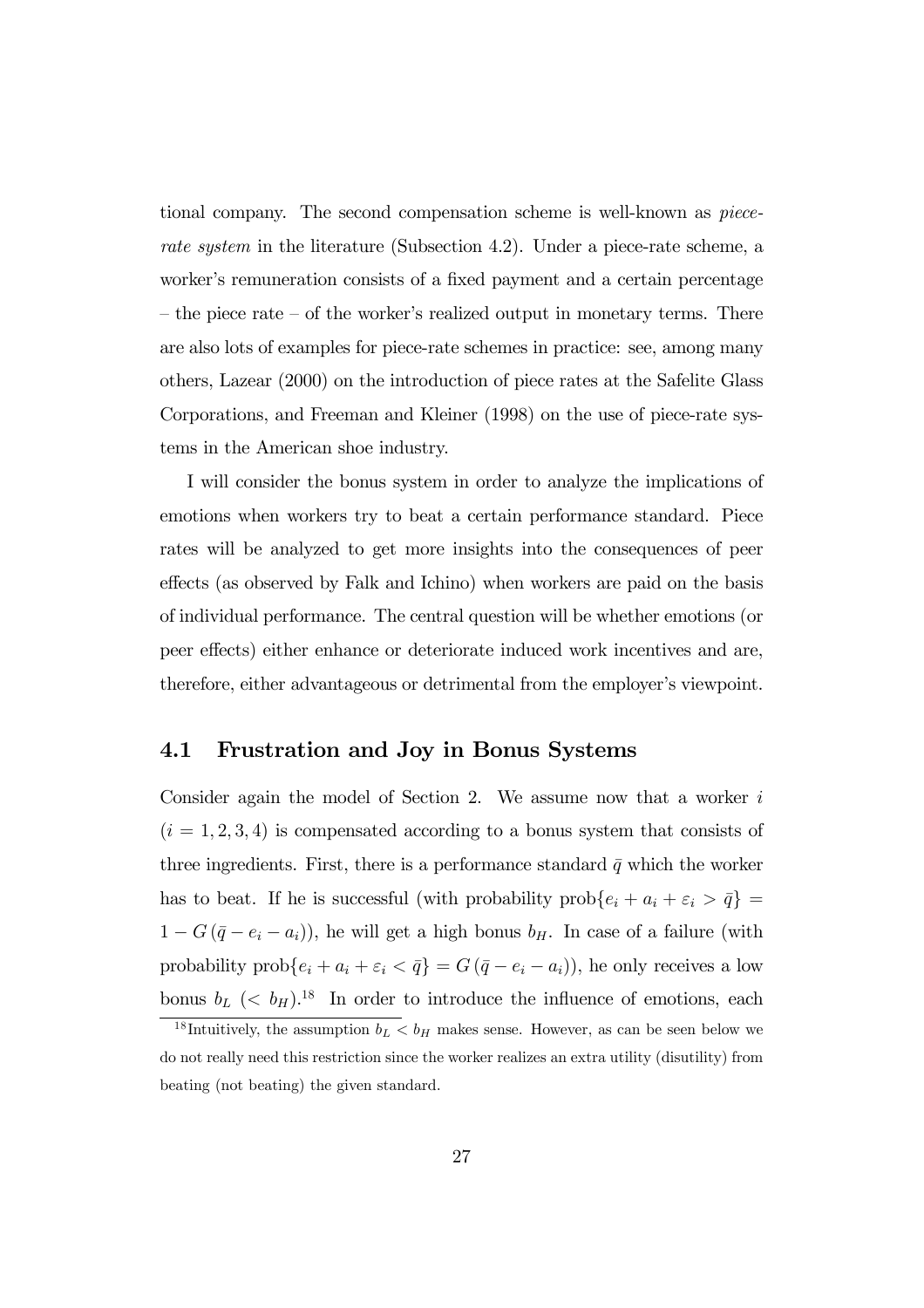worker is assumed to feel joy or pride,  $\gamma$ , in case of success, but frustration or anger,  $\delta$ , when not beating the standard. Hence, worker *i*'s expected utility can be written as

$$
EU_i(e_i) = (b_H + \gamma) [1 - G(\bar{q} - e_i - a_i)] + (b_L - \delta) G(\bar{q} - e_i - a_i) - c(e_i)
$$
  
=  $b_H + \gamma - G(\bar{q} - e_i - a_i) (b_H - b_L + \gamma + \delta) - c(e_i).$ 

The first-order condition for the worker's optimal effort choice  $e_i^*$  is given  $by<sup>19</sup>$ 

$$
g(\bar{q} - e_i^* - a_i) (b_H - b_L + \gamma + \delta) - c'(e_i) = 0.
$$

By using the implicit-function rule we obtain

$$
\frac{\partial e_i^*}{\partial (\gamma + \delta)} = -\frac{g(\bar{q} - e_i^* - a_i)}{-g'(\bar{q} - e_i^* - a_i)(b_H - b_L + \gamma + \delta) - c''(e_i^*)},
$$

which is strictly positive since the denominator describes the second derivative of the worker's objective function which has to be negative in optimum. Therefore, simple comparative statics point out that, for a given performance standard and exogenously given bonuses, both frustration and joy have a positive effect on work incentives. In the literature, we often find the claim that frustration is detrimental for incentives because it leads to demoralization. However, the economic logic is a little bit more complicated. Ex ante, each worker tries to avoid to feel frustration and, therefore, exerts more effort. In analogy, each worker wants to feel joy which motivates him ex ante. Of course, ex post, after the workers have been paid, all incentives are gone, but this holds for any compensation system and independently of the type of experienced emotion.

If the bonus scheme is endogenous, the employer will choose  $(\bar{q}, b_H, b_L)$  to maximize expected output minus expected bonus payments. Under unlimited

 $19$ The cost function is assumed to be sufficiently convex so that we have a strictly concave objective function and can concentrate on interior solutions.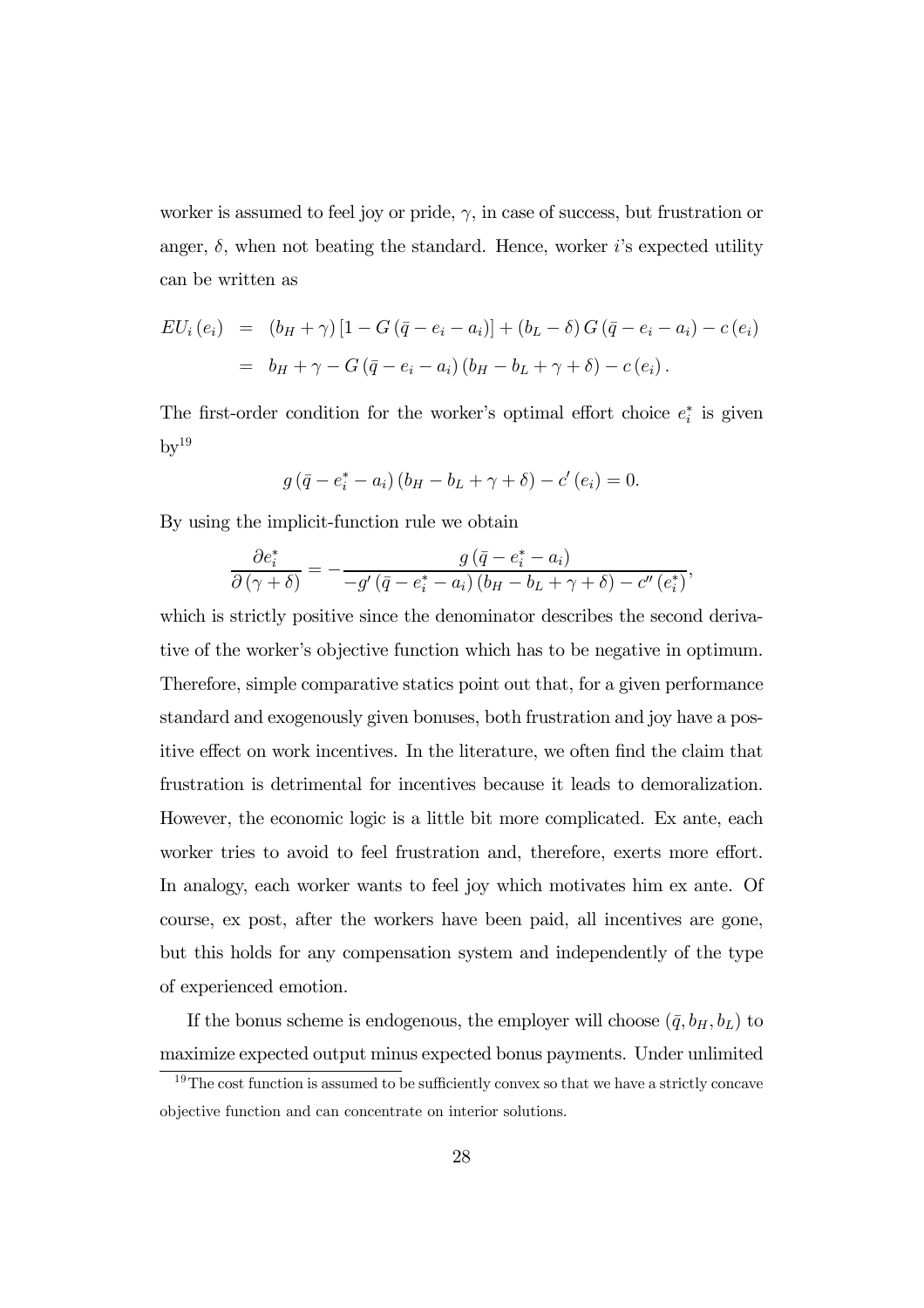liability and, for simplicity,  $E[\varepsilon_i]=0$  the employer's Lagrangian can be written as

$$
L(e_i, \bar{q}, b_H, b_L) = e_i + a_i - b_H [1 - G(\bar{q} - e_i - a_i)] - b_L G(\bar{q} - e_i - a_i)
$$
  
+  $\lambda_1 \cdot [g(\bar{q} - e_i - a_i) (b_H - b_L + \gamma + \delta) - c'(e_i)]$   
+  $\lambda_2 \cdot [b_H + \gamma - G(\bar{q} - e_i - a_i) (b_H - b_L + \gamma + \delta) - c(e_i) - \bar{u}]$ 

with  $\lambda_1 \geq 0$  as multiplier for the worker's incentive constraint and  $\lambda_2 \geq 0$ as multiplier for his participation constraint. In optimum, the following conditions must hold:

$$
\frac{\partial L}{\partial e_i} = 1 - (b_H - b_L) \bar{g} + \lambda_1 \left[ -\bar{g}' \cdot (b_H - b_L + \gamma + \delta) - c''(e_i) \right]
$$
(24)  
+ 
$$
\lambda_2 \left[ \bar{g} \cdot (b_H - b_L + \gamma + \delta) - c'(e_i) \right] = 0
$$

$$
\frac{\partial L}{\partial \bar{q}} = (b_H - b_L) \bar{g} + \lambda_1 \bar{g}' \cdot (b_H - b_L + \gamma + \delta) \n- \lambda_2 \bar{g} \cdot (b_H - b_L + \gamma + \delta) = 0
$$
\n(25)

$$
\frac{\partial L}{\partial b_H} = -[1 - \bar{G}] + \lambda_1 \bar{g} + \lambda_2 - \lambda_2 \bar{G} = 0 \tag{26}
$$

$$
\frac{\partial L}{\partial b_L} = -\bar{G} - \lambda_1 \bar{g} + \lambda_2 \bar{G} = 0 \tag{27}
$$

with  $\bar{g} := g(\bar{q} - e_i - a_i)$  and  $\bar{G} := G(\bar{q} - e_i - a_i)$ . Conditions (26) and (27) together yield  $\lambda_2 = 1$  and  $\lambda_1 = 0$ . Hence, the worker's participation constraint is binding in optimum. Conditions (24) and (25) together with  $\lambda_1=0$  then lead to

$$
1 = c'(e_i). \tag{28}
$$

Comparing (28) and (23) immediately shows that the employer implements first-best incentives.

It would be interesting to check whether the labor costs for implementing first-best will be larger or smaller when workers feel emotions like frustration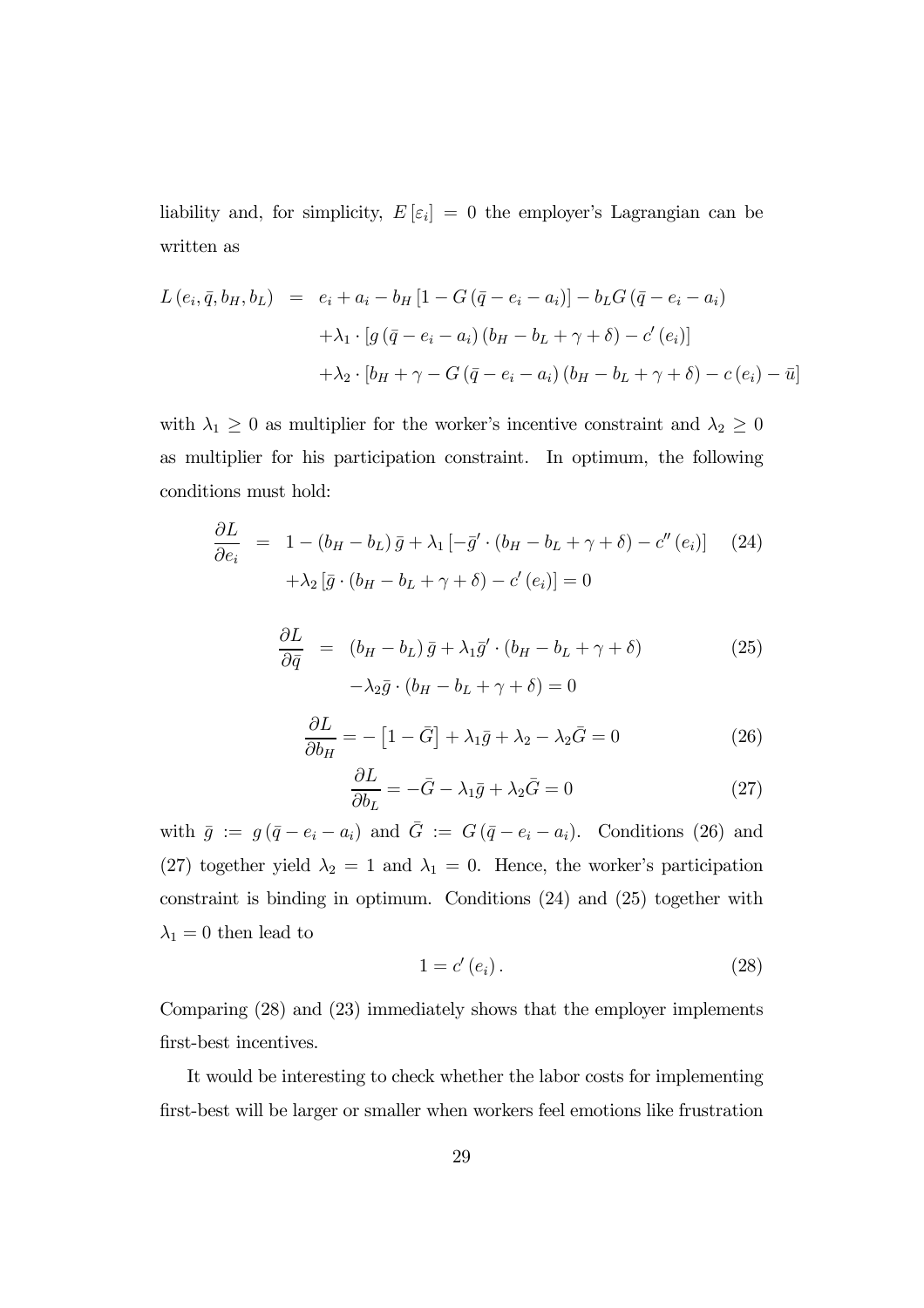and joy. Combining (28) with the worker's incentive constraint yields

$$
(b_H - b_L + \gamma + \delta) = \frac{1}{g(\bar{q} - e^{FB} - a_i)}.
$$
 (29)

By inserting into the binding participation constraint we obtain

$$
b_H^* = \bar{u} + c \left( e^{FB} \right) + \frac{G \left( \bar{q} - e^{FB} - a_i \right)}{g \left( \bar{q} - e^{FB} - a_i \right)} - \gamma \tag{30}
$$

for the optimal high bonus. Hence, (29) gives the expression

$$
b_L^* = \bar{u} + c \left( e^{FB} \right) - \frac{1 - G \left( \bar{q} - e^{FB} - a_i \right)}{g \left( \bar{q} - e^{FB} - a_i \right)} + \delta \tag{31}
$$

for the optimal low bonus. According to (30) and (31), labor costs decrease in joy  $\gamma$  and increase in the level of frustration  $\delta$ . Independent of beating or not beating the standard the worker is compensated for his effort costs,  $c(e^{FB})$ , and his foregone income from his best alternative job offer,  $\bar{u}$ . As the employer extracts all rents from the worker, he charges him a fee  $\gamma$  in case of feeling joy, but compensates the worker for the frustration  $\delta$  when he fails to meet the target  $\bar{q}$ . In other words, joy relaxes the worker's participation constraint and, hence, increases the employer's profits, while frustration aggravates the constraint. Expected labor costs amount to

$$
b_H^* \left[ 1 - G \left( \bar{q} - e^{FB} - a_i \right) \right] + b_L^* G \left( \bar{q} - e^{FB} - a_i \right) =
$$
  

$$
\bar{u} + c \left( e^{FB} \right) \qquad -\gamma \left[ 1 - G \left( \bar{q} - e^{FB} - a_i \right) \right] + \delta G \left( \bar{q} - e^{FB} - a_i \right).
$$

To sum up, emotions will be beneficial for the employer, iff

$$
\frac{G(\bar{q} - e^{FB} - a_i)}{1 - G(\bar{q} - e^{FB} - a_i)} < \frac{\gamma}{\delta}.\tag{32}
$$

Condition (32) shows that – besides the effects of  $\gamma$  and  $\delta$  just mentioned – emotions are more likely to increase profits

• the lower is the standard  $\bar{q}$  (since the cumulative distribution function  $G(\cdot)$  is monotonically increasing)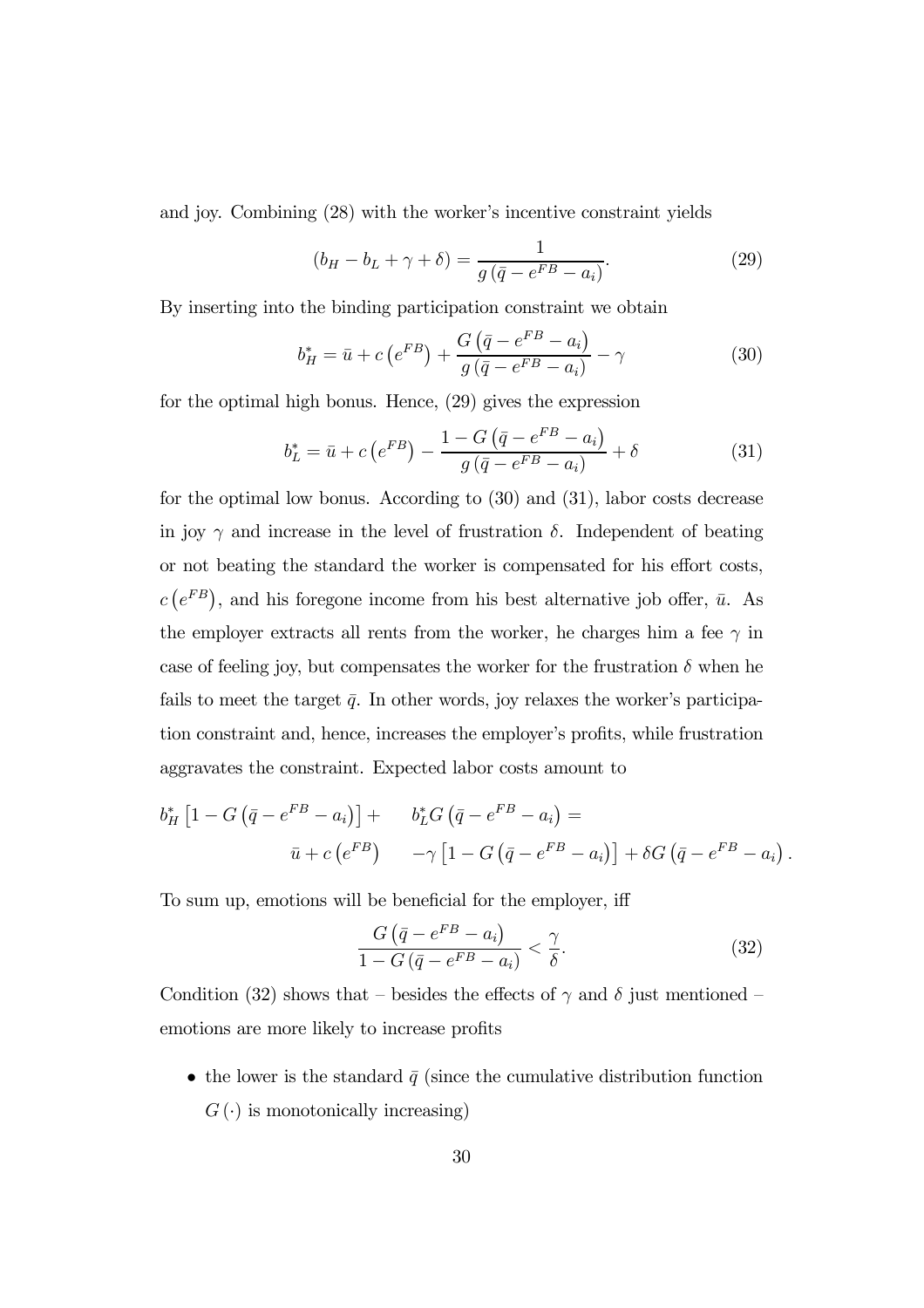- the less convex the worker's cost function  $c(e_i)$  (since first-best effort  $e^{FB}$  is larger the flatter the marginal costs  $c'(\cdot)$ )
- the higher the ability of the worker; hence, an emotional favorite is more likely to lower expected labor costs than an emotional underdog  $(a_F > a_U).$

Finally, we can consider the optimal bonus contract for the employer if workers are characterized by limited liability so that both bonuses have to be non-negative, i.e.  $b_H \geq 0$  and  $b_L \geq 0$ .<sup>20</sup> Hence, the Lagrangian  $L(e_i, \bar{q}, b_H, b_L)$  above has to be completed by " $+\lambda_3 b_H + \lambda_4 b_L$ " with  $\lambda_3, \lambda_4 \geq 0$ . By these two limited-liability constraints we have to add  $"+\lambda_3"$  to the lefthand side of condition (26) and " $+\lambda_4$ " to the left-hand side of (27), whereas conditions (24) and (25) remain unchanged. The modified conditions (26) and (27) now lead to

$$
\lambda_2 + \lambda_3 + \lambda_4 = 1. \tag{33}
$$

Therefore, at least the participation constraint or one of the limited-liability constraints have to be binding in optimum. Combining conditions (24) and (25) yields

$$
1 - \lambda_2 c' (e_i) - \lambda_1 c'' (e_i) = 0.
$$
 (34)

Now we can check the seven possible cases for the multipliers  $\lambda_2$ ,  $\lambda_3$  and  $\lambda_4$  that satisfy condition (33). By using the modified conditions (26) and (27) we obtain the following results: (1)  $\lambda_2 = 1$  together with  $\lambda_3 = \lambda_4 = 0$ (i.e., both limited-liability constraints do not bind) again leads to the above result under unlimited liability. (2)  $\lambda_3 = 1$  together with  $\lambda_2 = \lambda_4 = 0$  implies  $G(\bar{q} - e_i - a_i) + \lambda_1 g(\bar{q} - e_i - a_i) = 0$  which cannot hold. (3)  $\lambda_4 = 1$  together

 $20$ Note again that the high bonus need not be larger than the low bonus because of the emotions the workers feel (see (30) and (31)).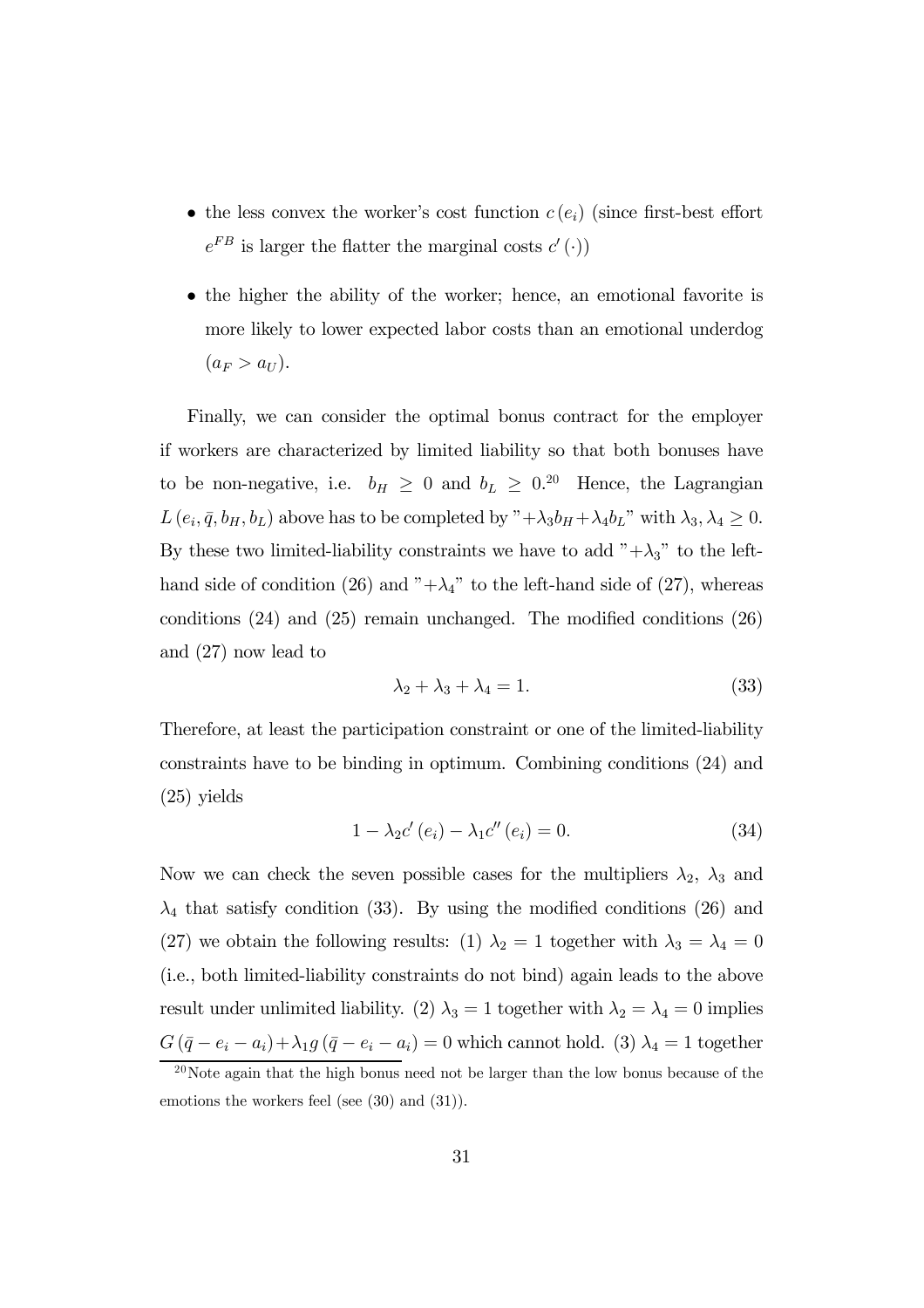with  $\lambda_2 = \lambda_3 = 0$  implies  $\lambda_1 = \frac{1 - G(\bar{q} - e_i - a_i)}{g(\bar{q} - e_i - a_i)}$  and (because of (34))  $c''(e_i) =$  $\frac{g(\bar{q}-e_i-a_i)}{1-G(\bar{q}-e_i-a_i)}$ . (4)  $\lambda_2=0$  and  $\lambda_3, \lambda_4>0$  imply  $c''(e_i)=\frac{g(\bar{q}-e_i-a_i)}{\lambda_4-G(\bar{q}-e_i-a_i)}$ . (5)  $\lambda_3=$ 0 and  $\lambda_2, \lambda_4 > 0$  yield  $1 = \lambda_2 c'(e_i) + \frac{(1-\lambda_2)(1-G(\bar{q}-e_i-e_i))}{g(\bar{q}-e_i-e_i)}c''(e_i)$ . (6)  $\lambda_4 = 0$  and  $\lambda_2, \lambda_3 > 0$  result into  $G(\bar{q} - e_i - a_i) (1 - \lambda_2) + \lambda_1 g (\bar{q} - e_i - a_i) = 0$  which is not possible. (7)  $\lambda_2, \lambda_3, \lambda_4 > 0$  mean that  $g(\bar{q} - e_i - a_i)(\gamma + \delta) = c'(e_i)$ and  $\gamma - G(\bar{q} - e_i - a_i)(\gamma + \delta) = c(e_i) + \bar{u}$  have to hold at the same time. To sum up, if at least one limited-liability constraint is binding, either the remaining conditions will lead to a contradiction (cases (2) and (6)) or the implemented effort level will not be first best in general.

The findings for the bonus system with emotional workers can be summarized in the following proposition:

**Proposition 6** (i) If the bonus scheme is exogenously given, both joy  $\gamma$  and frustration  $\delta$  will enhance incentives. (ii) If the employer optimally chooses the bonus scheme and the workers have unlimited liability, first-best efforts are implemented. Emotions will be beneficial for the employer, if and only if

$$
\frac{G(\bar{q} - e^{FB} - a_i)}{1 - G(\bar{q} - e^{FB} - a_i)} < \frac{\gamma}{\delta}.
$$

(iii) If the employer optimally chooses the bonus scheme but the workers are restricted by limited liability, first-best efforts are not implemented in general.

### 4.2 Peer Effects in Piece-Rate Systems

Now we turn to the piece-rate system and to the former question whether homogeneous  $(D = HOM)$  or heterogeneous  $(D = HET)$  departments are advantageous from the employer's viewpoint. I assume that workers compare with their co-workers of the same department and may feel emotions when being more or less successful than the respective co-worker. In particular, such emotions are assumed to exist in heterogeneous departments but not in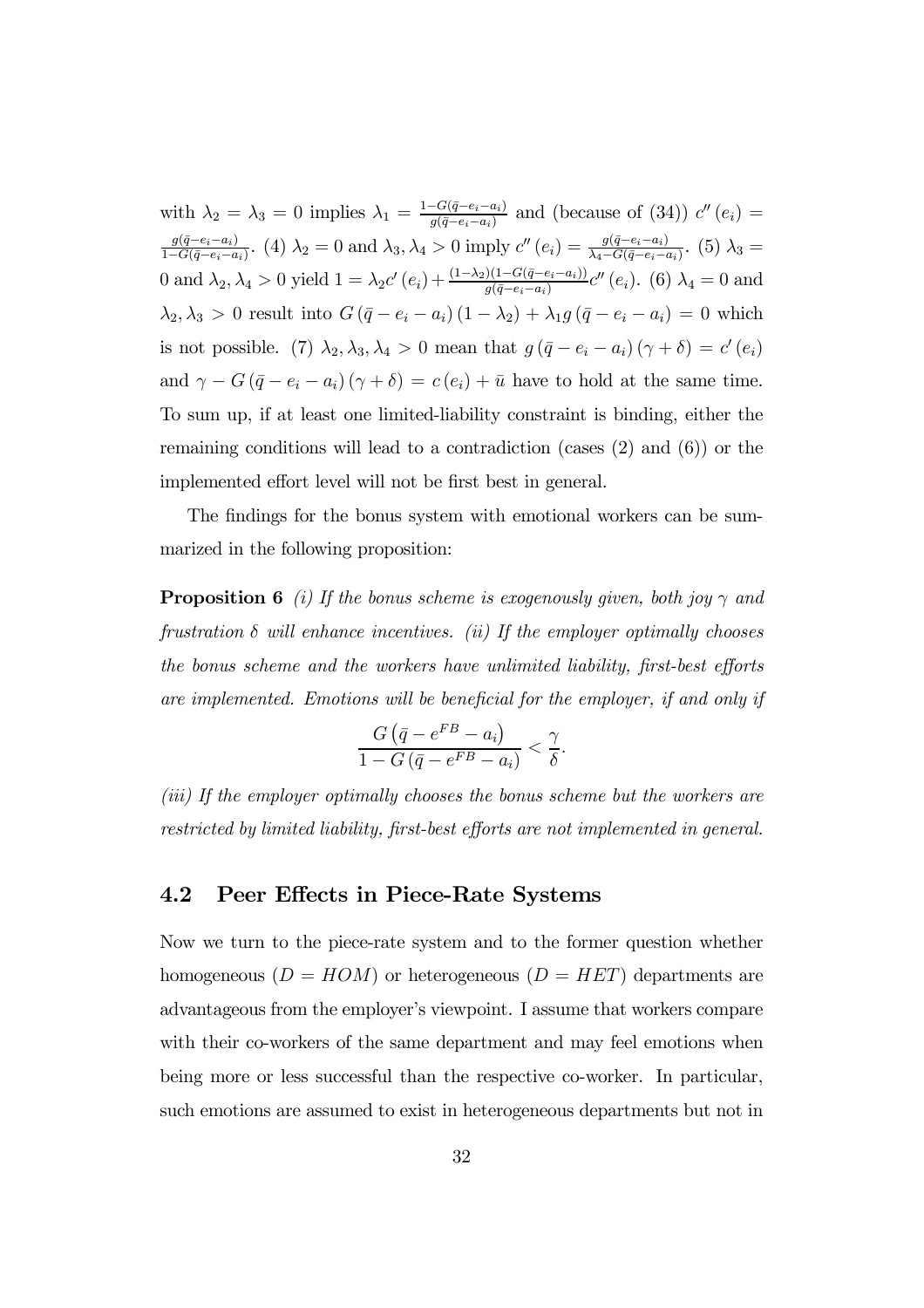homogeneous ones.<sup>21</sup> Each worker  $i$  is compensated according to the typical linear piece-rate formula

$$
w_i = x_i + y_i q_i.
$$

Hence, each worker receives a wage  $w_i$  that consists of a fixed payment  $x_i$ and a percentage  $y_i$  (piece rate) of his realized output  $y_i$ . The assumptions of the basic model in Section 2 should still hold. For simplicity, let  $E[\varepsilon_i]=0$ .

Under  $D = HOM$ , emotions do not play any role by definition. If workers are characterized by unlimited liability, we will obtain the standard solution of principal-agent models with a risk neutral agent: By appropriately choosing the fixed payment  $x_i$ , the employer extracts all rents so that on average each worker exactly earns his reservation utility  $\bar{u}$ . In addition, the employer chooses  $y_i = 1$  ("selling the firm") and, therefore, implements first-best effort levels for all workers.

Under  $D = HET$ , however, the workers' objective functions have to be modified to include the emotional effects. As in Section 3, the favorite realizes a disutility (he feels anger or shame  $-\delta < 0$ ) when being less successful than the underdog (i.e.,  $q_F < q_U$ ), whereas the underdog receives an extra utility (he feels pride or joy  $\gamma > 0$ ) in this case. Since the probability for this event is given by  $F(e_U - e_F - \Delta a)$ , the underdog's expected utility becomes

$$
EU_U(e_U) = x_U + y_U a_U + y_U e_U + \gamma F(e_U - e_F - \Delta a) - c(e_U)
$$

with  $\Delta a > 0$  again denoting the workers' ability difference, and the favorite's one

$$
EU_F(e_F) = x_F + y_F a_F + y_F e_F - \delta F(e_U - e_F - \Delta a) - c(e_F).
$$

<sup>21</sup>Of course, workers may also feel emotions under  $D = HOM$ . Hence, in the following we focus on the extra emotions due to heterogeneity. Moreover, for the following theoretical results it is irrelevant whether workers are equally talented or not as long as workers' emotions differ.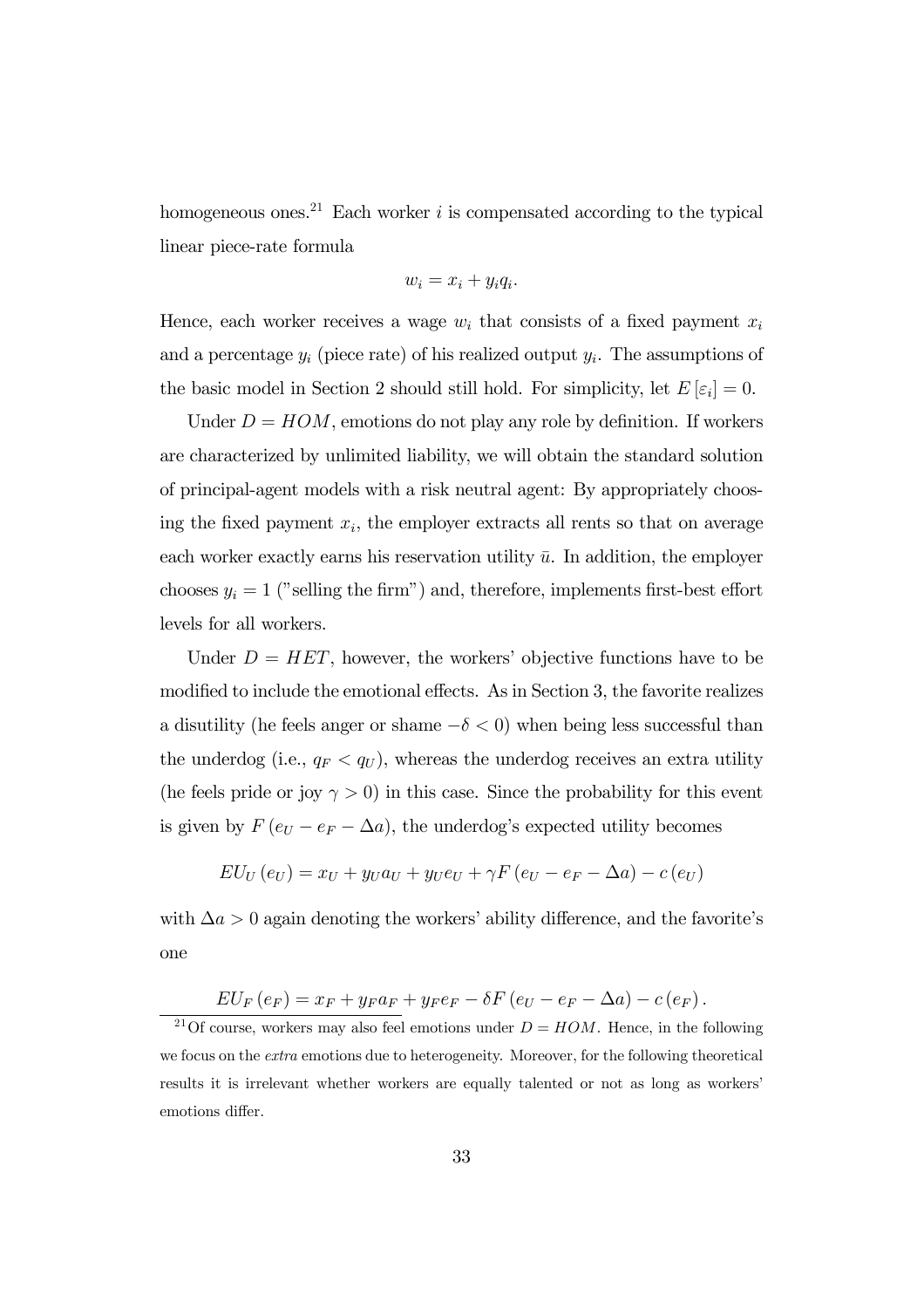For the first-order conditions we obtain:<sup>22</sup>

$$
y_U + \gamma f \left( e_U^* - e_F^* - \Delta a \right) - c' \left( e_U^* \right) = 0 \tag{35}
$$

and 
$$
y_F + \delta f (e_U^* - e_F^* - \Delta a) - c' (e_F^*) = 0.
$$
 (36)

Conditions (35) and (36) emphasize that by introducing emotions the workers' reaction functions to the employer's compensation now interconnect. In other words, now we have a game between the two workers which leads to peer effects, whereas their compensation schemes are completely independent without emotions. As we will see below, this new compensation game which looks like a kind of contest – see Section  $3$  – substantively changes the standard solution of piece-rate schemes.

However, before, we can do some simple comparative statics in order to show how emotions will influence the workers' incentives, if the compensation formulas for  $w_U$  and  $w_F$  are exogenously given. As in Section 3, let  $\bar{f} :=$  $f(e^*_{U}-e^*_{F}-\Delta a)$ . By implicitly differentiating the system of equations (35) and  $(36)$  we get<sup>23</sup>

$$
\frac{\partial e_U^*}{\partial \gamma} = \frac{-\bar{f} \cdot EU_F''(e_F^*)}{|J|} > 0 \tag{37}
$$

$$
\frac{\partial e_U^*}{\partial \delta} = \frac{-\bar{f} \cdot \gamma \cdot \bar{f}'}{|J|} \begin{cases} > 0, \text{ if } e_U^* > e_F^* + \Delta a \\ < 0, \text{ if } e_U^* < e_F^* + \Delta a \end{cases} \tag{38}
$$

$$
\frac{\partial e_F^*}{\partial \gamma} = \frac{\bar{f} \cdot \delta \cdot \bar{f}'}{|J|} \begin{cases} < 0, \text{ if } e_U^* > e_F^* + \Delta a \\ > 0, \text{ if } e_U^* < e_F^* + \Delta a \end{cases} \tag{39}
$$

$$
\frac{\partial e_F^*}{\partial \delta} = \frac{-\bar{f} \cdot EU_U''(e_U^*)}{|J|} > 0,
$$
\n(40)

 $^{22}$ Again, the cost function is assumed so be sufficiently convex so that the second-order condition holds.

<sup>&</sup>lt;sup>23</sup>Recall that the second-order conditions  $EU''_U(e^*_U) < 0$  and  $EU''_F(e^*_F) < 0$  have been assumed to hold.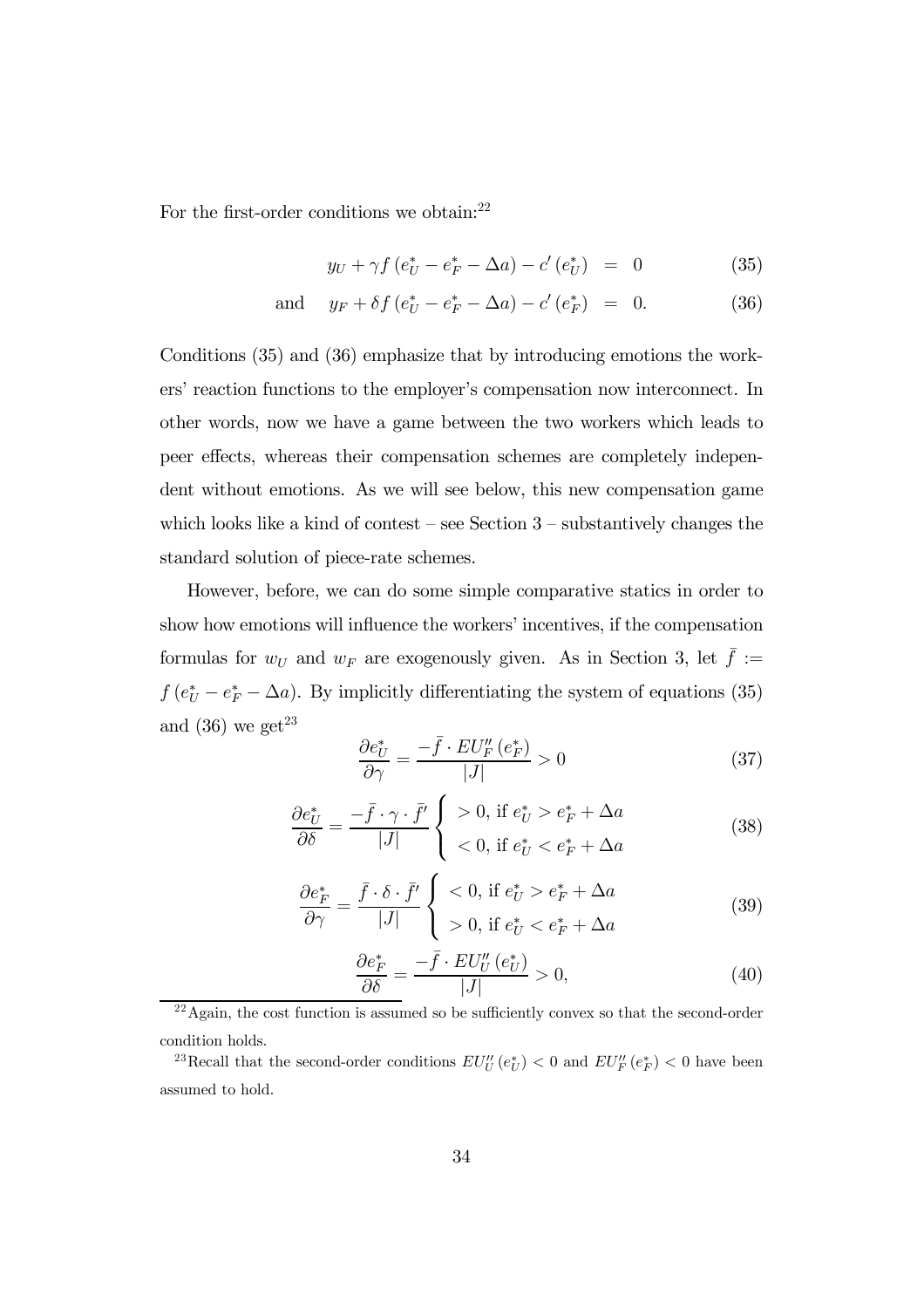where

$$
|J| := EU_U''(e_U^*) \cdot EU_F''(e_F^*) + \gamma \delta \left[\bar{f}'\right]^2 > 0
$$

denotes the Jacobian determinant. The comparative static results clearly show that a worker's own emotions — anger felt by the favorite as well as pride felt by the underdog — lead to higher incentives ex ante (see conditions (37) and (40)). The intuition for this result is just the same as mentioned in Subsection 4.1 when discussing the bonus system. In addition, we have also an impact of the respective co-worker's emotions due to the game-theoretic context into which the workers of the same department are put. As (38) and (39) show, these effects crucially depend on the fact which worker has the higher probability of being more successful than the other one in equilibrium. The additional incentive effects will only be positive, if the influenced worker is more likely to beat the other worker than vice versa: If  $e_U^* > e_F^* + \Delta a$ , the favorite's anger  $\delta$  will also increase the underdog's incentives, whereas for  $e^*_{U} < e^*_{F} + \Delta a$  it will decrease them. Similarly, if  $e^*_{U} < e^*_{F} + \Delta a$ , the underdog's pride enhances the favorite's effort choice, whereas for  $e_U^* > e_F^* + \Delta a$  effort decreases. Interestingly, a similar effect holds for unfair tournaments with anger (see (8); there we always have  $e_U^* < e_F^* + \Delta a$ ) and pride (see (18)). However, the net incentive effect of emotions is not always positive under the piece-rate system: The net incentive effect of pride,  $\frac{\partial e^*_{U}}{\partial \gamma} + \frac{\partial e^*_{F}}{\partial \gamma}$ , will be positive if  $e^*_{U} < e^*_{F} + \Delta a$ ; otherwise it will be positive if  $2\delta |\bar{f}'| < c''(e^*_{F}),$ i.e. if the favorite's anger is not too high. Similarly, the net incentive effect of anger,  $\frac{\partial e^*_{U}}{\partial \delta} + \frac{\partial e^*_{F}}{\partial \delta}$ , will be positive if  $e^*_{U} > e^*_{F} + \Delta a$ ; otherwise it will be positive if  $2\gamma \bar{f}' < c''(e^*_{U})$ , i.e. if the underdog's pride is not too high.

Now we can derive the employer's optimal piece-rate scheme that maximizes his expected profits  $E[q_U] + E[q_F] - E[w_U] - E[w_F]$  under the two workers' participation constraints  $\,EU_U\left(e_U\right)\,\geq\,\bar{u}\,$  and  $\,EU_F\left(e_F\right)\,\geq\,\bar{u}\,$  , and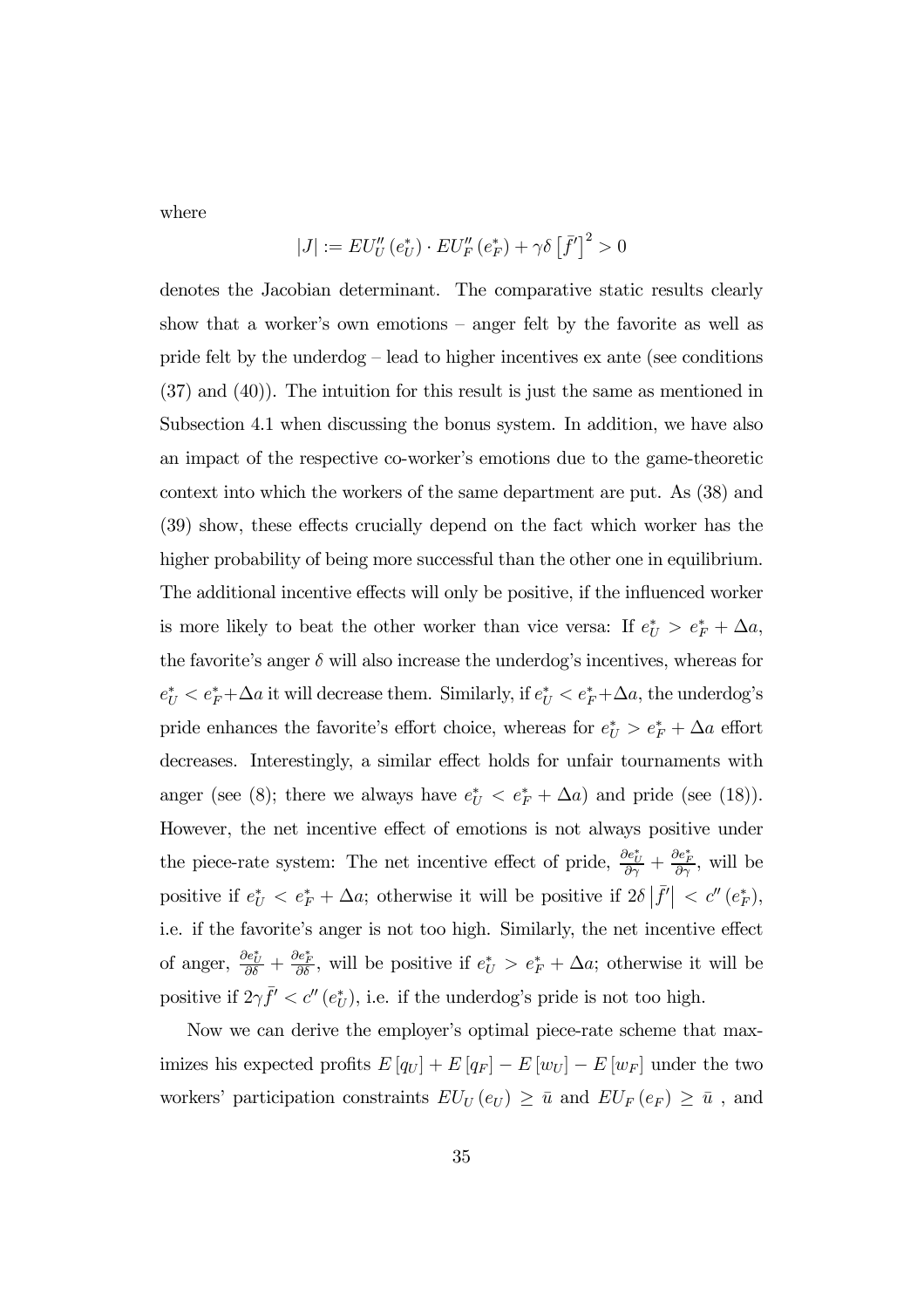the two incentive constraints (35) and (36). Let the workers have unlimited liability.24 Then the Lagrangian is given by

L 
$$
(e_U, e_F, x_U, y_U, x_F, y_F) = \sum_{i \in \{U, F\}} [(1 - y_i) (e_i + a_i) - x_i]
$$
  
\t $+ \lambda_1 \cdot [x_U + y_U a_U + y_U e_U + \gamma F (e_U - e_F - \Delta a) - c (e_U) - \bar{u}]$   
\t $+ \lambda_2 \cdot [x_F + y_F a_F + y_F e_F - \delta F (e_U - e_F - \Delta a) - c (e_F) - \bar{u}]$   
\t $+ \lambda_3 \cdot [y_U + \gamma f (e_U - e_F - \Delta a) - c' (e_U)]$   
\t $+ \lambda_4 \cdot [y_F + \delta f (e_U - e_F - \Delta a) - c' (e_F)]$ 

with  $\lambda_1, \lambda_2, \lambda_3, \lambda_4 \geq 0$  as multipliers. Let again, for brevity,  $\bar{f} := f(e_U - e_F - \Delta a)$ . Then, we have the following optimality conditions:

$$
\frac{\partial L}{\partial e_U} = 1 - y_U + \lambda_1 \left[ y_U + \gamma \bar{f} - c'(e_U) \right]
$$
\n
$$
- \lambda_2 \delta \bar{f} + \lambda_3 \left[ \gamma \bar{f}' - c''(e_U) \right] + \lambda_4 \delta \bar{f} = 0
$$
\n(41)

$$
\frac{\partial L}{\partial e_F} = 1 - y_F - \lambda_1 \gamma \bar{f} + \lambda_2 \left[ y_F + \delta \bar{f} - c'(e_F) \right]
$$
\n
$$
- \lambda_3 \gamma \bar{f}' + \lambda_4 \left[ -\delta \bar{f}' - c''(e_F) \right] = 0
$$
\n(42)

$$
\frac{\partial L}{\partial x_U} = -1 + \lambda_1 = 0 \quad \text{and} \quad \frac{\partial L}{\partial x_F} = -1 + \lambda_2 = 0 \tag{43}
$$

$$
\frac{\partial L}{\partial y_U} = -a_U - e_U + \lambda_1 a_U + \lambda_1 e_U + \lambda_3 = 0 \tag{44}
$$

$$
\frac{\partial L}{\partial y_F} = -a_F - e_F + \lambda_2 a_F + \lambda_2 e_F + \lambda_4 = 0.
$$
\n(45)

Condition (43) shows that, not surprisingly, the employer will choose the compensation variables  $(x_i, y_i)$   $(i = U, F)$  so that both workers' participation constraints are just binding: As under  $D = HOM$  the employer sets the fixed payments  $x_U$  and  $x_F$  in order to fully extract the rents from the workers. Inserting  $\lambda_1 = 1$  and  $\lambda_2 = 1$  into (44) and (45) yields  $\lambda_3 = \lambda_4 = 0$ . Using

 $24$ The case of limited liability is omitted in this subsection since it adds no new insights.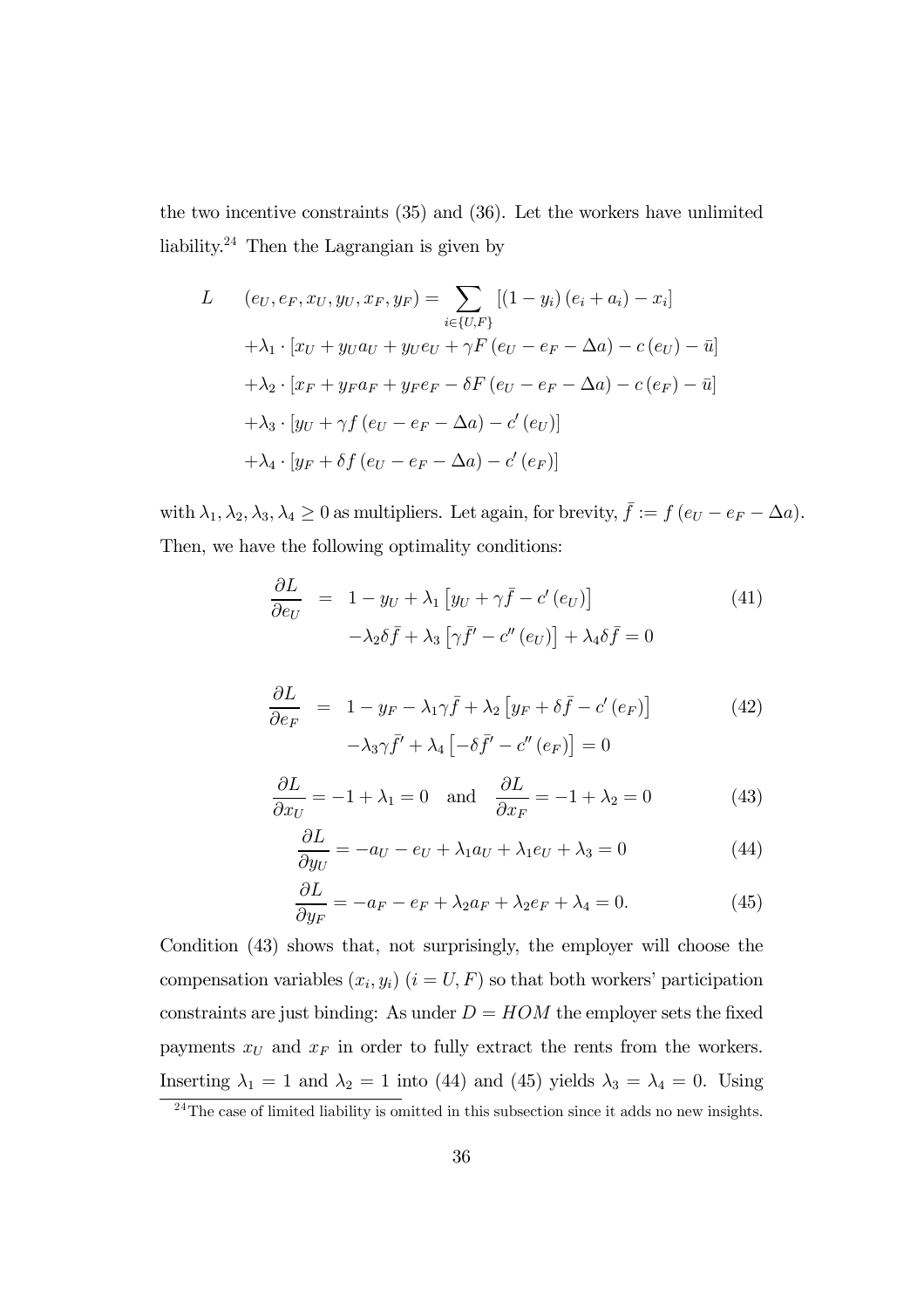the four values of the Lagrangian multipliers to simplify conditions (41) and (42) yields for the optimal effort levels  $e^*_{U}$  and  $e^*_{F}$ :

$$
1 + (\gamma - \delta) f (e_U^* - e_F^* - \Delta a) = c' (e_U^*)
$$
\n(46)

$$
1 - (\gamma - \delta) f (e_U^* - e_F^* - \Delta a) = c' (e_F^*).
$$
 (47)

Comparing (46) and (47) with expression (23) for the first-best effort  $e^{FB}$ , immediately gives the following results:

**Proposition 7** Let the employer choose  $(x_i, y_i)$  (i = U, F) for  $D = HET$ with both anger and pride under unlimited liability of the workers. If both emotions have the same intensity – i.e.,  $\gamma = \delta$  –, the employer will implement  $e^*_{U} = e^*_{F} = e^{FB}$ ; otherwise we have

$$
e_U^* > e^{FB} \text{ and } e_F^* < e^{FB}, \text{ if } \gamma > \delta,
$$
  
and 
$$
e_U^* < e^{FB} \text{ and } e_F^* > e^{FB}, \text{ if } \gamma < \delta.
$$

Interestingly, the results of the proposition point out that — contrary to piece rates under  $D = HOM$ , and contrary to the bonus system under  $D = HET$  – the employer does not implement first-best efforts for the two workers in general, although the workers are risk neutral and not restricted by limited liability. Therefore, emotions are always detrimental for piece-rate systems under a monetary-welfare perspective. The intuition for this result comes from the game between the two workers that is created by the emotions — we have no longer two separate optimization problems for the workers from the employer's viewpoint. Only if both workers' emotions lead to completely symmetric behavior  $(\gamma = \delta)$  the game-theoretic context cancels out in equilibrium and the employer implements first-best incentives. Otherwise, he utilizes the game between the workers to generate extra incentives due to emotions. For example, if pride dominates anger  $(\gamma > \delta)$ , it will be optimal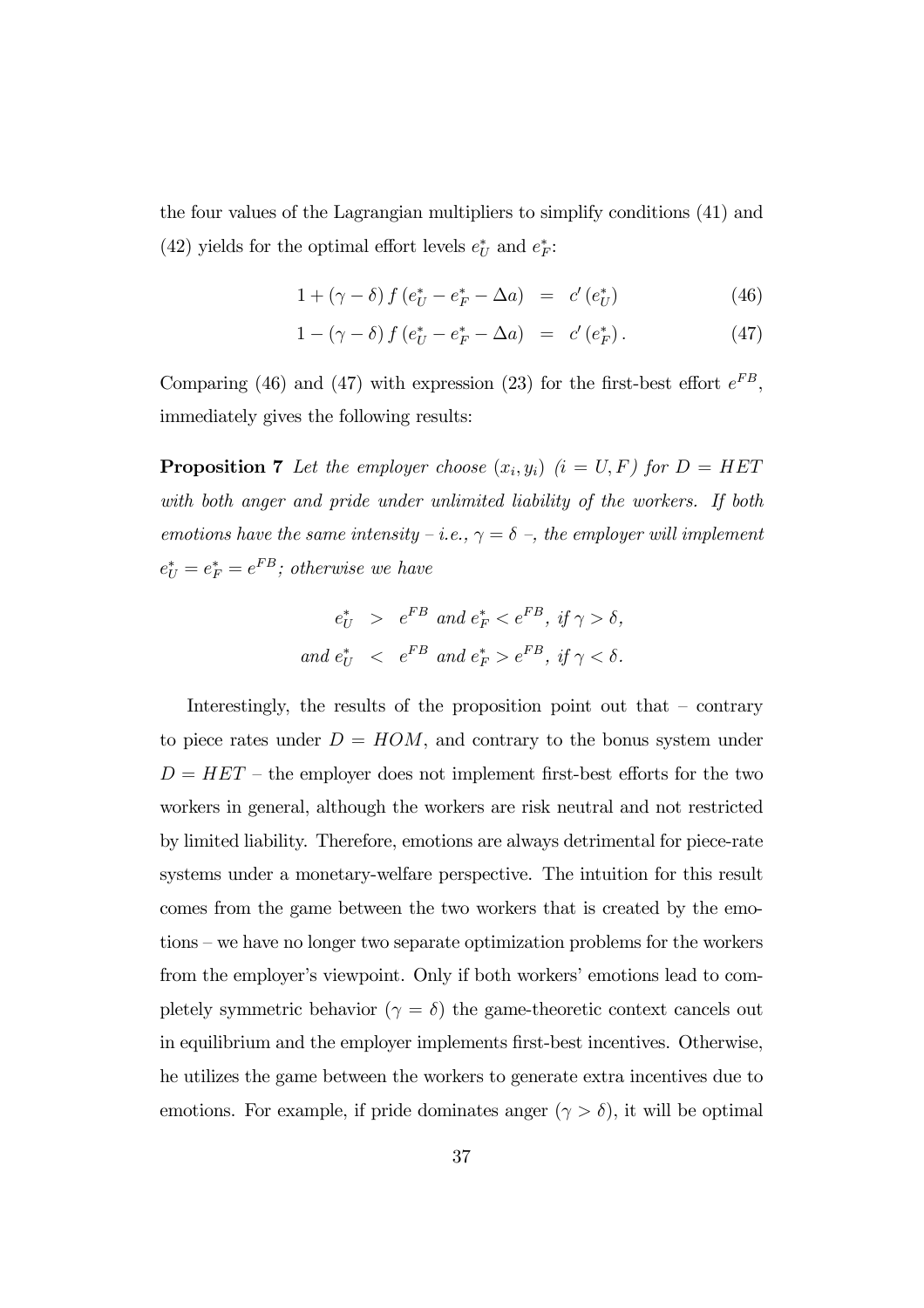to induce higher than first-best incentives to the underdog at the expense of less than first-best incentives for the favorite. However, the employer is strictly better off than implementing  $e^{FB}$  for both workers.

Finally, whether homogeneous  $(D = HOM)$  or heterogeneous  $(D = HOM)$ HET) departments are advantageous for the employer, crucially depends on the magnitudes of  $\gamma$  and  $\delta$ . Let, for example, effort costs be quadratic:  $c(e_i) = \frac{c}{2}e_i^2$  with  $c > 0$ . In this situation, first-best effort amounts to  $e^{FB} = \frac{1}{c}$ . From (46) and (47) we obtain  $e^*_{U} + e^*_{F} = \frac{2}{c} = 2e^{FB}$ . Hence, under both  $D = HOM$  and  $D = HET$  the employer implements the same collective effort and extracts all rents from the workers (i.e., each worker's participation constraint is always binding under both designs). In this case, the employer prefers the design D which implements  $2e^{FB}$  at lowest costs. By inspection of the Lagrangian  $L(e_U, e_F, x_U, y_U, x_F, y_F)$  above, it becomes obvious that the employer will prefer  $D = HET$  to  $D = HOM$ , if  $\gamma$  is sufficiently large compared to  $\delta$ . In this case, the underdog's participation constraint is significantly relaxed while the favorite's participation constraint is only weakly aggravated so that the employer can save labor costs when choosing heterogeneous instead of homogeneous departments. However, the employer will choose  $D = HOM$  if  $\gamma$  small and  $\delta$  large.

# 5 Conclusion

In this paper, the impact of emotions on workers' incentives and the employer's profits is considered. For this purpose, we differentiate between three incentive systems that are often used in practice — tournaments, bonus payments and piece-rate systems. In tournaments, the net effect of both anger and pride on the two workers' efforts is always positive. Furthermore,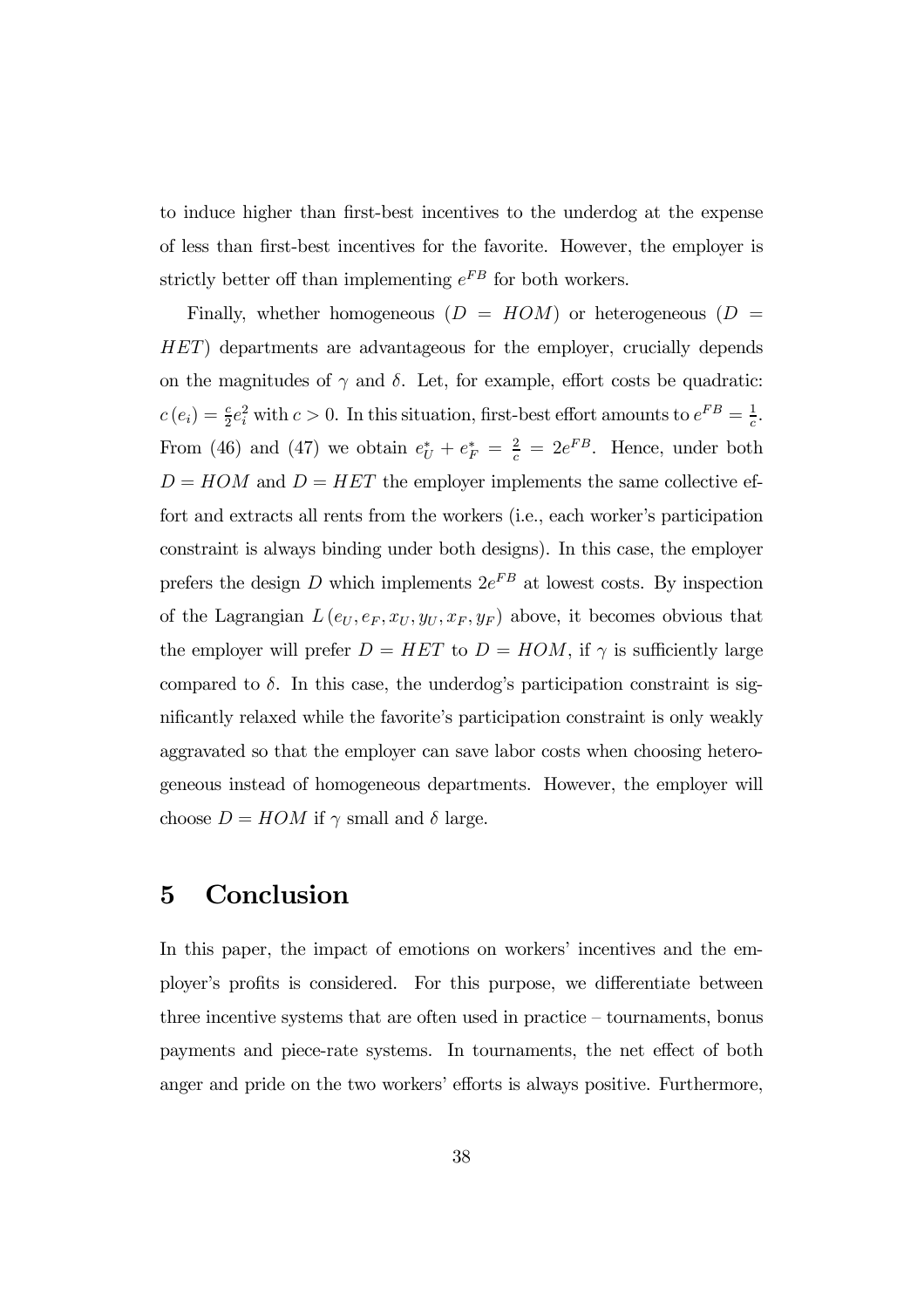the employer will benefit from emotional incentives, if he need not directly pay for the enhanced incentives, when tournament prizes are exogenous or the workers' participation constraints are sufficiently relaxed by expected pride or workers receive sufficiently high rents. Under the bonus scheme, feeling both joy and frustration when meeting/non-meeting a given standard enhances incentives. In particular, emotions will be beneficial from the employer's viewpoint, if joy has a higher impact than frustration, the given standard is not too high, the workers' cost function is not too steep and workers have a high ability. Under the piece-rate system, emotions concerning the performance of co-workers in the same department lead to peer effects. A worker's own emotions — anger felt by a more able worker as well as pride felt by a less able one — lead to higher incentives, but the spillover effects on co-workers depend on the magnitude of the respective emotions. If the employer can optimally design the piece-rate system, he will typically not induce first-best efforts in order to benefit from utilizing the emotional game between the workers for incentive purposes.

The concept of emotions introduced in this paper has a special focus. Here, we have concentrated on emotions that emerge when comparing one's own performance with the performance of heterogeneous co-workers or with a given target. By this concept, the interplay of emotions and incentives can be analyzed in detail. Moreover, results can be derived concerning the optimal design of departments from the employer's viewpoint. Finally, the concept is used in order to explain experimental findings — oversupply of effort in tournaments and peer effects in work groups — that contradict standard economic theory. Of course, the analysis of emotions can be extended in several directions. For example, this paper focuses on the impact of emotions on incentives. Perhaps, there are also matching effects concerning different types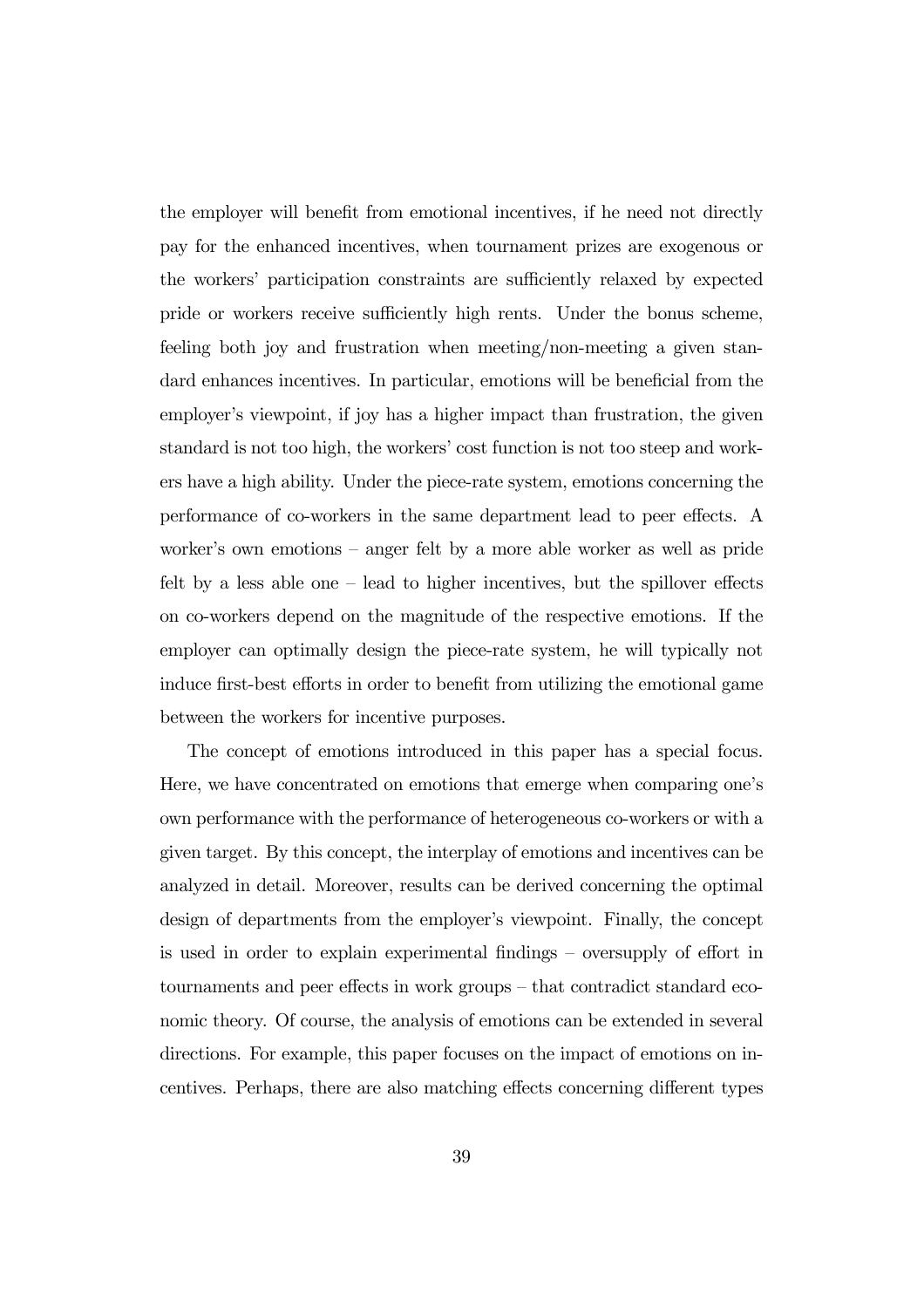of workers with different emotional attitudes. Considering such weak factors like the "chemistry" between co-workers may be important when deciding about the composition of departments and work groups. As another example, it may be interesting to discuss emotions in a dynamic setting. Over time there may be reinforcement effects concerning such emotions like anger or frustration and, hence, the existence of certain threshold levels may be decisive for workers' actions. Furthermore, in a dynamic context evolutionary aspects concerning the emergence or disappearance of certain emotional attitudes in work groups can be analyzed.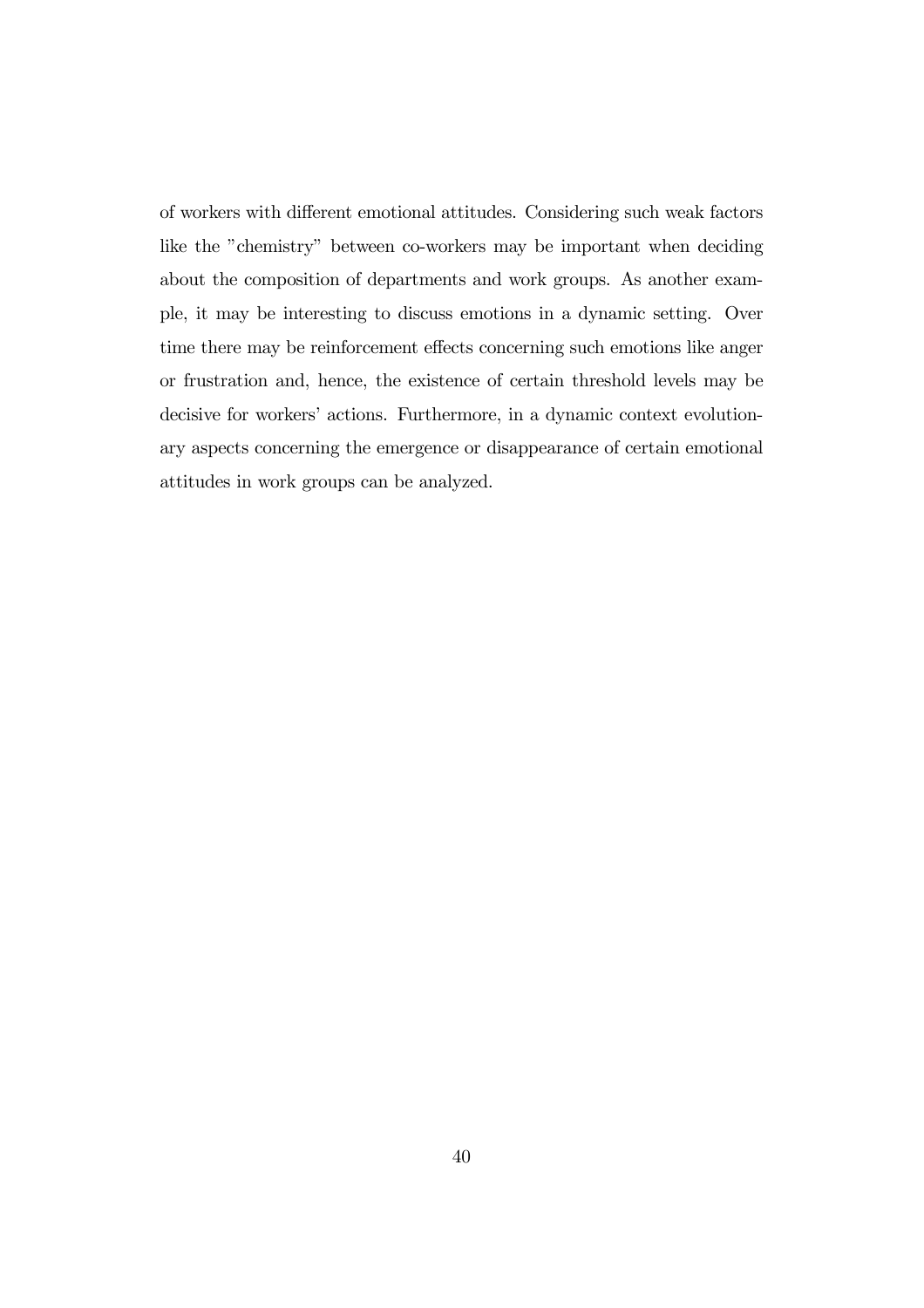### Appendix

Proof of Proposition 2:

(i) In the case of two fair tournaments  $(D = HOM)$ , for each department the employer chooses tournament prizes in order to maximize

$$
\pi = 2e^* (\Delta w) + 2a_t - \Delta w - 2w_L \qquad (t = U, F) \tag{A1}
$$

subject to the workers' individual participation constraint

$$
\frac{\Delta w + 2w_L}{2} - c(e^*(\Delta w)) \ge \bar{u}
$$
 (A2)

with  $e^*(\Delta w)$  being described by the incentive constraint (2). Note that first-best effort  $e^{FB}$  is defined by

$$
e^{FB} = \arg\max_{e_t} \{q_t - c(e_t)\} \qquad (t = U, F),
$$

which leads to

$$
1 = c' \left( e^{FB} \right). \tag{A3}
$$

Since the loser prize  $w_L$  decreases the employer's objective function, he chooses  $w<sub>L</sub>$  so that  $(A2)$  is binding, i.e. the employer extracts all rents from the workers and wants to maximize overall welfare by implementing first-best efforts. Hence, the employer chooses

$$
w_H = c(e^{FB}) + \bar{u} + \frac{1}{2f(0)}
$$
 and  $w_L = c(e^{FB}) + \bar{u} - \frac{1}{2f(0)}$ .

In an unfair tournament  $(D = HET)$ , the employer wants to maximize

$$
\pi = e_U^* (\Delta w) + e_F^* (\Delta w) + a_U + a_F - \Delta w - 2w_L \tag{A4}
$$

subject to the workers' participation constraints

$$
w_L + \Delta w F\left(e_U^*(\Delta w) - e_F^*(\Delta w) - \Delta a\right) - c\left(e_U^*(\Delta w)\right) \quad \text{A45}
$$

$$
w_L - \delta + (\Delta w + \delta) \left[ 1 - F \left( e_U^* \left( \Delta w \right) - e_F^* \left( \Delta w \right) - \Delta a \right) \right] - c \left( e_F^* \left( \Delta w \right) \right) \quad \text{A6a}
$$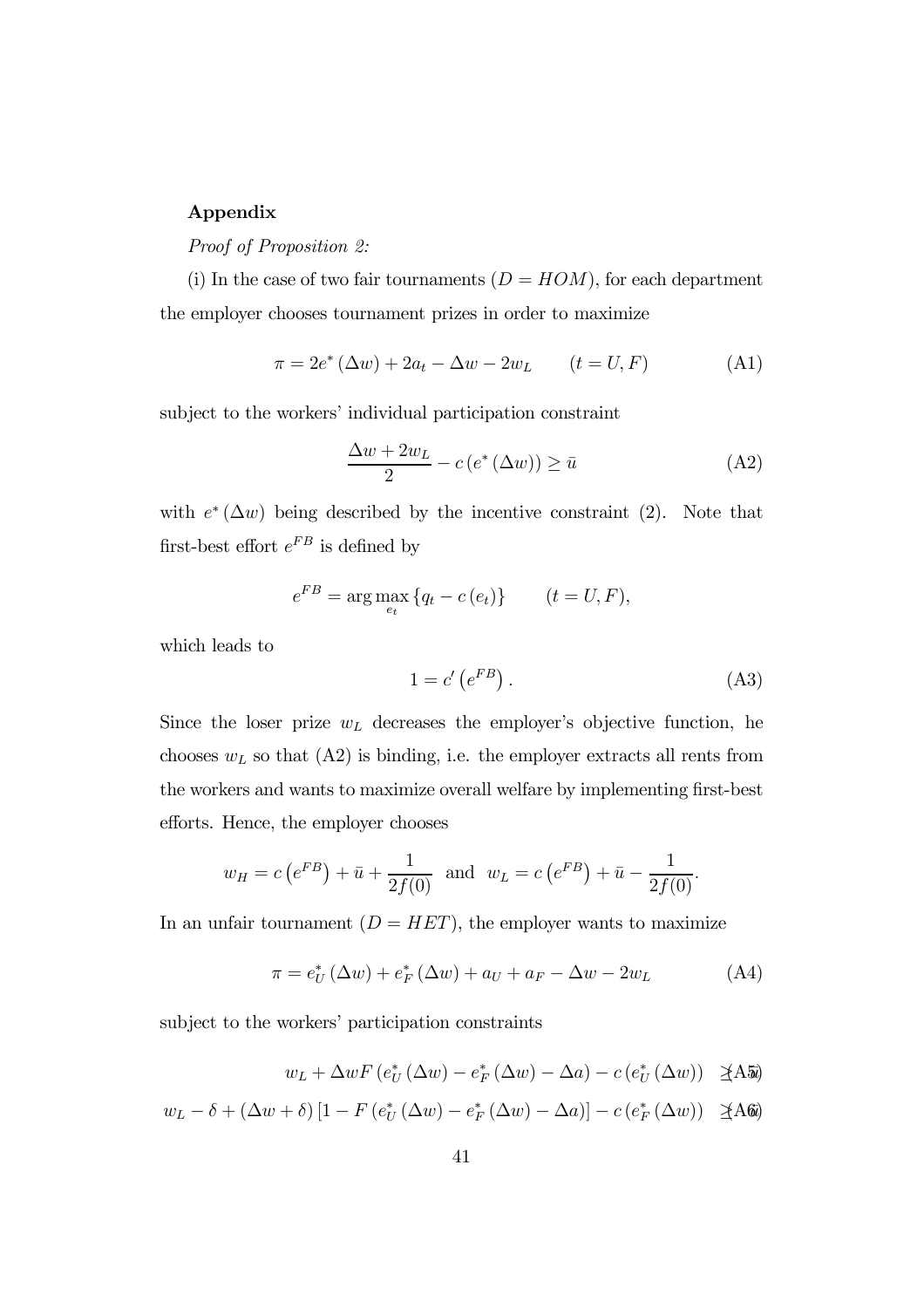with  $e^*_{U}(\Delta w)$  and  $e^*_{F}(\Delta w)$  being implicitly defined by (3) and (4). To save labor costs, the employer chooses  $w<sub>L</sub>$  to make the participation constraint of the worker with the lower expected utility just bind, whereas the other worker receives a positive rent. However, recall that  $e_F^* (\Delta w) > e_U^* (\Delta w)$  which implies  $F(e^*_{U}(\Delta w) - e^*_{F}(\Delta w) - \Delta a) < 0.5$  but also  $c(e^*_{F}(\Delta w)) > c(e^*_{U}(\Delta w))$ . Hence without further specifying the distribution and the cost function it is not clear whether the left-hand side of (A5) is larger than the left-hand side of (A6) or vice versa. Anyway, since the incentive-enhancing effect of  $\delta$  is irrelevant here — incentives can be continuously adjusted by appropriately choosing  $\Delta w$ , whereas  $w<sub>L</sub>$  solely serves for transferring wealth between the employer and the workers –, disutility  $\delta$  yields a welfare loss, and the employer cannot implement  $e^{FB}$  for both workers,  $D = HOM$  unambiguously dominates  $D = HET$  from the employer's viewpoint.

(ii) As a starting point look at the participation constraint (A2) under  $D = HOM$  and let  $(A2)$  be non-binding in equilibrium, i.e. workers earn positive rents. If we now switch to  $D = HET$  with  $\Delta a$  being arbitrarily close to zero and with  $\delta$  fulfilling  $e^*_{U} + e^*_{F} > 2e^*$  for given tournament prizes according to Proposition 1, then the employer may prefer  $D = HET$  to  $D = HOM:$  Overall efforts are higher in the unfair tournament but the employer does not have to pay for the large effort costs,  $c(e_F^*(\Delta w))$ , which only reduce agent  $F$ 's rent. Of course, according to  $(A6)$  the workers' rents have to be sufficiently large so that they are still positive after the switch to  $D = HET$  despite the additional disutility  $\delta$  and the higher effort costs  $c\left(e_F^*\left(\Delta w\right)\right)$ .

In order to illustrate that such scenarios indeed exist for feasible values of  $\delta$  and  $\Delta a$ , consider the following example: Let again  $\varepsilon_i$  (i = A, B) be uniformly distributed over  $[-\bar{\varepsilon}, \bar{\varepsilon}]$ . Effort costs are described by  $c(e_i) = \frac{c}{3}e_i^3$ .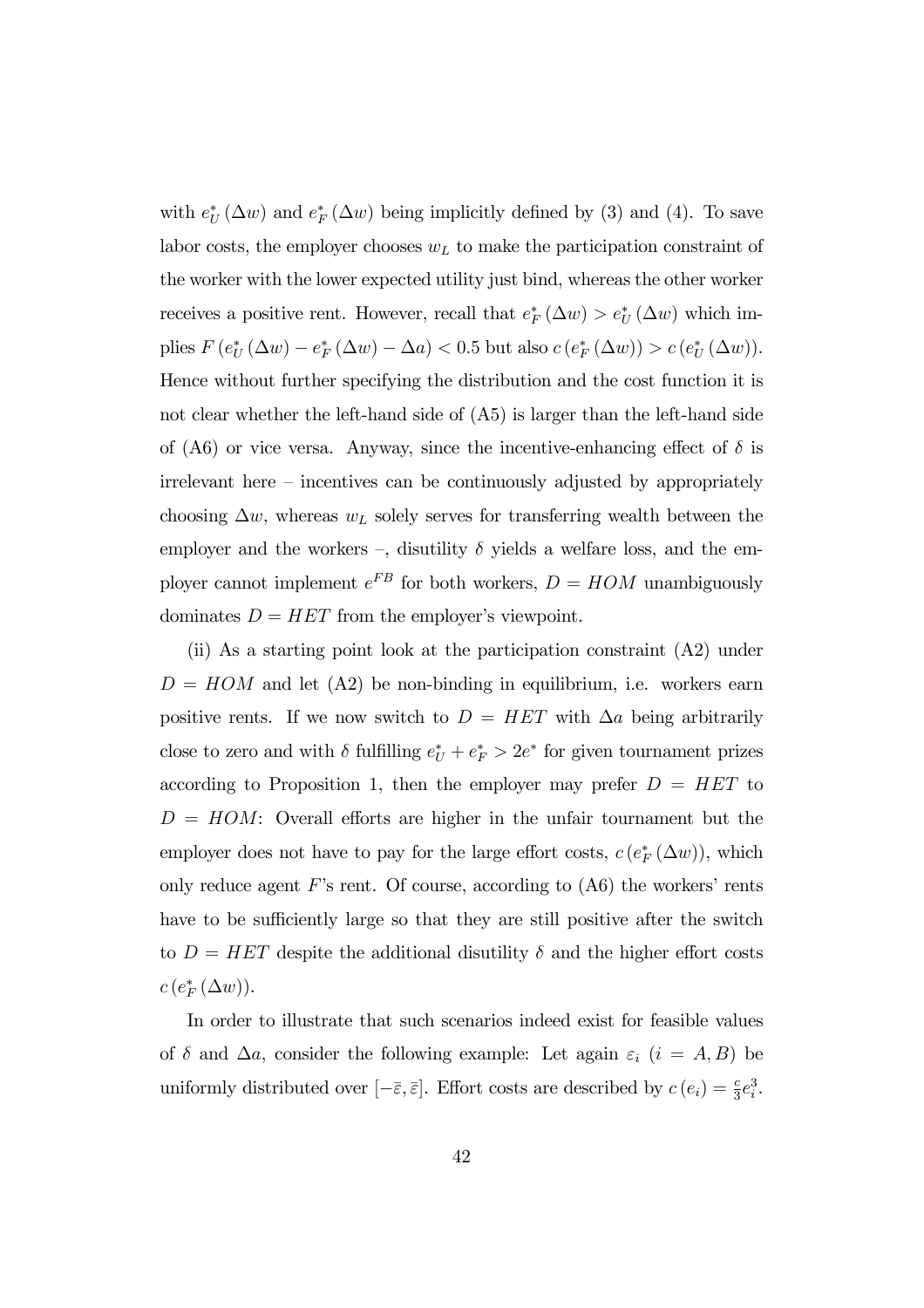Let, for simplicity,  $c = \bar{\varepsilon} = \delta = 1$ ,  $\Delta a = 0.1$  and  $\bar{u} = 0$ . Hence, we can use the triangular convolution above with range  $[-2, 2]$  and  $f(0) =$  $\frac{1}{2\bar{\varepsilon}} = \frac{1}{2}$ . According to (A3), first-best effort is given by  $e^{FB} = 1$ , and the optimal loser prize  $w_L$  for implementing  $e^{FB}$  under  $D = HOM$  by  $w_L =$  $\frac{1}{3}(1)^3 - \frac{2 \cdot 1}{2} = \frac{1}{3} - 1 < 0$ , which is not feasible under limited liability. The optimal solution under  $D = HOM$  can be calculated as follows: The workers' incentive constraint (2) simplifies to

$$
e^* = \sqrt{\frac{\Delta w}{2}}.
$$

Hence, the employer wants to maximize

$$
\pi_{HOM} = 2\sqrt{\frac{\Delta w}{2}} + 2a_t - \Delta w - 2w_L \qquad (t = U, F)
$$

subject to

$$
\frac{\Delta w + 2w_L}{2} - \frac{1}{3} \left( \sqrt{\frac{\Delta w}{2}} \right)^3 \ge 0 \quad \text{and} \quad w_L \ge 0.
$$

The employer optimally chooses  $\Delta w^* = \frac{1}{2}$  and  $w_L^* = 0$  which yields overall profits  $2\pi^*_{HOM} = 1 + 2a_L + 2a_H$  from both fair tournaments, whereas each worker receives a positive rent  $\frac{5}{24} = 0.20833$ .

Under  $D = HET$ , we know from (3) and (4) and the left-hand side of the triangular convolution that workers behave according to

$$
\Delta w \left( \frac{1}{2} + \frac{e_U^* - e_F^* - 0.1}{4} \right) = e_U^{*2} \tag{A7}
$$

and 
$$
(\Delta w + \delta) \left( \frac{1}{2} + \frac{e_U^* - e_F^* - 0.1}{4} \right) = e_F^{*2}
$$
 (A8)

which implies

$$
e_F^* = \sqrt{\frac{\Delta w + \delta}{\Delta w}} e_U^*.
$$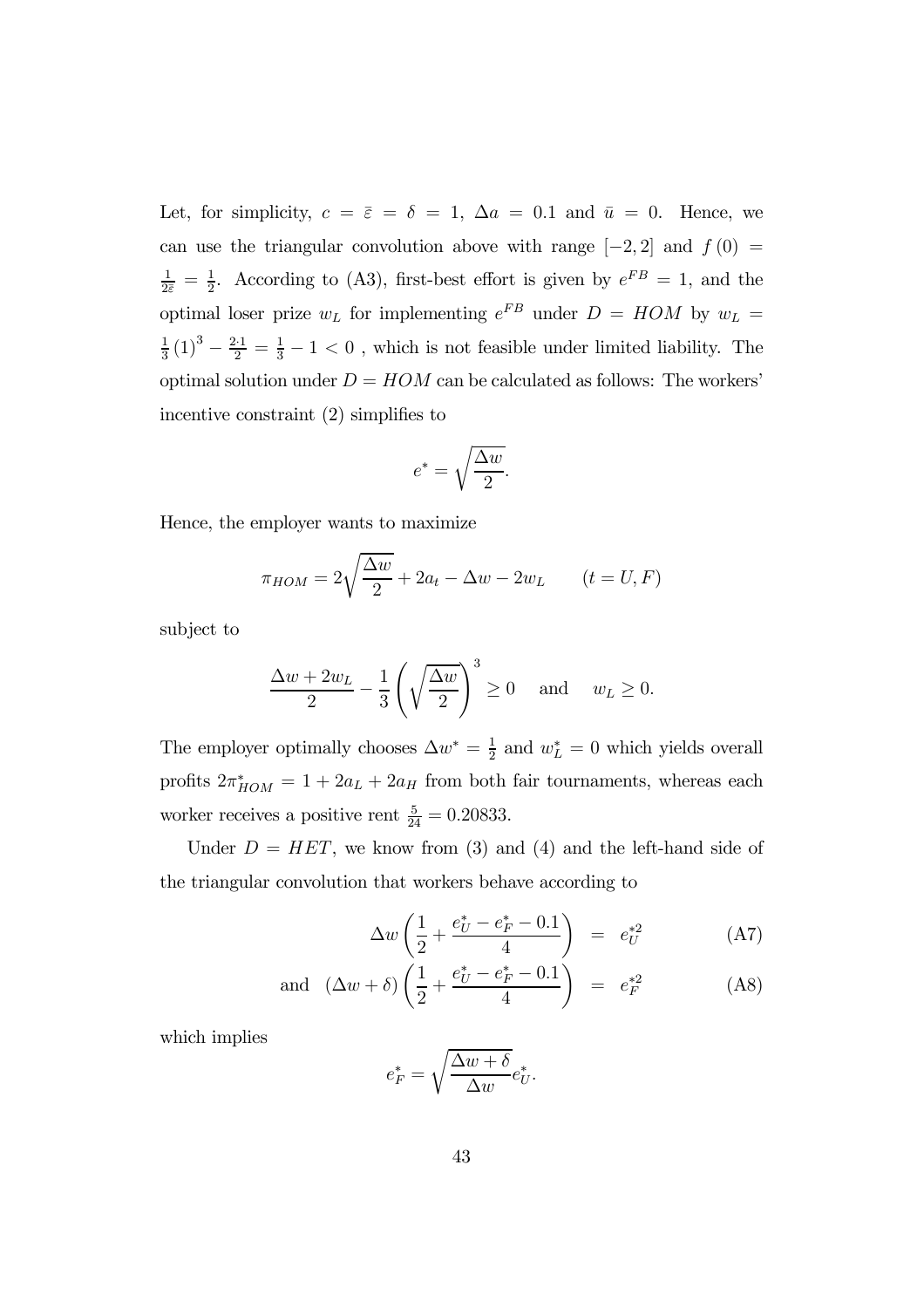Inserting into the first-order condition (A7) and solving for  $e^*$  gives

$$
e_U^* = \frac{1}{40} \left( 5\Delta w\Omega + \sqrt{50\Delta w^2\Omega + (25\delta + 760)\,\Delta w} \right)
$$
  
= 
$$
\frac{1}{40} \left( 5\Delta w\Omega + \sqrt{50\Delta w^2\Omega + 785\Delta w} \right)
$$
  

$$
e_F^* = \frac{1}{40} \sqrt{\frac{\Delta w + 1}{\Delta w}} \left( 5\Delta w\Omega + \sqrt{50\Delta w^2\Omega + 785\Delta w} \right)
$$

with  $\Omega := \left(1 - \sqrt{\frac{\Delta w + \delta}{\Delta w}}\right)$  $\Delta w$  $= \left(1 - \sqrt{\frac{\Delta w + 1}{\Delta w}}\right)$  $\Delta w$ ). The employer's expected profits for organizing an unfair tournament are

$$
\pi_{HET} = e_U^* + e_F^* + a_L + a_H - \Delta w - 2w_L
$$
\n
$$
= \left(1 + \sqrt{\frac{\Delta w + 1}{\Delta w}}\right) e_U^* + a_L + a_H - \Delta w - 2w_L
$$
\n
$$
= \left(1 + \sqrt{\frac{\Delta w + 1}{\Delta w}}\right) \frac{1}{40} \left(5\Delta w\Omega + \sqrt{50\Delta w^2\Omega + 785\Delta w}\right)
$$
\n
$$
+ a_L + a_H - \Delta w - 2w_L.
$$

The workers' expected utilities can be written as

$$
EU_U(e_U^*) = w_L + \Delta w \left( \frac{(\Omega e_U^* - 0.1)}{2} + \frac{(\Omega e_U^* - 0.1)^2}{8} + \frac{1}{2} \right) - \frac{1}{3} e_U^{*3}
$$

and

$$
EU_F(e_F^*) = (\Delta w + 1) \left( 1 - \left( \frac{(\Omega e_U^* - 0.1)}{2} + \frac{(\Omega e_U^* - 0.1)^2}{8} + \frac{1}{2} \right) \right) + w_L - 1 - \frac{1}{3} \left( \sqrt{\frac{\Delta w + 1}{\Delta w}} e_U^* \right)^3.
$$

Plotting  $\pi_{HET}$ ,  $EU_U$  and  $EU_F$  as functions of  $\Delta w$  with  $a_L = a_H = 0$  gives the following figure: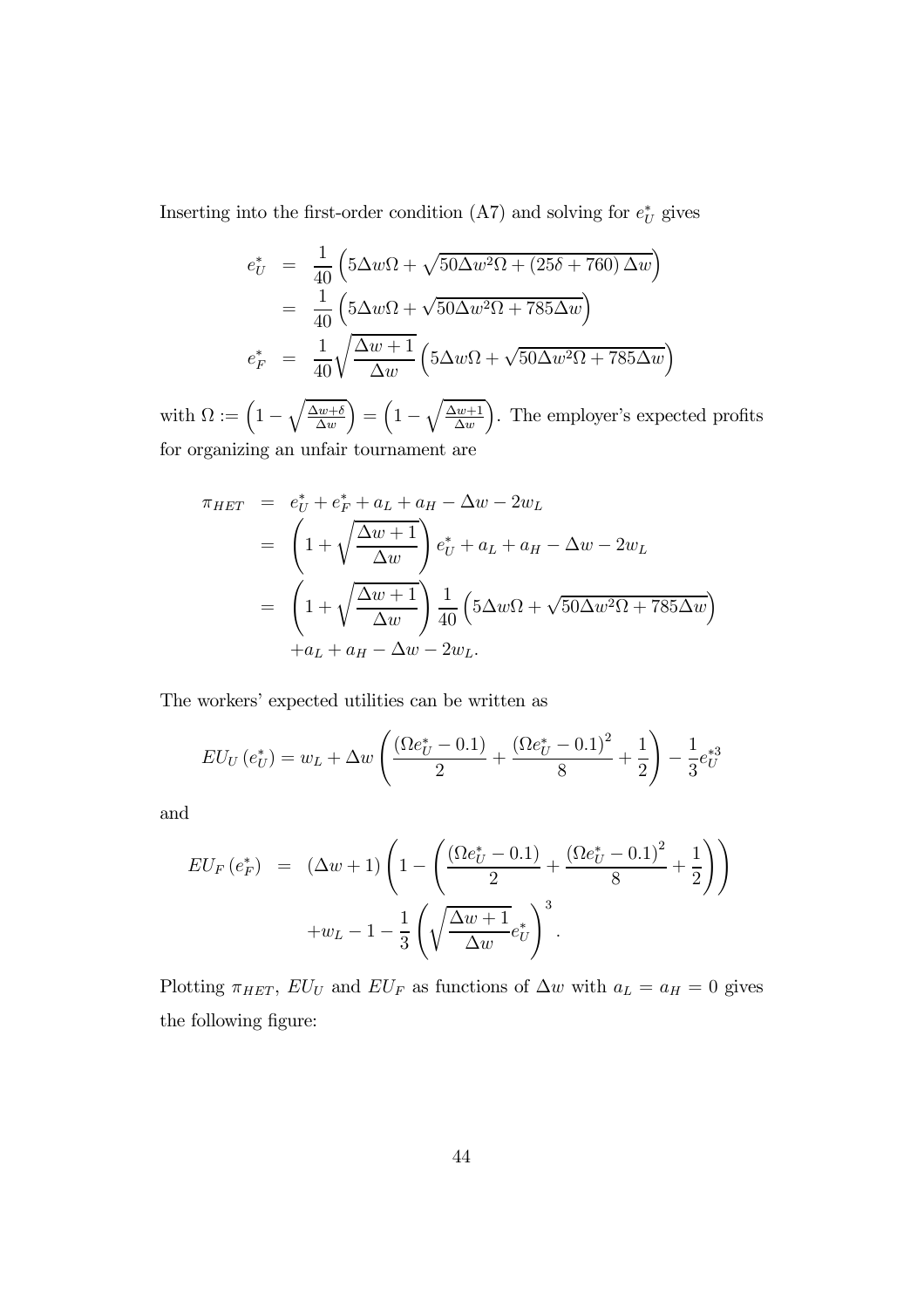

(independent variable at the abscissa:  $\Delta w$ ; solid thin line:  $\pi_{HET}$ under  $w_L = 0$ ; dashed line:  $EU_U$  under  $w_L = 0$ ; dotted line:  $EU_F$ under  $w_L = 0$ ; solid bold line:  $\pi_{HET}$  under  $EU_F = 0$ )

Note that all but the solid bold line hold for  $w_L = 0$ . Since the objective functions (function) of both workers (the employer) strictly increase (decreases) in  $w_L$ , only values between the maximum of the  $\pi_{HET}$  graph (= solid thin line) and the intersection between the  $EU_F$  graph (= dotted line) and the abscissa are relevant for the optimal  $\Delta w$ . Note also that  $EU_U(e^*_{U}) > EU_F(e^*_{F})$  in the relevant parameter range for  $\Delta w$ . Hence, the employer chooses  $\Delta w$  and  $w_L$  to maximize  $\pi_{HET}$  subject to  $EU_F \geq 0$  and  $w_L \geq 0$ . Since  $\pi_{HET}$  strictly decreases in  $w_L$  but both restrictions,  $EU_F \geq 0$ and  $w_L \geq 0$ , relax with increasing  $w_L$ , at least one of the two constraints is binding in equilibrium. In the figure above with  $w_L = 0$ , the employer would choose  $\Delta w$  so that  $EU_F$  just intersects the abscissa. This happens at  $\Delta w = 0.78525$  where the employer receives profits  $\pi_{HET} = 0.62644 + a_L + a_H$ . If otherwise  $w_L > 0$ , the employer would choose  $w_L$  to make the favorite's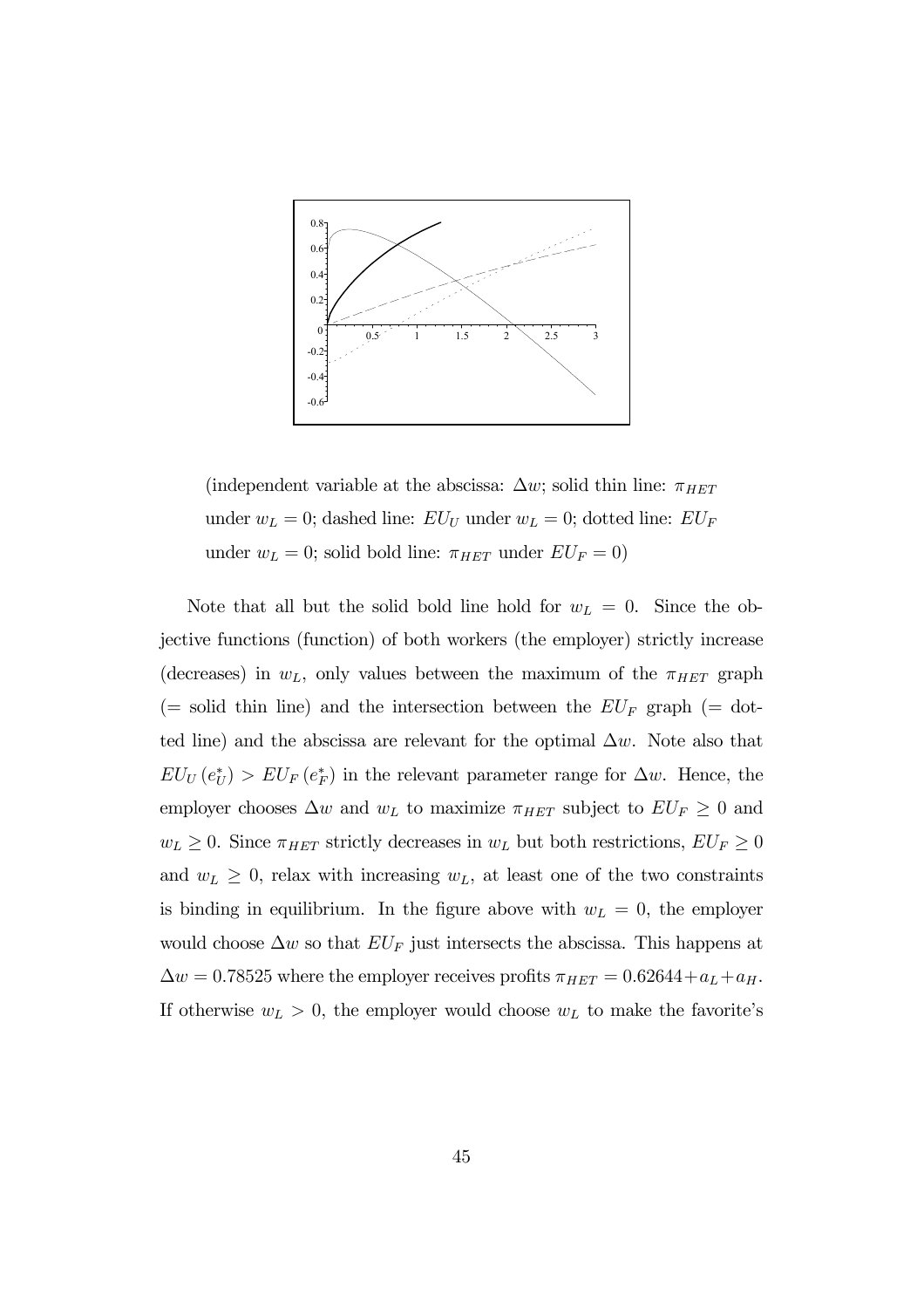participation constraint just bind which implies

$$
w_L^* = 1 + \frac{1}{3} \left( \sqrt{\frac{\Delta w + 1}{\Delta w}} e_U^* \right)^3 - (\Delta w + 1) \left( 1 - \left( \frac{(\Omega e_U^* - 0.1)}{2} + \frac{(\Omega e_U^* - 0.1)^2}{8} + \frac{1}{2} \right) \right).
$$

When inserting into  $\pi_{HET}$  we obtain

$$
\pi_{HET} = \left(1 + \sqrt{\frac{\Delta w + 1}{\Delta w}}\right) e_U^* - \frac{2}{3} \left(\sqrt{\frac{\Delta w + 1}{\Delta w}} e_U^*\right)^3 + a_L + a_H - 1 - 2(\Delta w + 1) \left(\frac{(\Omega e_U^* - 0.1)}{2} + \frac{(\Omega e_U^* - 0.1)^2}{8}\right).
$$

which is described by the solid bold line in the figure above. We can easily see that in this case the employer would choose the corner solution  $\Delta w =$ 0.78525. Altogether, when organizing two unfair tournaments the employer's overall profits are  $2\pi^*_{HET} = 1.2529 + 2a_L + 2a_H > 2\pi^*_{HOM} = 1 + 2a_L + 2a_H$ .

### Proof of Proposition  $4$ :

Since result (ii) proceeds analogously to result (ii) of Proposition 2, it remains to show that under unlimited liability of the workers there exist cost functions  $c(e_i)$  and distributions  $G(\varepsilon_i)$  for which the employer prefers  $D = HET$  to  $D = HOM$ . The employer's optimization problem can be characterized by the Lagrangian

L 
$$
(e_U, e_F, \Delta w, w_L) = e_U + e_F + a_U + a_F - \Delta w - 2w_L
$$
  
\n $+ \lambda_1 \cdot [(\Delta w + \gamma) f (e_U - e_F - \Delta a) - c'(e_U)]$   
\n $+ \lambda_2 \cdot [\Delta wf (e_U - e_F - \Delta a) - c'(e_F)]$   
\n $+ \lambda_3 \cdot [w_L + (\Delta w + \gamma) F (e_U - e_F - \Delta a) - c (e_U) - \bar{u}]$   
\n $+ \lambda_4 \cdot [w_L + \Delta w [1 - F (e_U - e_F - \Delta a)] - c (e_F) - \bar{u}]$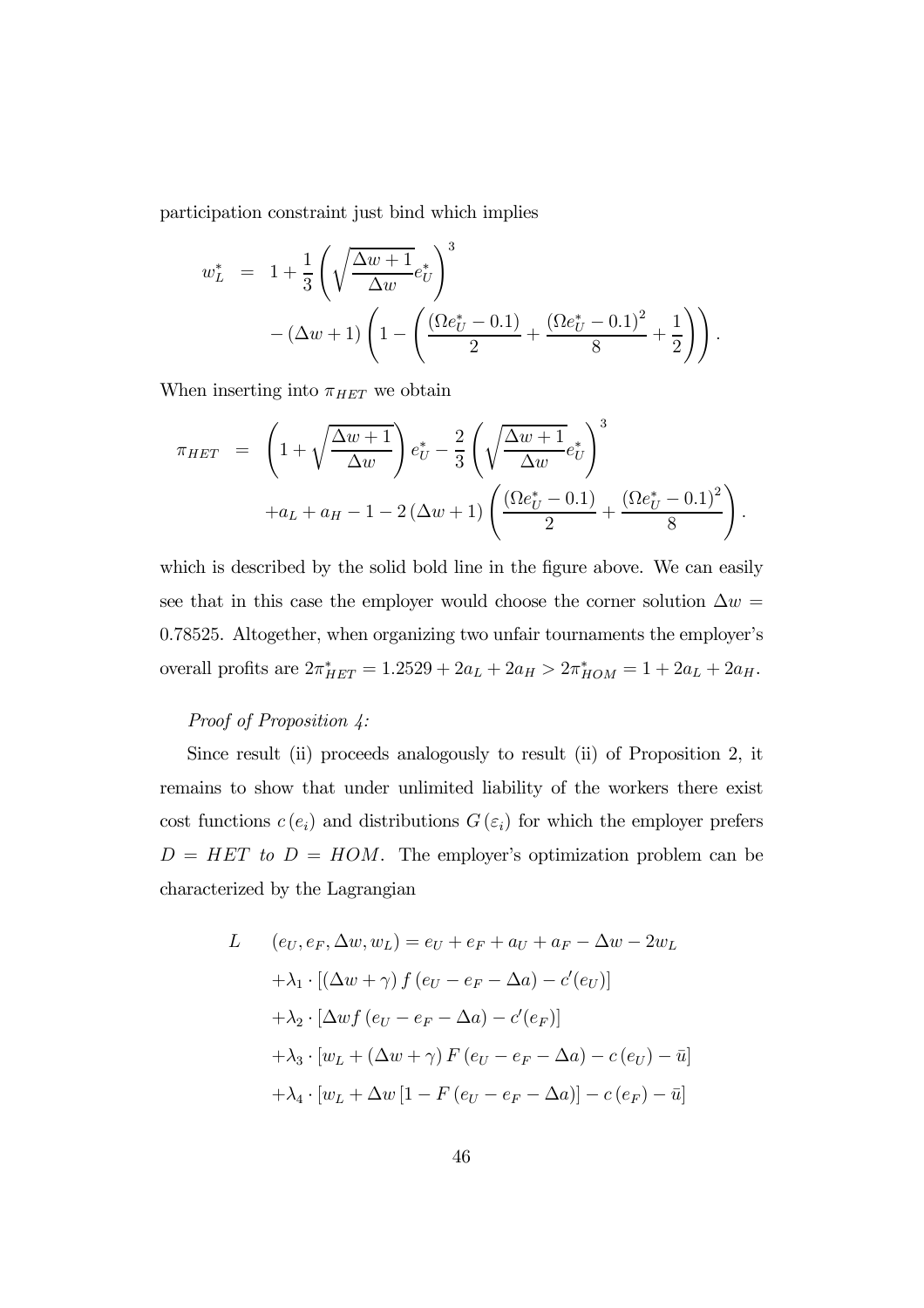with  $\lambda_1, \lambda_2 \geq 0$  as multipliers for the workers' incentive constraints (13) and (14), and  $\lambda_3, \lambda_4 \geq 0$  as multipliers for the workers' participation constraints. In optimum, we must have that

$$
\frac{\partial L}{\partial e_U} = 1 + \lambda_1 \left[ (\Delta w + \gamma) \bar{f}' - c''(e_U) \right] + \lambda_2 \Delta w \bar{f}'
$$
\n
$$
+ \lambda_3 \left[ (\Delta w + \gamma) \bar{f} - c'(e_U) \right] - \lambda_4 \Delta w \bar{f} = 0
$$
\n(A9)

$$
\frac{\partial L}{\partial e_F} = 1 - \lambda_1 (\Delta w + \gamma) \bar{f}' + \lambda_2 \left[ -\Delta w \bar{f}' - c''(e_F) \right]
$$
\n
$$
- \lambda_3 (\Delta w + \gamma) \bar{f} + \lambda_4 \left[ \Delta w \bar{f} - c'(e_F) \right] = 0
$$
\n(A10)

$$
\frac{\partial L}{\partial \Delta w} = -1 + (\lambda_1 + \lambda_2) \bar{f} + (\lambda_3 - \lambda_4) \bar{F} + \lambda_4 = 0 \tag{A11}
$$

$$
\frac{\partial L}{\partial w_L} = -2 + \lambda_3 + \lambda_4 = 0 \tag{A12}
$$

with  $\bar{f} := f(e_U - e_F - \Delta a)$  and  $\bar{F} := F(e_U - e_F - \Delta a)$ . Condition (A12) shows that at least one participation constraint is binding in equilibrium. Typically, exactly one participation constraint will be binding: Since the loser prize  $w<sub>L</sub>$  only serves to transfer wealth between the employer and the workers and because this prize can be arbitrarily negative, the employer chooses it so that the worker with the lower expected utility just receives  $\bar{u}$ in expected terms. Combining (A9) and (A10) gives

$$
2 - \lambda_1 c''(e_U) - \lambda_2 c''(e_F) - \lambda_3 c'(e_U) - \lambda_4 c'(e_F) = 0.
$$
 (A13)

The two incentive constraints together yield

$$
\frac{c'(e_U)}{\Delta w + \gamma} = \frac{c'(e_F)}{\Delta w}.\tag{A14}
$$

Of course, without further specifying the cost function and the probability distribution no clear results can be derived. Hence, Proposition 4(i) only claims that for certain specifications the employer prefers  $D = HET$  to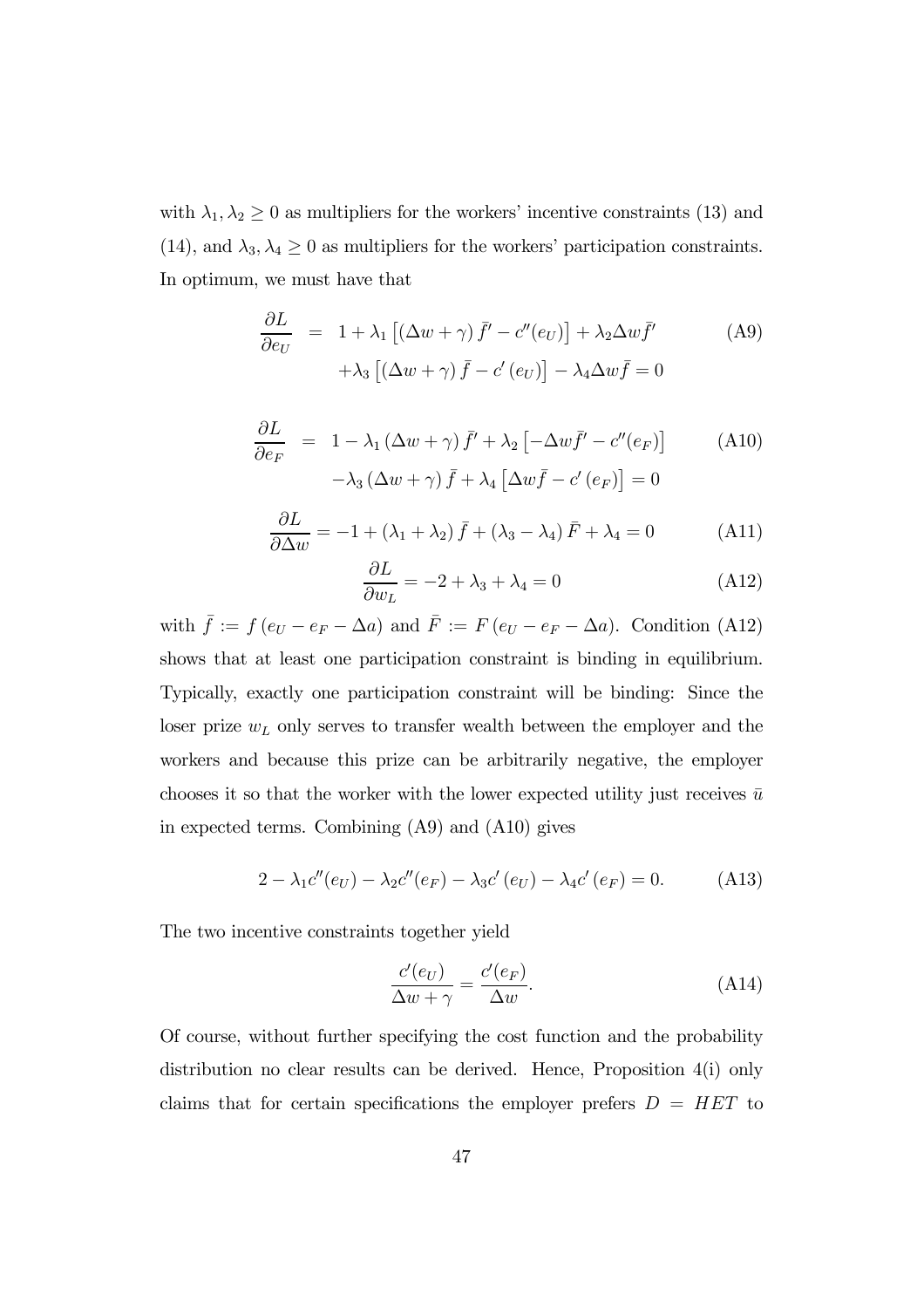$D = HOM$ . Consider, for example, the case of quadratic costs  $c(e_i) = \frac{c}{2}e_i^2$ and uniformly distributed noise  $\varepsilon_i \in [-\bar{\varepsilon}, \bar{\varepsilon}]$  so that  $\varepsilon_j - \varepsilon_i$  is triangularly distributed – as in the Corollaries 1 and 2. In order to guarantee a strictly concave objective function for both workers and the existence of pure-strategy equilibria, let

$$
\Delta w + \gamma < 4c\bar{\varepsilon}^2 \tag{A15}
$$

and

$$
\Delta a < 2\bar{\varepsilon}.\tag{A16}
$$

Furthermore, let the favorite's participation constraint be binding so that we have  $\lambda_3 = 0$  and  $\lambda_4 = 2$  (see (A12)). In this case, (A13) can be rewritten as

$$
\lambda_1 + \lambda_2 = \frac{2}{c} - 2e_F.
$$

Inserting into (A11) (together with  $\lambda_3 = 0$  and  $\lambda_4 = 2$ ) leads to

$$
\left(\frac{2}{c} - 2e_F\right) f(e_U - e_F - \Delta a) - 2F(e_U - e_F - \Delta a) + 1 = 0.
$$

By substituting for the triangular distribution and assuming  $e_U-e_F-\Delta a < 0$ (hence, later on we have to check whether this condition indeed holds) we can rearrange the last condition to

$$
\left(\frac{4\bar{\varepsilon}}{c} - 4\bar{\varepsilon}e_F\right) + \left(\frac{2}{c} - 2e_F - 4\varepsilon\right)(e_U - e_F - \Delta a) - (e_U - e_F - \Delta a)^2 = 0.
$$
\n(A17)

For quadratic costs, (A14) simplifies to

$$
\frac{e_U}{(\Delta w + \gamma)} = \frac{e_F}{\Delta w} \tag{A18}
$$

and the favorite's participation constraint to

$$
\Delta w \left( \frac{1}{2\bar{\varepsilon}} + \frac{e_U - e_F - \Delta a}{4\bar{\varepsilon}^2} \right) = c e_F. \tag{A19}
$$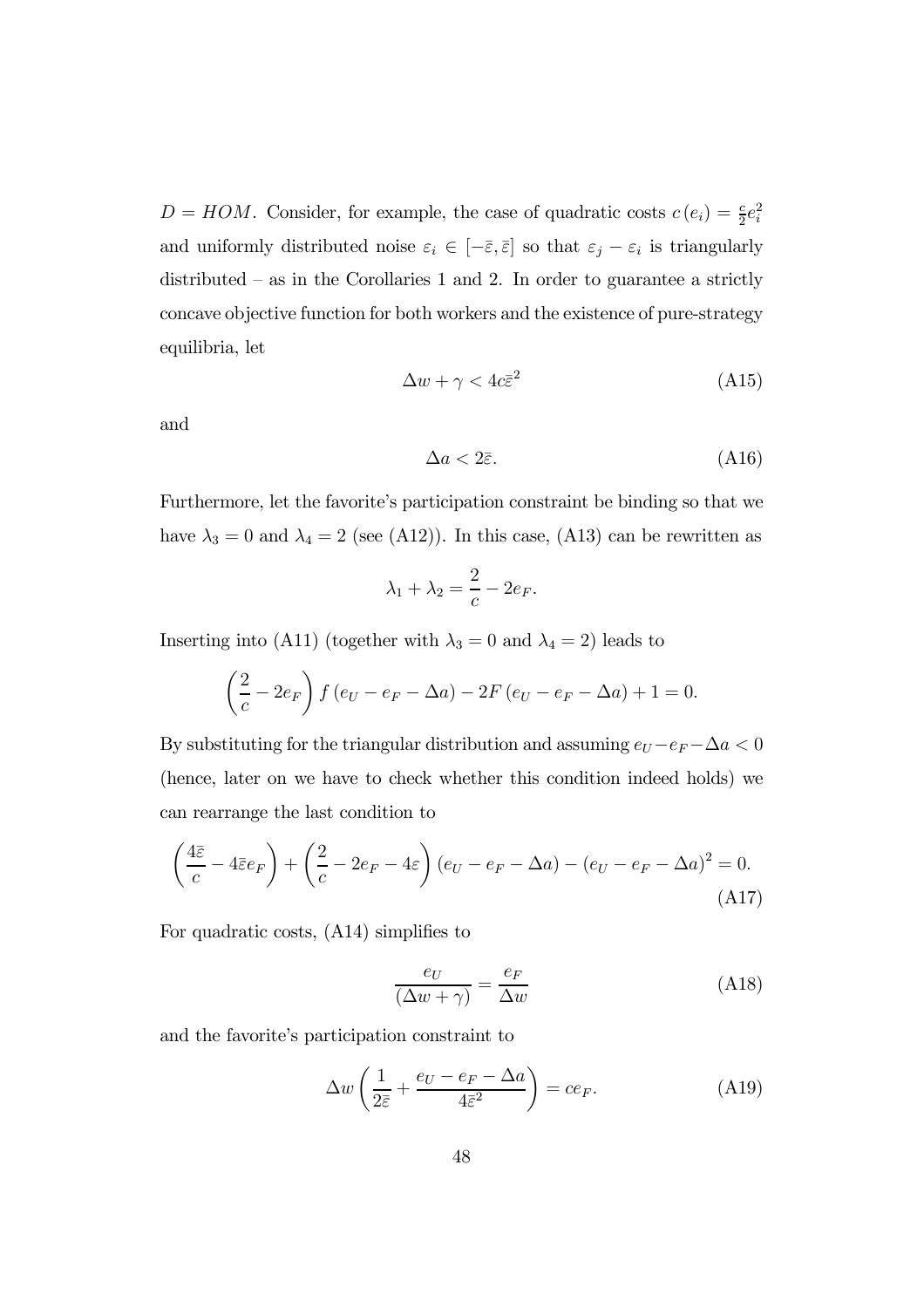Solving the system of equations (A17)–(A19) for  $e_U$ ,  $e_F$  and  $\Delta w$  yields

$$
e_{U}^{*} = \frac{\gamma^{2} + 4c\bar{\varepsilon}^{2} \left(c\Delta a \left(4\bar{\varepsilon} - \Delta a\right) + 2\left(2\bar{\varepsilon} - \Delta a\right)\right) - 2\gamma \left(2\bar{\varepsilon} - \Delta a\right) - 2\gamma c\Delta a \left(4\bar{\varepsilon} - \Delta a\right)}{2c \left(4c\bar{\varepsilon}^{2} - \gamma\right)\left(2\bar{\varepsilon} - \Delta a\right)}
$$

$$
e_{F}^{*} = \frac{\gamma^{2} + 4c\bar{\varepsilon}^{2} \left(c\Delta a \left(4\bar{\varepsilon} - \Delta a\right) + 2\left(2\bar{\varepsilon} - \Delta a\right)\right) - 2\gamma \left(2\bar{\varepsilon} - \Delta a\right) - 8c\bar{\varepsilon}^{2}\gamma}{2c \left(4c\bar{\varepsilon}^{2} - \gamma\right)\left(2\bar{\varepsilon} - \Delta a\right)}
$$

$$
\Delta w^{*} = \frac{\gamma^{2} + 4c\bar{\varepsilon}^{2} \left(c\Delta a \left(4\bar{\varepsilon} - \Delta a\right) + 2\left(2\bar{\varepsilon} - \Delta a\right)\right) - 2\gamma \left(2\bar{\varepsilon} - \Delta a\right) - 8c\bar{\varepsilon}^{2}\gamma}{2c \left(2\bar{\varepsilon} - \Delta a\right)^{2}}.
$$

At last, the favorite's binding participation constraint

$$
w_L + \Delta w \left[ 1 - F \left( e_U^* - e_F^* - \Delta a \right) \right] - \frac{c}{2} e_F^{*2} = \bar{u}
$$

leads to the optimal loser prize

$$
w_L^* = \bar{u} - (2\gamma (2\bar{\varepsilon} - \Delta a) + 3\gamma (\gamma - 8c\bar{\varepsilon}^2) + 4c\bar{\varepsilon}^2 (8c\bar{\varepsilon}^2 + c\Delta a (4\bar{\varepsilon} - \Delta a) + 2 (\Delta a - 2\bar{\varepsilon})) \times \frac{\gamma^2 + 4c\bar{\varepsilon}^2 (c\Delta a (4\bar{\varepsilon} - \Delta a) + 2 (2\bar{\varepsilon} - \Delta a)) - 2\gamma (2\bar{\varepsilon} - \Delta a) - 8c\bar{\varepsilon}^2 \gamma}{8c (4c\bar{\varepsilon}^2 - \gamma)^2 (2\bar{\varepsilon} - \Delta a)^2}.
$$

The employer's expected profits from organizing an unfair tournament are, therefore,

$$
\pi_{HET} = e_U^* + e_F^* + a_U + a_F - \Delta w^* - 2w_L^*
$$
\n
$$
= a_U + a_F - 2w_L^*
$$
\n
$$
+ \frac{\gamma (8c\bar{\varepsilon}^2 - \gamma) - 2(c\Delta a (4\bar{\varepsilon} - \Delta a) + 2(2\bar{\varepsilon} - \Delta a)) ((c\bar{\varepsilon} - 1) 2\bar{\varepsilon} + \Delta a)}{2c (2\bar{\varepsilon} - \Delta a)^2}
$$
\n
$$
= a_U + a_F - 2\bar{u}
$$
\n
$$
+ \frac{\gamma (8c\bar{\varepsilon}^2 - \gamma) - 2(c\Delta a (4\bar{\varepsilon} - \Delta a) + 2(2\bar{\varepsilon} - \Delta a)) ((c\bar{\varepsilon} - 1) 2\bar{\varepsilon} + \Delta a)}{2c (2\bar{\varepsilon} - \Delta a)^2}
$$
\n
$$
+ (2\gamma (2\bar{\varepsilon} - \Delta a) + 3\gamma (\gamma - 8c\bar{\varepsilon}^2) + 4c\bar{\varepsilon}^2 (8c\bar{\varepsilon}^2 + c\Delta a (4\bar{\varepsilon} - \Delta a) + 2(\Delta a - 2\bar{\varepsilon}))) \times
$$
\n
$$
\frac{\gamma^2 + 4c\bar{\varepsilon}^2 (c\Delta a (4\bar{\varepsilon} - \Delta a) + 2(2\bar{\varepsilon} - \Delta a)) - 2\gamma (2\bar{\varepsilon} - \Delta a) - 8c\bar{\varepsilon}^2 \gamma}{4c (4c\bar{\varepsilon}^2 - \gamma)^2 (2\bar{\varepsilon} - \Delta a)^2}
$$

However, when organizing a fair tournament the employer's expected profits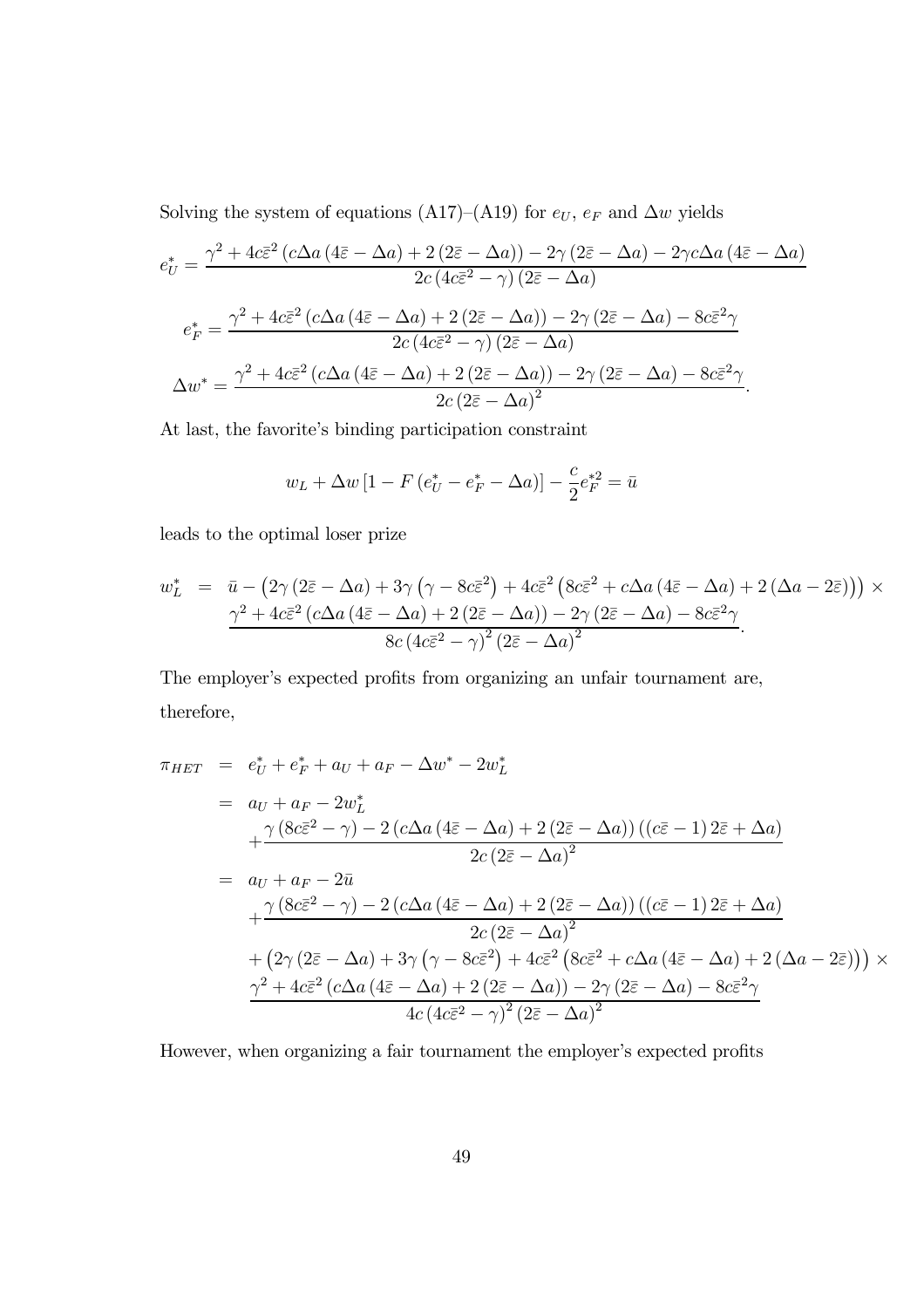amount to

$$
\pi_{HOM} = 2e^{FB} - 2c(e^{FB}) + a_U + a_F - 2\bar{u}
$$
  
=  $\frac{2}{c} - 2\frac{c}{2} \left(\frac{1}{c}\right)^2 + a_U + a_F - 2\bar{u}$   
=  $\frac{1}{c} + a_U + a_F - 2\bar{u}$ .

The comparison

$$
\frac{\gamma \left(8c\bar{\varepsilon}^{2}-\gamma\right)-2\left(c\Delta a\left(4\bar{\varepsilon}-\Delta a\right)+2\left(2\bar{\varepsilon}-\Delta a\right)\right)\left(\left(c\bar{\varepsilon}-1\right)2\bar{\varepsilon}+\Delta a\right)}{2c\left(2\bar{\varepsilon}-\Delta a\right)^{2}}+\left(2\gamma\left(2\bar{\varepsilon}-\Delta a\right)+3\gamma\left(\gamma-8c\bar{\varepsilon}^{2}\right)+4c\bar{\varepsilon}^{2}\left(8c\bar{\varepsilon}^{2}+c\Delta a\left(4\bar{\varepsilon}-\Delta a\right)+2\left(\Delta a-2\bar{\varepsilon}\right)\right)\right)\times\frac{\gamma^{2}+4c\bar{\varepsilon}^{2}\left(c\Delta a\left(4\bar{\varepsilon}-\Delta a\right)+2\left(2\bar{\varepsilon}-\Delta a\right)\right)-2\gamma\left(2\bar{\varepsilon}-\Delta a\right)-8c\bar{\varepsilon}^{2}\gamma}{4c\left(4c\bar{\varepsilon}^{2}-\gamma\right)^{2}\left(2\bar{\varepsilon}-\Delta a\right)^{2}}>\frac{1}{c}.
$$

can be simplified to

$$
\gamma^4 - 4\gamma^3 \left(2\bar{\varepsilon} \left(2c\bar{\varepsilon} + 1\right) - \Delta a\right) + 4c\gamma^2 \left(8\bar{\varepsilon}^2 + 4\Delta a\bar{\varepsilon} - \Delta a^2\right) \left(2\bar{\varepsilon} \left(c\bar{\varepsilon} + 1\right) - \Delta a\right) - 32\bar{\varepsilon}^2 \gamma c^2 \left(2\Delta a\bar{\varepsilon}^2 \left(4c\bar{\varepsilon} + 3\right) - 2\bar{\varepsilon}\Delta a^2 \left(3 + c\bar{\varepsilon}\right) + \Delta a^3 + 4\bar{\varepsilon}^3\right) + 16\Delta a c^3 \bar{\varepsilon}^4 \left(4\bar{\varepsilon} - \Delta a\right) \left(4\bar{\varepsilon} \left(c\Delta a + 2\right) - \Delta a \left(c\Delta a + 4\right)\right) > 0.
$$
 (A20)

According to Proposition  $4(i)$ , we have only to show that inequality  $(A20)$ holds for at least one feasible parameter constellation. It can easily be checked that  $c = \bar{\varepsilon} = 1$  and  $\Delta a = \gamma = 0.5$  satisfy (A20). Moreover, we obtain

$$
e_F^* = 1.3095 > 1 = e^{FB}
$$

$$
e_U^* = 1.5238 > 1 = e^{FB}
$$

so that (A15), (A16) and  $e^*_{U} - e^*_{F} - \Delta a < 0$  hold. Hence, under the given specifications it is optimal for the employer to induce higher than first-best efforts to both workers.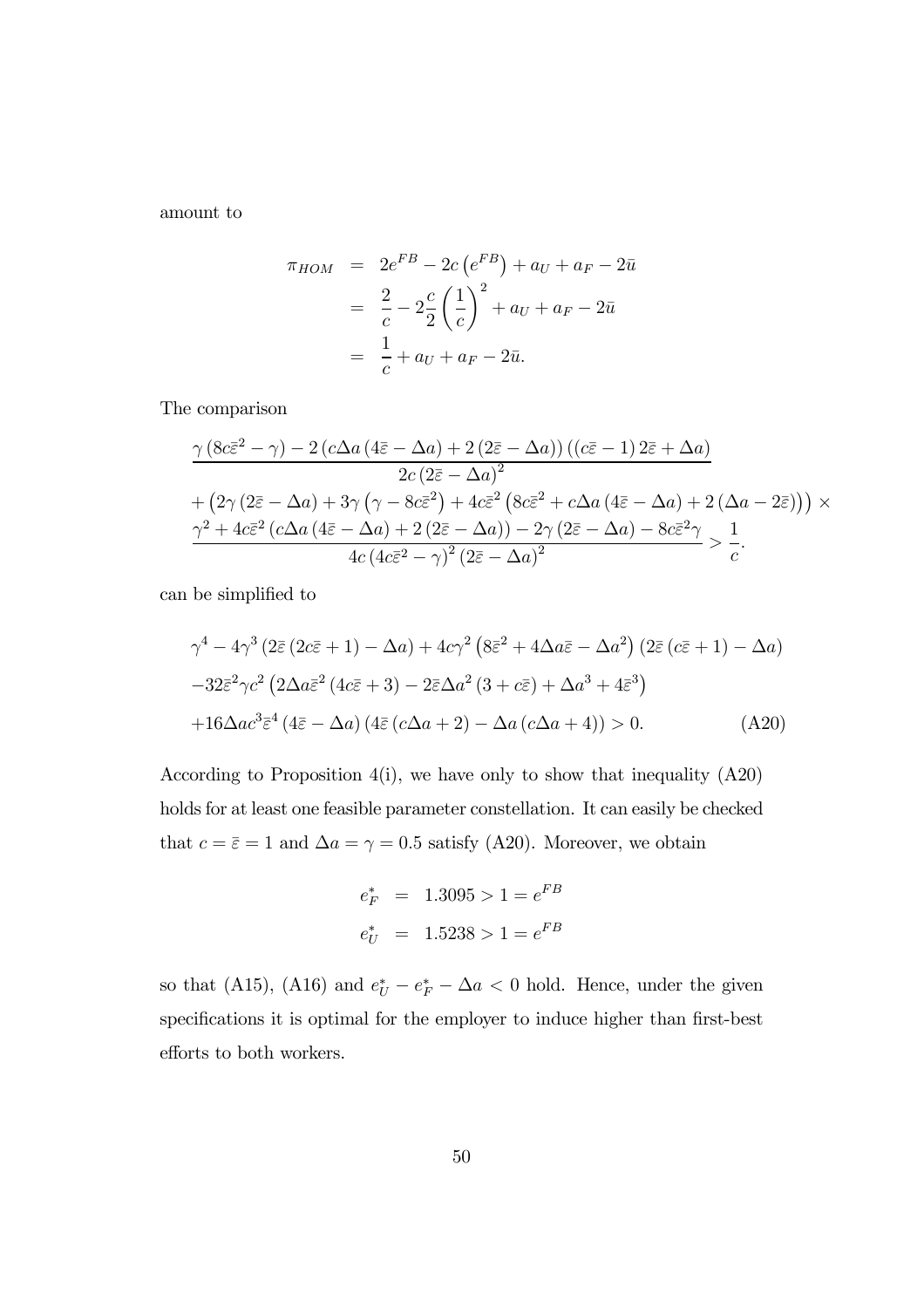Proof of Proposition 5:

Suppose we have  $\gamma = \delta$  in (21) and (22). This yields a symmetric solution for the tournament stage,  $\tilde{e}^* = \tilde{e}^* (\Delta w)$ , implicitly defined by

$$
(\Delta w + \gamma) f(-\Delta a) = c'(\tilde{e}^*).
$$

The employer's Lagrangian at the second stage of the three-stage game (with  $D = HET$  at the first stage) can be written as

$$
L(\Delta w, w_L) = 2\tilde{e}^*(\Delta w) + a_U + a_F - \Delta w - 2w_L
$$
  
+  $\lambda_1[w_L + (\Delta w + \gamma) F(-\Delta a) - c(\tilde{e}^*(\Delta w)) - \bar{u}]$   
+  $\lambda_2[w_L - \gamma + (\Delta w + \gamma) [1 - F(-\Delta a)] - c(\tilde{e}^*(\Delta w)) - \bar{u}]$ 

with  $\lambda_1, \lambda_2 \geq 0$  as multipliers. In optimum, we must have

$$
\frac{\partial L}{\partial \Delta w} = 2 \frac{\partial \tilde{e}^*}{\partial \Delta w} - 1 + \lambda_1 F \left( -\Delta a \right) - \lambda_1 c' \left( \tilde{e}^* \right) \frac{\partial \tilde{e}^*}{\partial \Delta w} \n+ \lambda_2 [1 - F \left( -\Delta a \right)] - \lambda_2 c' \left( \tilde{e}^* \right) \frac{\partial \tilde{e}^*}{\partial \Delta w} = 0
$$
\n(A21)

and

$$
\frac{\partial L}{\partial w_L} = -2 + \lambda_1 + \lambda_2 = 0.
$$
 (A22)

Hence, according to (A22) at least one participation constraint is binding in equilibrium. In general, we have  $(\Delta w + \gamma) F (-\Delta a) \neq -\gamma + (\Delta w + \gamma) [1 F(-\Delta a)$  and the employer chooses  $w<sub>L</sub>$  to make the participation constraint of the worker with the lower expected utility bind. If, therefore,  $\lambda_1 = 0$  and  $\lambda_2 = 2$ , equation (A21) yields

$$
2\frac{\partial \tilde{e}^*}{\partial \Delta w} \left(1 - c'(\tilde{e}^*)\right) + 1 - 2F\left(-\Delta a\right) = 0.
$$

Since  $F(-\Delta a) < \frac{1}{2}$  because of the symmetry of the convolution, we must have  $c'(\tilde{e}^*) > 1$ . Comparing with (A3) gives  $\tilde{e}^* > e^{FB}$  because marginal costs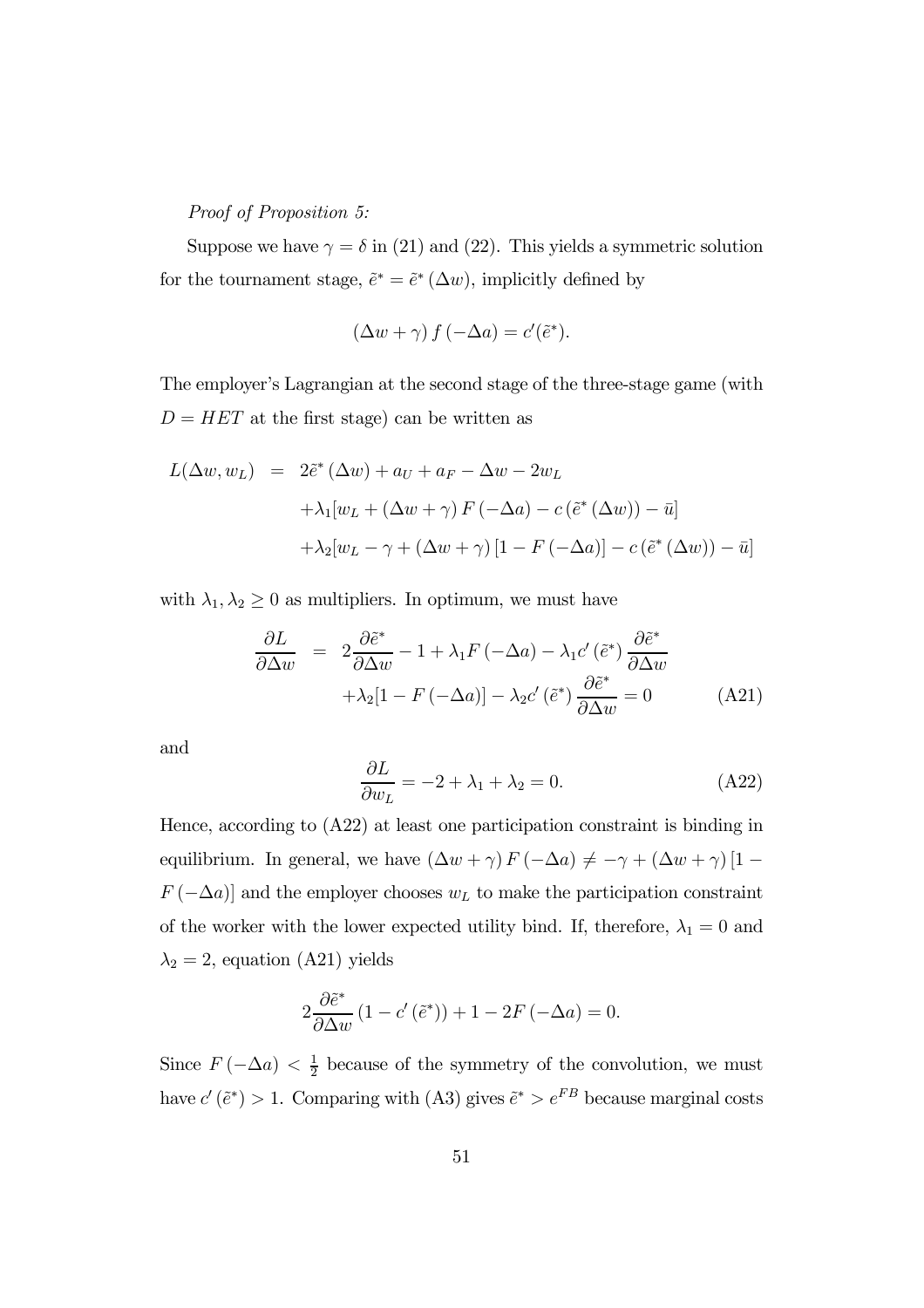are strictly increasing due to the convexity of the cost function. If, however,  $\lambda_1=2$  and  $\lambda_2=0,$  equation (A21) leads to

$$
2\frac{\partial \tilde{e}^*}{\partial \Delta w} \left(1 - c' \left(\tilde{e}^*\right)\right) - 1 + 2F\left(-\Delta a\right) = 0
$$

and, hence, to  $\tilde{e}^* < e^{FB}.$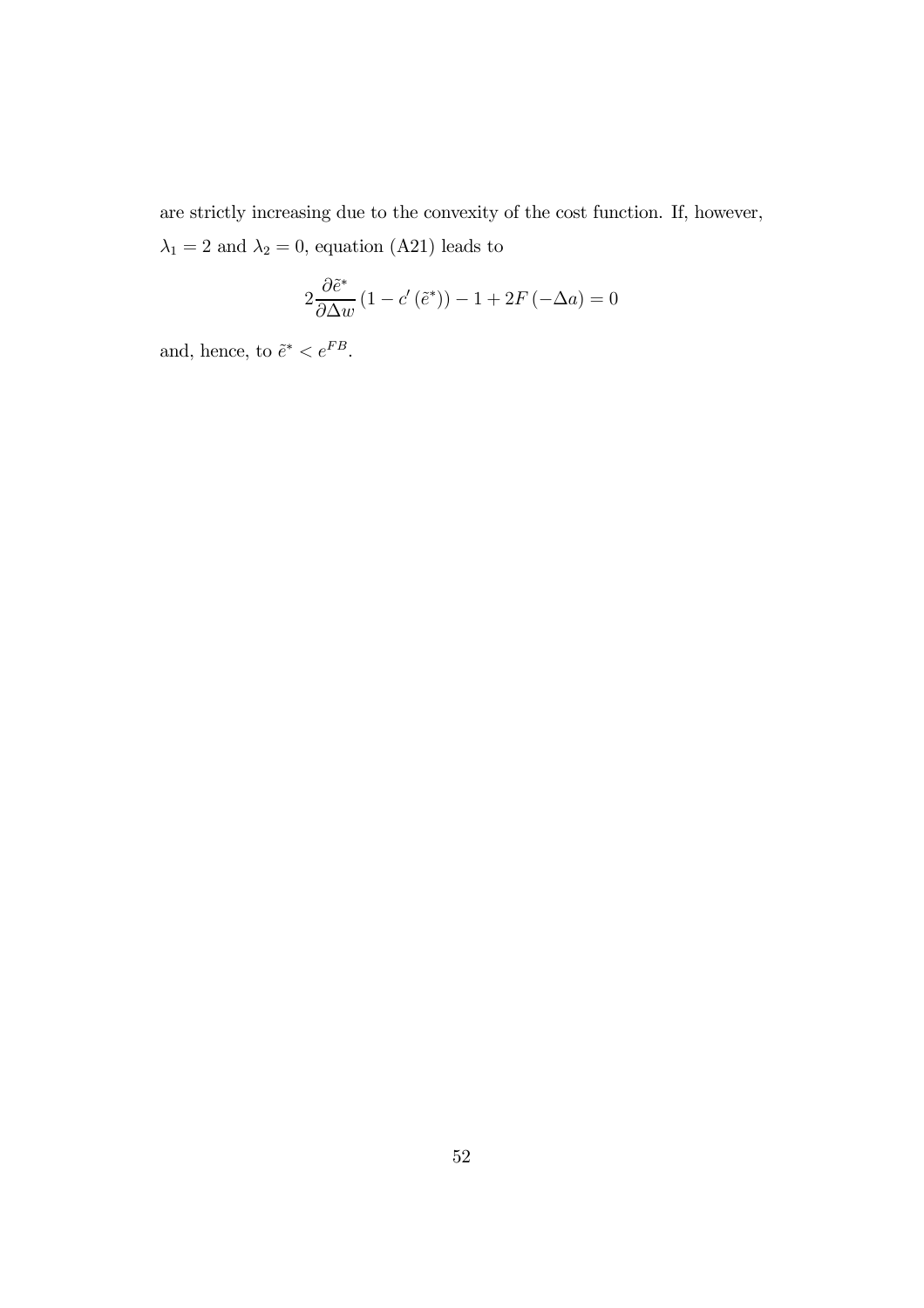#### References

- Baker, G.P., Gibbs, M., and B. Holmstrom (1994), "The Wage Policy of a Firm," Quarterly Journal of Economics 109, 921—955.
- Bognanno, M.L. (2001), "Corporate Tournaments," Journal of Labor Economics 19, 290—315.
- Bosman, R. and F. van Winden (2002), "Emotional Hazard in a Power-to-Take Experiment," Economic Journal 112, 147—169.
- Boyle, M. (2001), "Performance Reviews: Perilous Curves Ahead," Fortune, May 15, 2001.
- Bull, C., Schotter, A. and K. Weigelt (1987), "Tournaments and Piece Rates: An Experimental Study," Journal of Political Economy 95, 1— 33.
- Demougin, D. and C. Fluet (2003), "Inequity Aversion in Tournaments," mimeo.
- Elster, J. (1996), "Rationality and the Emotions," Economic Journal 106, 1386—1397.
- Elster, J. (1998), "Emotions and Economic Theory," Journal of Economic Literature 36, 47—74.
- Engellandt, A. and R. Riphahn (2004), "Incentive Effects of Bonus Payments: Evidence from a Multinational Company," Discussion Paper, University of Basel.
- Eriksson, T. (1999), "Executive Compensation and Tournament Theory: Empirical Tests on Danish Data," Journal of Labor Economics 17, 262— 280.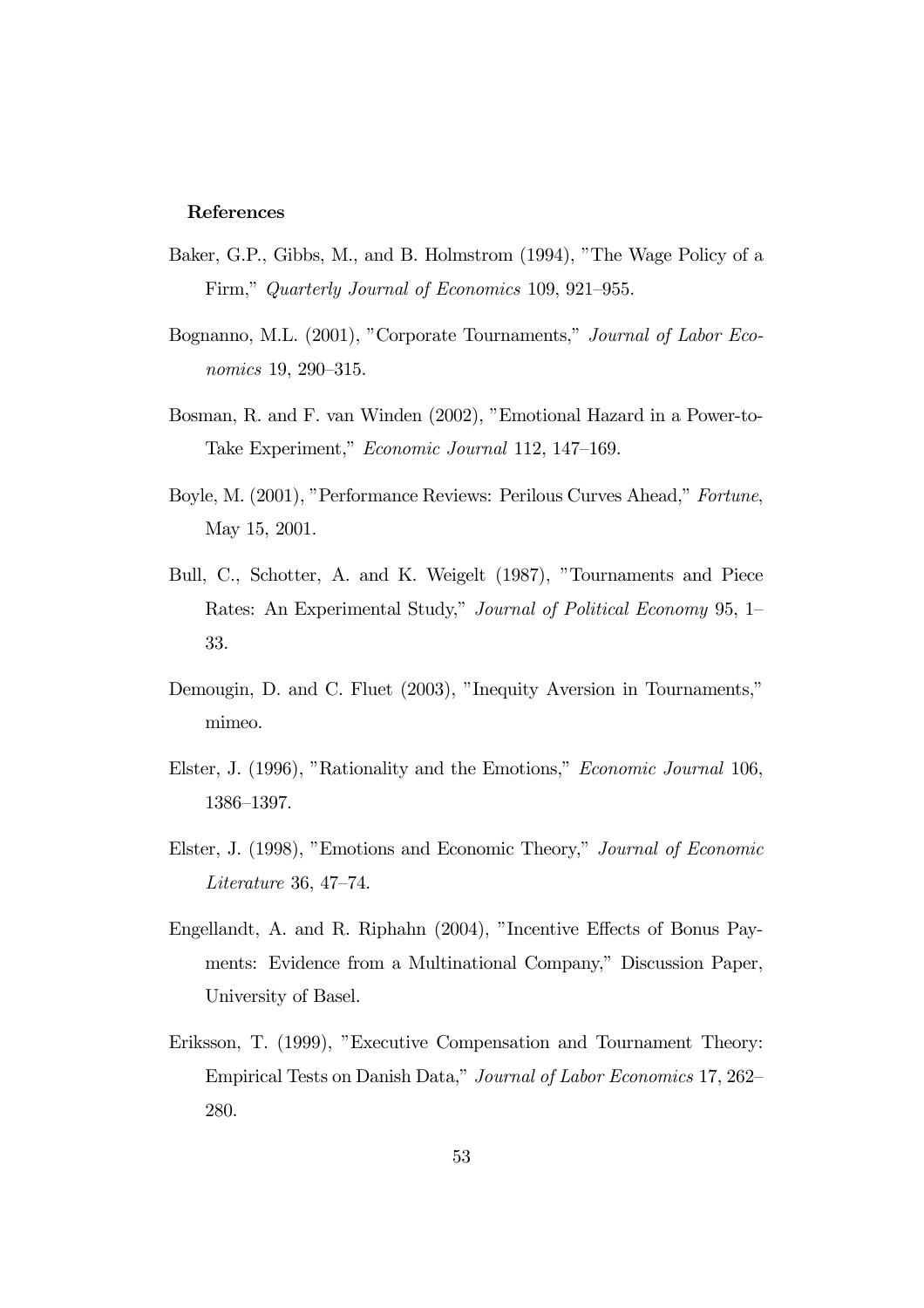- Falk, A. and A. Ichino (2003), "Clean Evidence on Peer Pressure," Discussion Paper No. 732, IZA (Institute for the Study of Labor), Bonn.
- Fehr, E. and K.M. Schmidt (1999), "A Theory of Fairness, Competition, and Cooperation," Quarterly Journal of Economics 114, 817—868.
- Frank, R.H. and P.J. Cook (1996), The Winner-Take-All Society. New York.
- Freeman, R.B. and M.M. Kleiner (1998), "The Last American Shoe Manufacturers: Changing the Method of Pay to Survive Foreign Competition," NBER Working Paper 6750, Cambridge, MA.
- Green, J.R. and N.L. Stokey (1983), "A Comparison of Tournaments and Contracts," Journal of Political Economy 91, 349—364.
- Groh, C., Moldovanu, B., Sela, A. and U. Sunde (2003), "Optimal Seedings in Elimination Tournaments," Discussion Paper, University of Bonn.
- Grund, C. and D. Sliwka (2004), "Envy and Compassion in Tournaments," Journal of Economics and Management Strategy (fortcoming).
- Hirshleifer, J. (1987), "On the Emotions as Guarantors of Threats and Promises," in Dupre, J. (Ed.): The Latest on the Best, Cambridge (MA), 307—326.
- Höffler, F. and D. Sliwka (2003), "Do New Brooms Sweep Clean? When and Why Dismissing a Manager Increases the Subordinates' Performance," European Economic Review 47, 877—890.
- Holmstrom, B. (1999), "Managerial Incentive Problems: A Dynamic Perspective," Review of Economic Studies 66, 169-182.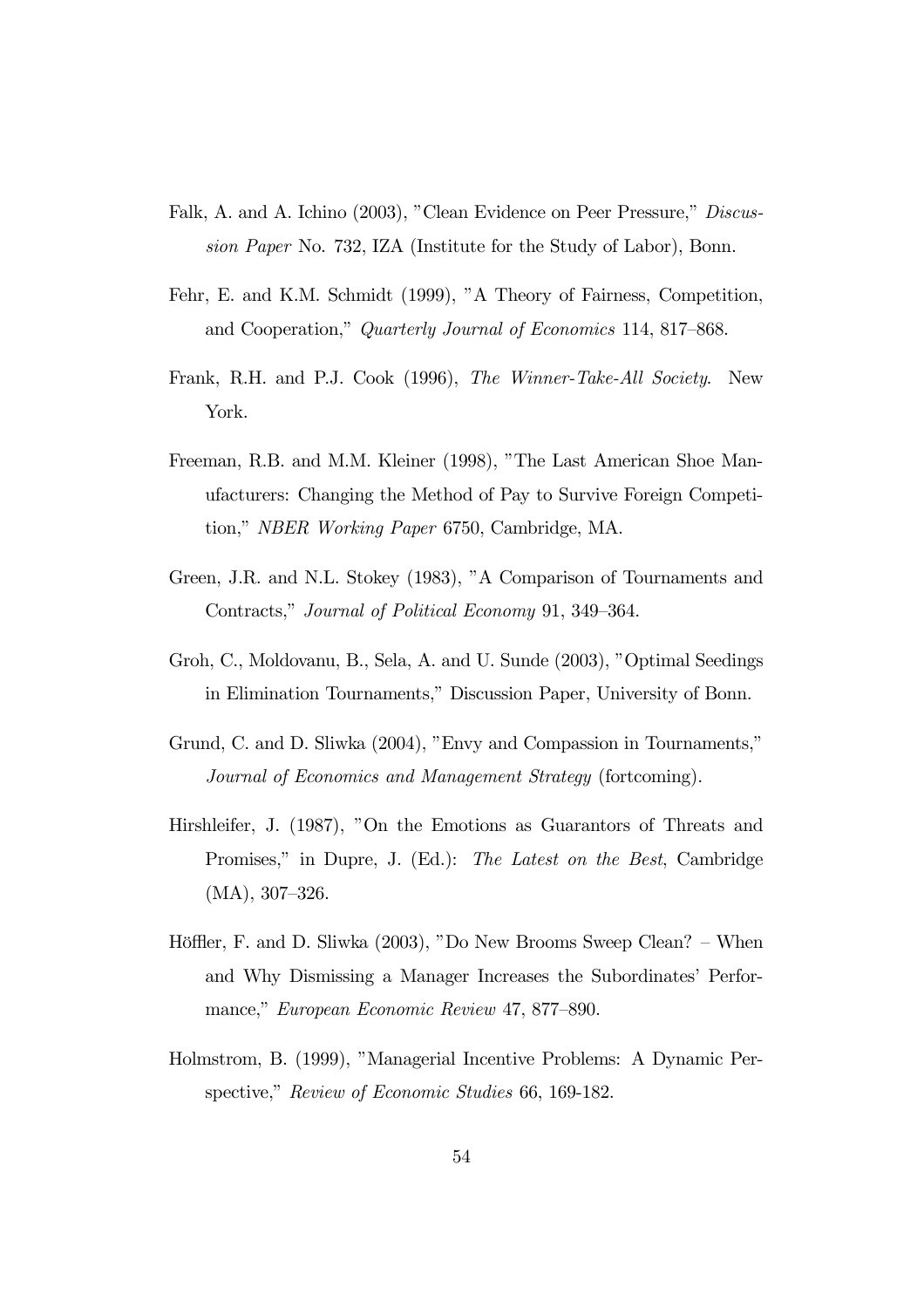- Kahneman, D. and A. Tversky (1979), "Prospect Theory: An Analysis of Decision under Risk," Econometrica 47, 263—291.
- Kandel, E. and E.P. Lazear (1992), "Peer Pressure and Partnerships," Journal of Political Economy 100, 801—817.
- Knoeber, C.R. and W.N. Thurman (1994), "Testing the Theory of Tournaments: An Empirical Analysis of Broiler Production," Journal of Labor Economics 12, 155—179.
- Koch, A.K. and E. Peyrache (2003), "Tournaments, Contracts, and Career Concerns," mimeo.
- Kräkel, M. (2000), "Relative Deprivation in Rank-Order Tournaments," Labour Economics 7, 385—407.
- Kräkel, M. (2004), "Helping and Sabotaging in Tournaments," International Game Theory Review (forthcoming).
- Lazear, E.P. (2000), "Performance Pay and Productivity," American Economic Review 90, 1346—1361.
- Lazear, E.P. and S. Rosen (1981), "Rank-Order Tournaments as Optimum Labor Contracts," Journal of Political Economy 89, 841—864.
- Loewenstein, G. (2000), "Emotions in Economic Theory and Economic Behavior," American Economic Review, Papers and Proceedings 90, 426– 432.
- Malcomson, J.M. (1984), "Work Incentives, Hierarchy, and Internal Labor Markets," *Journal of Political Economy* 92, 486–507.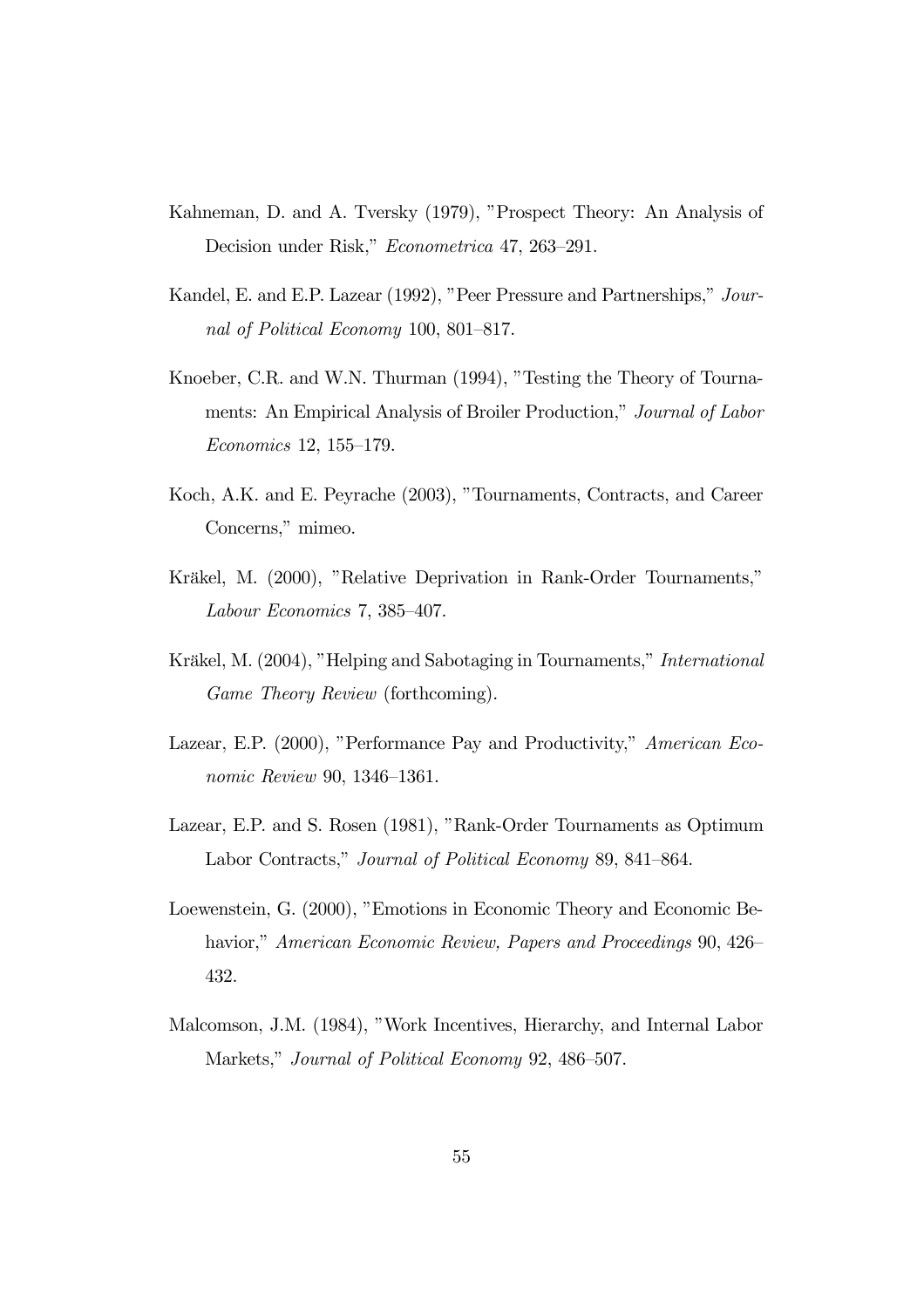- Mantrala, M.K., M. Krafft and B. Weitz (2000), "An Empirical Examination of Economic Rationales for Companies' Use of Sales Contests,"  $GEABA\; Discussion\;Paper\; {\#} \;DP\;00-07.$  German Economic Association of Business Administration.
- Merchant, K.A. and A. Riccaboni (1992), "Evolution of Performance-Based Management Incentives at the Fiat Group," in Bruns, W.J. Jr. (Ed.): Performance Measurement, Evaluation, and Incentives, Boston, 63—96.
- Meyer, M.A. and J. Vickers (1997), "Performance Comparisons and Dynamic Incentives," Journal of Political Economy 105, 547—581.
- Mui, V.-L. (1995), "The Economics of Envy," Journal of Economic Behavior and Organization 26, 311—336.
- Murphy, K.J. (1992), "Performance Measurement and Appraisal: Motivating Managers to Identify and Reward Performance," in Bruns, W.J. Jr. (Ed.): Performance Measurement, Evaluation, and Incentives, Boston, 37—62.
- Nalebuff, B.J. and J.E. Stiglitz (1983), "Prizes and Incentives: Towards a General Theory of Compensation and Competition," Bell Journal of Economics 14, 21—43.
- O'Keefe, M., Viscusi, W.K. and R.J. Zeckhauser (1984), "Economic Contests: Comparative Reward Schemes," Journal of Labor Economics 2, 27—56.
- Otley, D. (1992), "United Bank: A Case Study on the Implementation of a Performance-Related Reward Scheme," in Bruns, W.J. Jr. (Ed.): Performance Measurement, Evaluation, and Incentives, Boston, 97— 121.